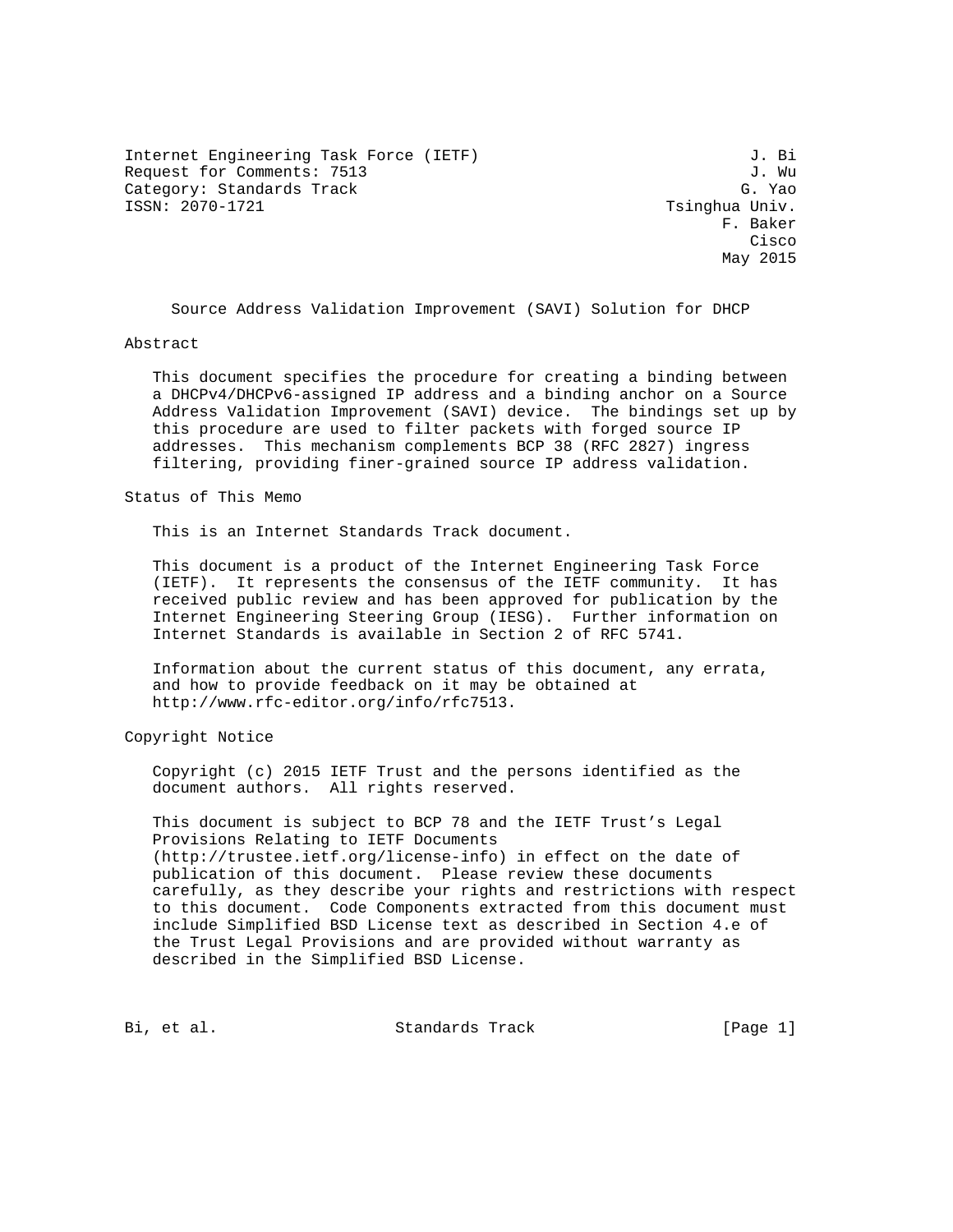Table of Contents

| 1.     | Introduction $\ldots \ldots \ldots \ldots \ldots \ldots \ldots \ldots$ |
|--------|------------------------------------------------------------------------|
| $2$ .  |                                                                        |
| 3.     |                                                                        |
| 4.     | Deployment Scenario and Configuration                                  |
| 4.1.   | Elements and Scenario                                                  |
| 4.2.   | SAVI Binding Type Attributes                                           |
| 4.2.1. |                                                                        |
| 4.2.2. | DHCP-Trust Attribute                                                   |
| 4.2.3. | DHCP-Snooping Attribute                                                |
| 4.2.4. | Data-Snooping Attribute                                                |
| 4.2.5. | Validating Attribute                                                   |
| 4.2.6. | Table of Mutual Exclusions                                             |
|        |                                                                        |
| 4.3.1. | SAVI-DHCP Perimeter Overview                                           |
| 4.3.2. | SAVI-DHCP Perimeter Configuration Guideline                            |
| 4.3.3. | On the Placement of the DHCP Server and Relay                          |
| 4.3.4. | An Alternative Deployment                                              |
| 4.3.5. | Considerations regarding Binding Anchors                               |
| 4.4.   | Other Device Configuration                                             |
| 5.     |                                                                        |
|        |                                                                        |
| 6.1.   |                                                                        |
| 6.2.   | Binding States Description                                             |
|        |                                                                        |
| 6.3.1. | Timer Expiration Event                                                 |
| 6.3.2. | Control Message Arriving Events                                        |
| 6.4.   | The State Machine of DHCP Snooping Process                             |
| 6.4.1. | Initial State: NO_BIND                                                 |
| 6.4.2. | Initial State: INIT_BIND                                               |
|        | 6.4.3. Initial State: BOUND                                            |
| 6.4.4. | Table of State Machine                                                 |
| 7.     |                                                                        |
| 7.1.   |                                                                        |
| 7.2.   |                                                                        |
| 7.3.   | Additional Binding States Description                                  |
| 7.4.   |                                                                        |
| 7.5.   | Message Sender Functions                                               |
| 7.5.1. | Duplicate Detection Message Sender                                     |
| 7.5.2. |                                                                        |
|        | Leasequery Message Sender                                              |
| 7.5.3. | Address Verification Message Sender                                    |
| 7.6.   | Initial State: NO_BIND 37                                              |
| 7.6.1. | Event: EVE_DATA_UNMATCH: A data packet without a                       |
|        | matched binding is received 37                                         |
| 7.6.2. | Events Not Observed in NO_BIND for Data Snooping                       |

Bi, et al. Standards Track [Page 2]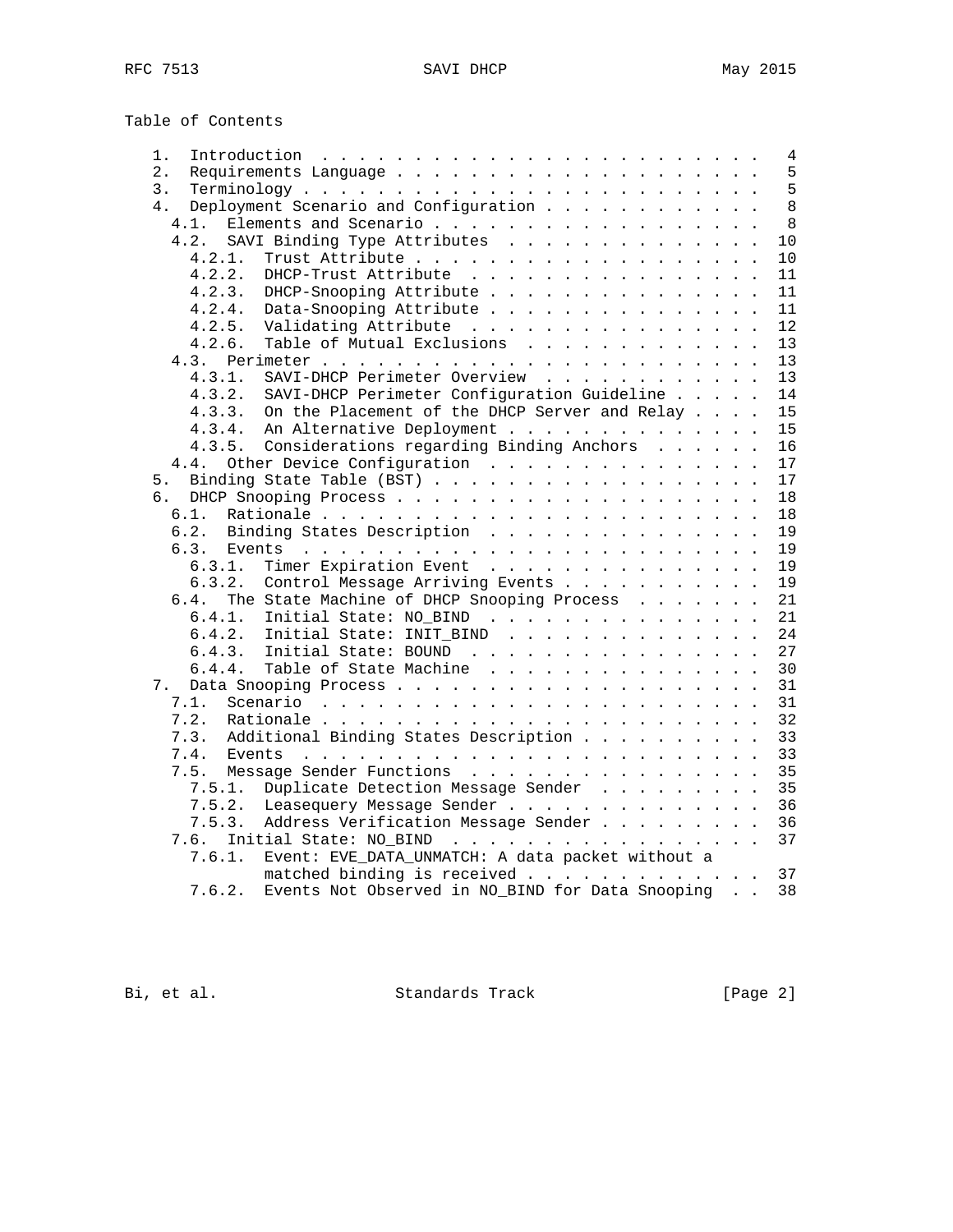| 7.7. Initial State: DETECTION                                 | 39 |
|---------------------------------------------------------------|----|
| Event: EVE_ENTRY_EXPIRE<br>7.7.1.                             | 39 |
| Event: EVE_DATA_CONFLICT: ARP Reply / NA Message<br>7.7.2.    |    |
| Received from Unexpected System                               | 39 |
| Events Not Observed in DETECTION<br>7.7.3.                    | 39 |
| 7.8. Initial State: RECOVERY                                  | 40 |
| Event: EVE_DATA_LEASEQUERY: A valid DHCPLEASEACTIVE<br>7.8.1. |    |
| or successful LEASEQUERY-REPLY is received                    | 40 |
| Event: EVE_ENTRY_EXPIRE<br>7.8.2.                             | 41 |
| 7.8.3. Events Not Observed in RECOVERY                        | 41 |
|                                                               | 41 |
| 7.9.1. Event: EVE_DATA_LEASEQUERY: A valid DHCPLEASEACTIVE    |    |
| or successful LEASEQUERY-REPLY is received                    | 41 |
| Event: EVE_DATA_VERIFY: A valid ARP Reply or NA is<br>7.9.2.  |    |
| received from the device attached via the binding             |    |
|                                                               | 42 |
| 7.9.3. Event: EVE_ENTRY_EXPIRE                                | 42 |
| 7.9.4. Event: EVE_DATA_EXPIRE                                 | 43 |
| 7.9.5. Events Not Observed in VERIFY                          | 43 |
|                                                               | 43 |
| 7.11. Table of State Machine                                  | 44 |
|                                                               | 45 |
| 8.1.                                                          | 46 |
| 8.2.<br>Control Packet Filtering                              | 46 |
| 9.                                                            | 47 |
| Attribute Configuration Restoration<br>9.1.                   | 47 |
| Binding State Restoration<br>9.2.                             | 47 |
|                                                               | 48 |
|                                                               | 48 |
| 11.1. Security Problems with the Data Snooping Process        | 48 |
| 11.2. Securing Leasequery Operations                          | 49 |
| 11.3. Client Departure Issues                                 | 49 |
| 11.4. Compatibility with Detecting Network Attachment (DNA).  | 50 |
| 11.5. Binding Number Limitation                               | 51 |
| 11.6. Privacy Considerations                                  | 51 |
| 11.7. Fragmented DHCP Messages                                | 51 |
|                                                               | 52 |
|                                                               |    |
| Normative References 52<br>12.1.                              |    |
| Informative References 53<br>12.2.                            |    |
|                                                               |    |
|                                                               | 54 |

Bi, et al. Standards Track [Page 3]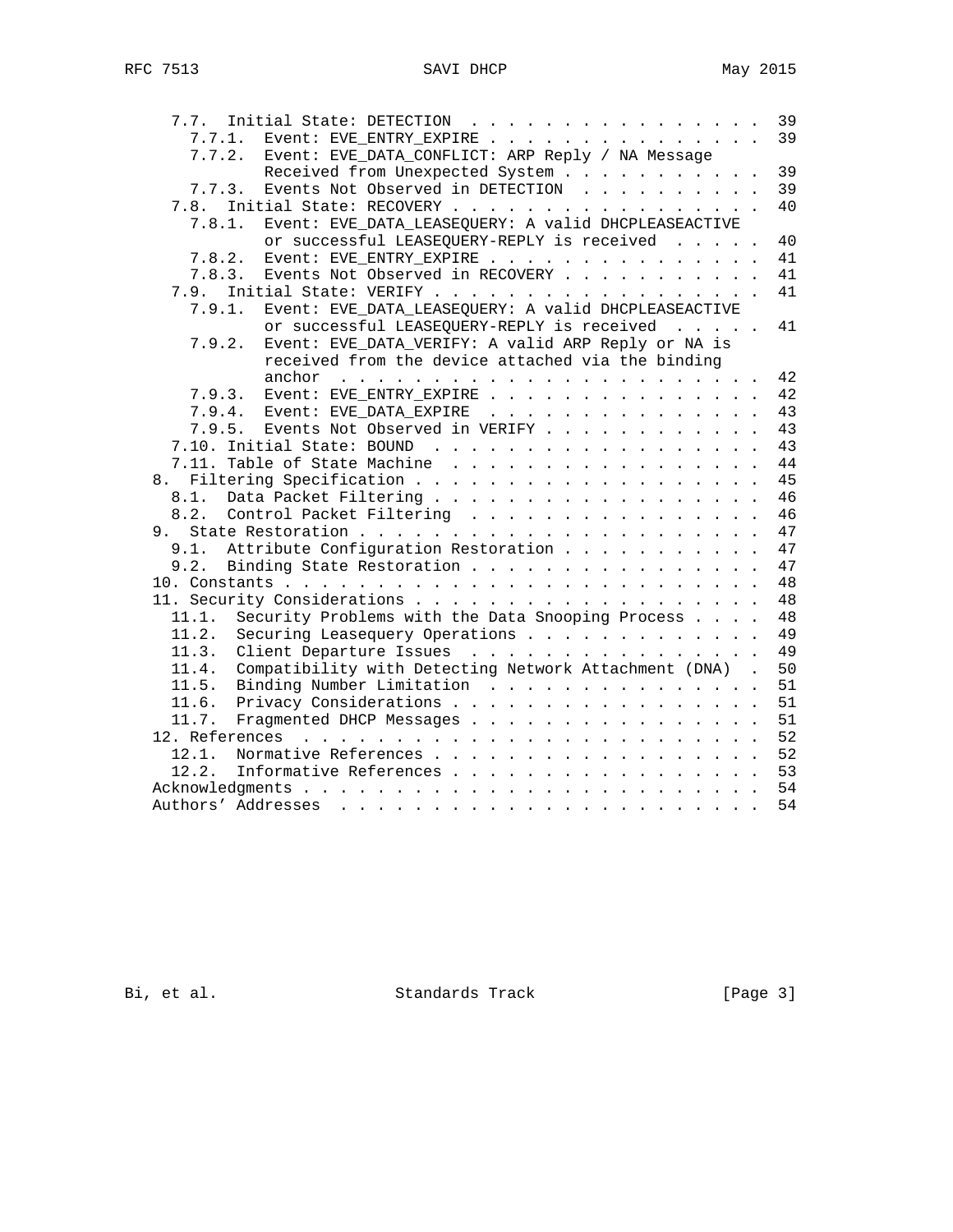### RFC 7513 SAVI DHCP May 2015

## 1. Introduction

 This document describes a fine-grained source address validation mechanism for IPv4 and IPv6 packets. This mechanism creates bindings between IP addresses assigned to network interfaces by DHCP and suitable binding anchors (Section 4.3.5). As discussed in Section 3 and [RFC7039], a "binding anchor" is an attribute that is immutable or difficult to change that may be used to identify the system an IP address has been assigned to; common examples include a Media Access Control (MAC) address found on an Ethernet switch port or Wi-Fi security association. The bindings are used to identify and filter packets originated by these interfaces using forged source IP addresses. In this way, this mechanism can prevent hosts from using IP addresses assigned to any other attachment point in or not associated with the network. This behavior is referred to as "spoofing" and is key to amplification attacks, in which a set of systems send messages to another set of systems claiming to be from a third set of systems, and sending the replies to systems that don't expect them. Whereas BCP 38 [RFC2827] protects a network from a neighboring network by providing prefix granularity source IP address validity, this mechanism protects a network, including a Local Area Network, from itself by providing address granularity source IP validity when DHCP/DHCPv6 is used to assign IPv4/IPv6 addresses. Both provide a certain level of traceability, in that packet drops indicate the presence of a system that is producing packets with spoofed IP addresses.

 SAVI-DHCP snoops DHCP address assignments to set up bindings between IP addresses assigned by DHCP and corresponding binding anchors. It includes the DHCPv4 and DHCPv6 Snooping Process (Section 6) and the Data Snooping Process (Section 7), as well as a number of other technical details. The Data Snooping Process is a data-triggered procedure that snoops the IP header of data packets to set up bindings. It is designed to avoid a permanent blockage of valid addresses in the case that DHCP snooping is insufficient to set up all the valid bindings.

 This mechanism is designed for the stateful DHCP scenario [RFC2131] [RFC3315]. Stateless DHCP [RFC3736] is out of scope for this document, as it has nothing to do with IP address allocation. An alternative SAVI method would have be used in those cases. For hosts using Stateless Address Autoconfiguration (SLAAC) to allocate addresses, First-Come, First-Served Source Address Validation Improvement (FCFS SAVI) [RFC6620] should be enabled. SAVI-DHCP is primarily designed for pure DHCP scenarios in which only addresses assigned through DHCP are allowed. However, it does not block link-

Bi, et al. Standards Track [Page 4]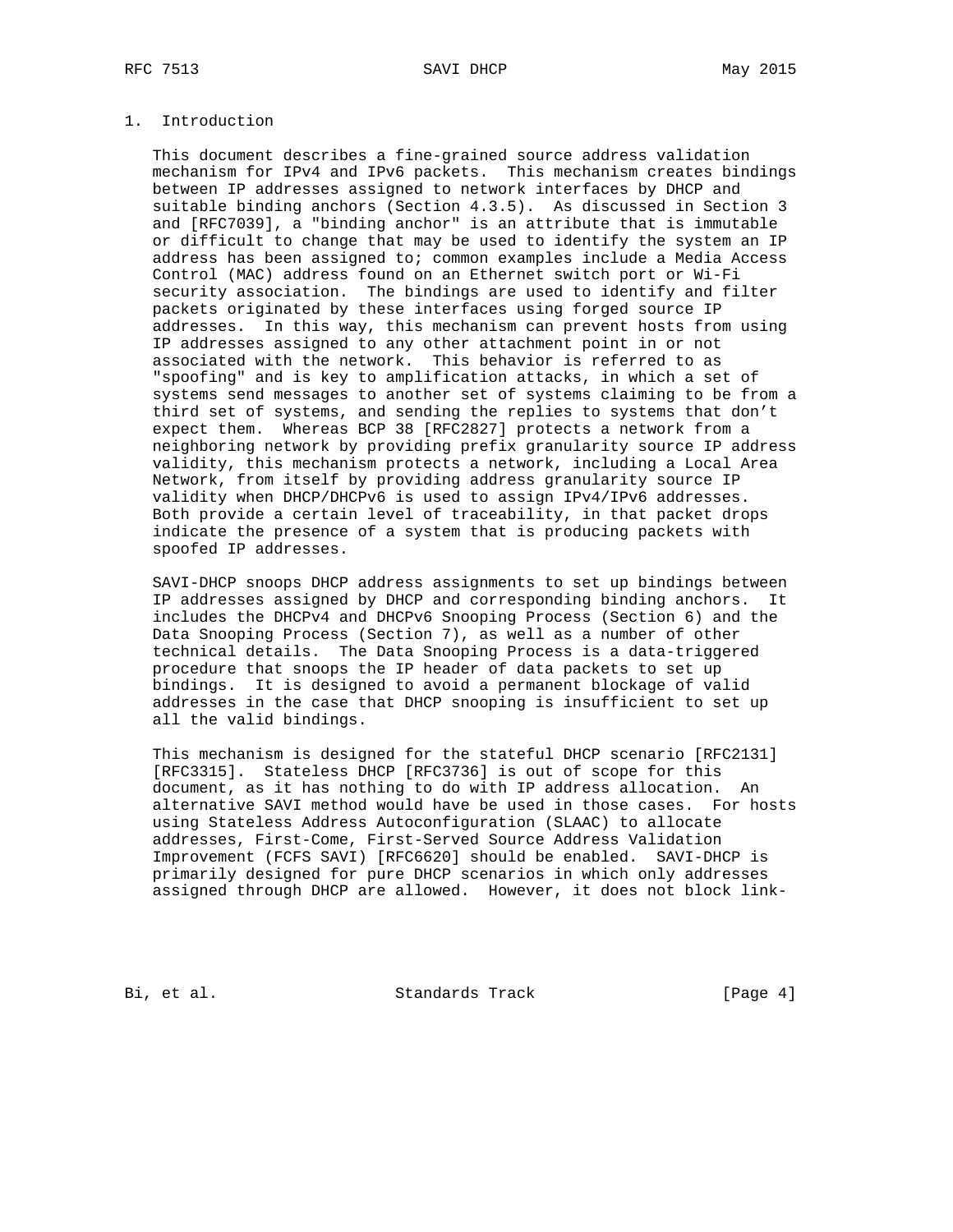local addresses, as they are not assigned using DHCP. It is RECOMMENDED that the administration deploy a SAVI solution for link local addresses, e.g., FCFS SAVI [RFC6620].

 This mechanism works for networks that use DHCPv4 only, DHCPv6 only, or both DHCPv4 and DHCPv6. However, the DHCP address assignment mechanism in IPv4/IPv6 transition scenarios, e.g., [RFC7341], are beyond the scope of this document.

#### 2. Requirements Language

 The key words "MUST", "MUST NOT", "REQUIRED", "SHALL", "SHALL NOT", "SHOULD", "SHOULD NOT", "RECOMMENDED", "MAY", and "OPTIONAL" in this document are to be interpreted as described in [RFC2119].

3. Terminology

 Binding anchor: A "binding anchor" is defined to be a physical and/or link-layer property of an attached device, as in [RFC7039]. A list of sample binding anchors can be found in Section 3.2 of that document. To the degree possible, a binding anchor associates an IP address with something unspoofable that identifies a single-client system or one of its interfaces. See Section 4.3.5 for more detail.

 Attribute: A configurable property of each binding anchor (port, MAC address, or other information) that indicates the actions to be performed on packets received from the attached network device.

DHCP address: An IP address assigned via DHCP.

 SAVI-DHCP: The name of this SAVI function for DHCP-assigned addresses.

SAVI device: A network device on which SAVI-DHCP is enabled.

Non-SAVI device: A network device on which SAVI-DHCP is not enabled.

 DHCP Client-to-Server message: A message that is sent from a DHCP client to a DHCP server or DHCP servers and is one of the following types:

- o DHCPv4 Discover: DHCPDISCOVER [RFC2131].
- o DHCPv4 Request: DHCPREQUEST generated during SELECTING state [RFC2131].
- o DHCPv4 Renew: DHCPREQUEST generated during RENEWING state [RFC2131].

Bi, et al. Standards Track [Page 5]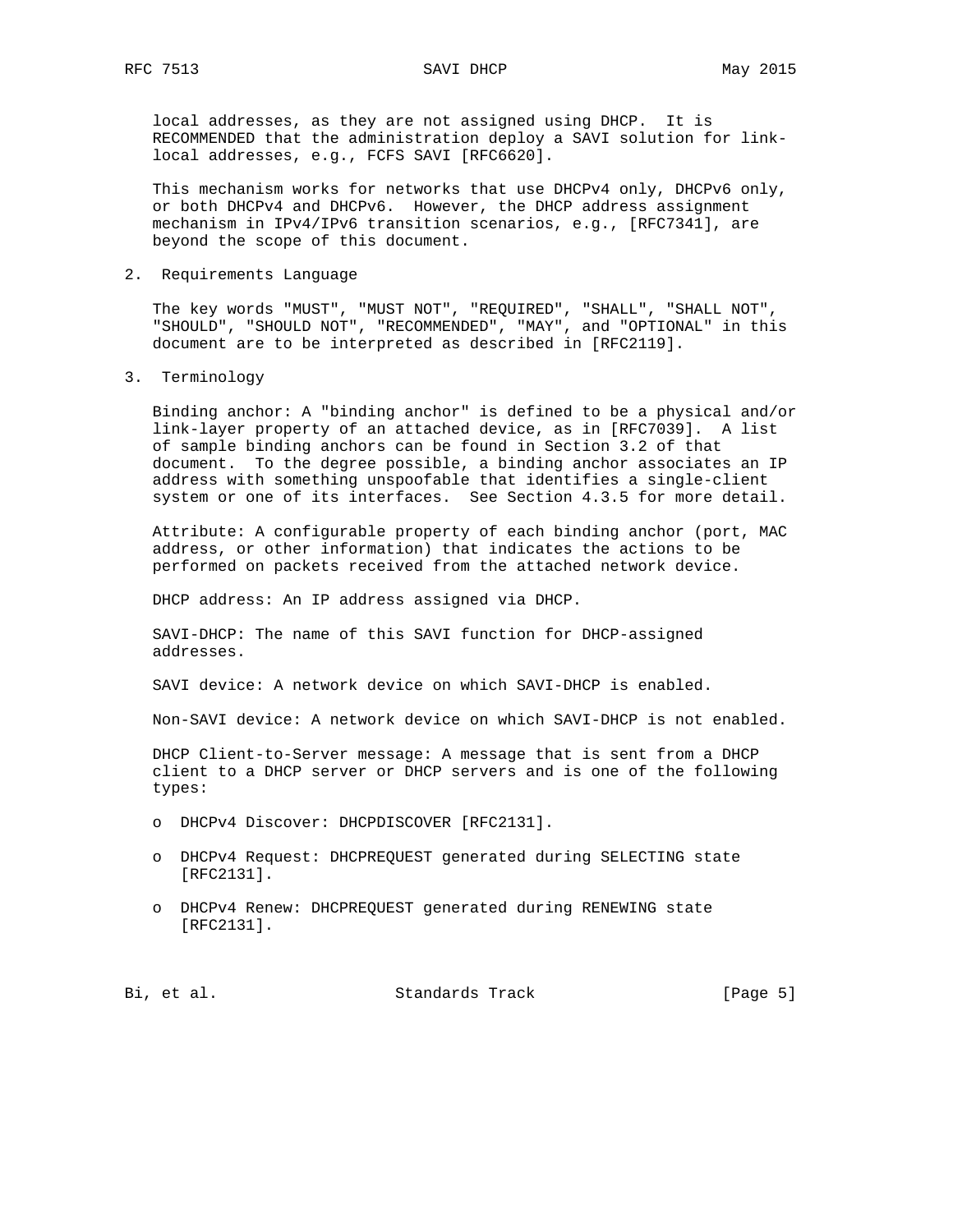- o DHCPv4 Rebind: DHCPREQUEST generated during REBINDING state [RFC2131].
- o DHCPv4 Reboot: DHCPREQUEST generated during INIT-REBOOT state [RFC2131].
- o Note: DHCPv4 Request/Renew/Rebind/Reboot messages can be identified based on Table 4 of [RFC2131].
- o DHCPv4 Decline: DHCPDECLINE [RFC2131].
- o DHCPv4 Release: DHCPRELEASE [RFC2131].
- o DHCPv4 Inform: DHCPINFORM [RFC2131].
- o DHCPv4 DHCPLEASEQUERY: A message sent to inquire about the lease that might exist for an IPv4 address [RFC4388].
- o DHCPv6 Request: REQUEST [RFC3315].
- o DHCPv6 Solicit: SOLICIT [RFC3315].
- o DHCPv6 Confirm: CONFIRM [RFC3315].
- o DHCPv6 Decline: DECLINE [RFC3315].
- o DHCPv6 Release: RELEASE [RFC3315].
- o DHCPv6 Rebind: REBIND [RFC3315].
- o DHCPv6 Renew: RENEW [RFC3315].
- o DHCPv6 Information-Request: INFORMATION-REQUEST [RFC3315].
- o DHCPv6 LEASEQUERY: A message sent to inquire about the lease that might exist for an IPv6 address [RFC5007].

 DHCP Server-to-Client message: A message that is sent from a DHCP server to a DHCP client and is one of the following types:

- o DHCPv4 ACK: DHCPACK [RFC2131].
- o DHCPv4 NAK: DHCPNAK [RFC2131].
- o DHCPv4 Offer: DHCPOFFER [RFC2131].
- o DHCPv4 DHCPLEASEACTIVE: A response to a DHCPLEASEQUERY request containing lease information [RFC4388].

Bi, et al. Standards Track [Page 6]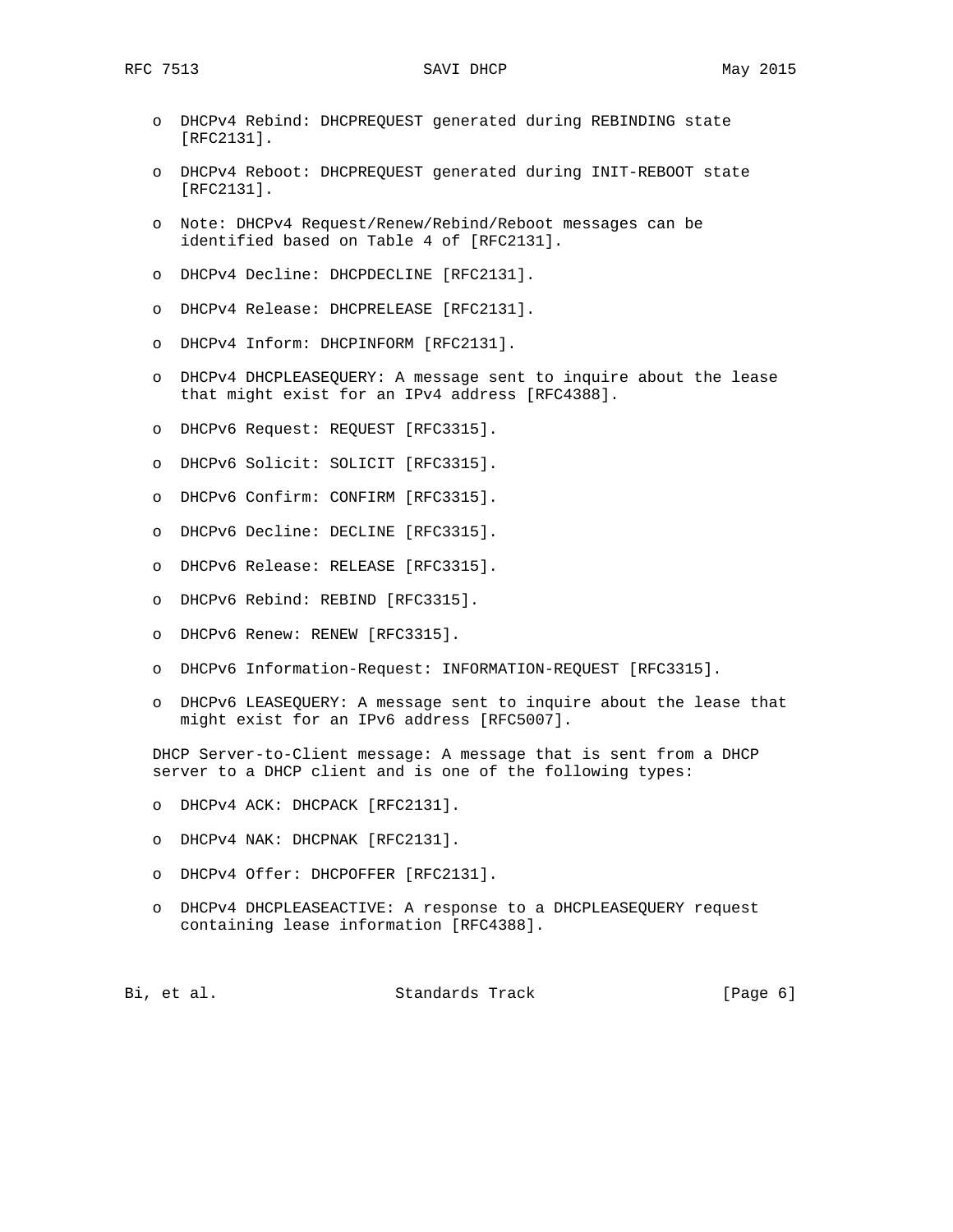- o DHCPv4 DHCPLEASEUNKNOWN: A response to a DHCPLEASEQUERY request indicating that the server does not manage the address [RFC4388].
- o DHCPv4 DHCPLEASEUNASSIGNED: A response to a DHCPLEASEQUERY request indicating that the server manages the address and there is no current lease [RFC4388].
- o DHCPv6 Reply: REPLY [RFC3315].
- o DHCPv6 Advertise: ADVERTISE [RFC3315].
- o DHCPv6 Reconfigure: RECONFIGURE [RFC3315].
- o DHCPv6 LEASEQUERY-REPLY: A response to a LEASEQUERY request [RFC5007].

 Lease time: The lease time in IPv4 [RFC2131] or the valid lifetime in IPv6 [RFC3315].

 Binding entry: A rule that associates an IP address with a binding anchor.

 Binding State Table (BST): The data structure that contains the binding entries.

 Binding entry limit: The maximum number of binding entries that may be associated with a binding anchor. Limiting the number of binding entries per binding anchor prevents a malicious or malfunctioning node from overloading the binding table on a SAVI device.

 Direct attachment: Ideally, a SAVI device is an access device that hosts are attached to directly. In such a case, the hosts are direct attachments (i.e., they attach directly) to the SAVI device.

 Indirect attachment: A SAVI device MAY be an aggregation device that other access devices are attached to and that hosts in turn attach to. In such a case, the hosts are indirect attachments (i.e., they attach indirectly) to the SAVI device.

 Unprotected link: Unprotected links are links that connect to hosts or networks of hosts that receive their DHCP traffic by another path and are therefore outside the SAVI perimeter.

 Unprotected device: An unprotected device is a device associated with an unprotected link. One example might be the gateway router of a network.

Bi, et al. Standards Track [Page 7]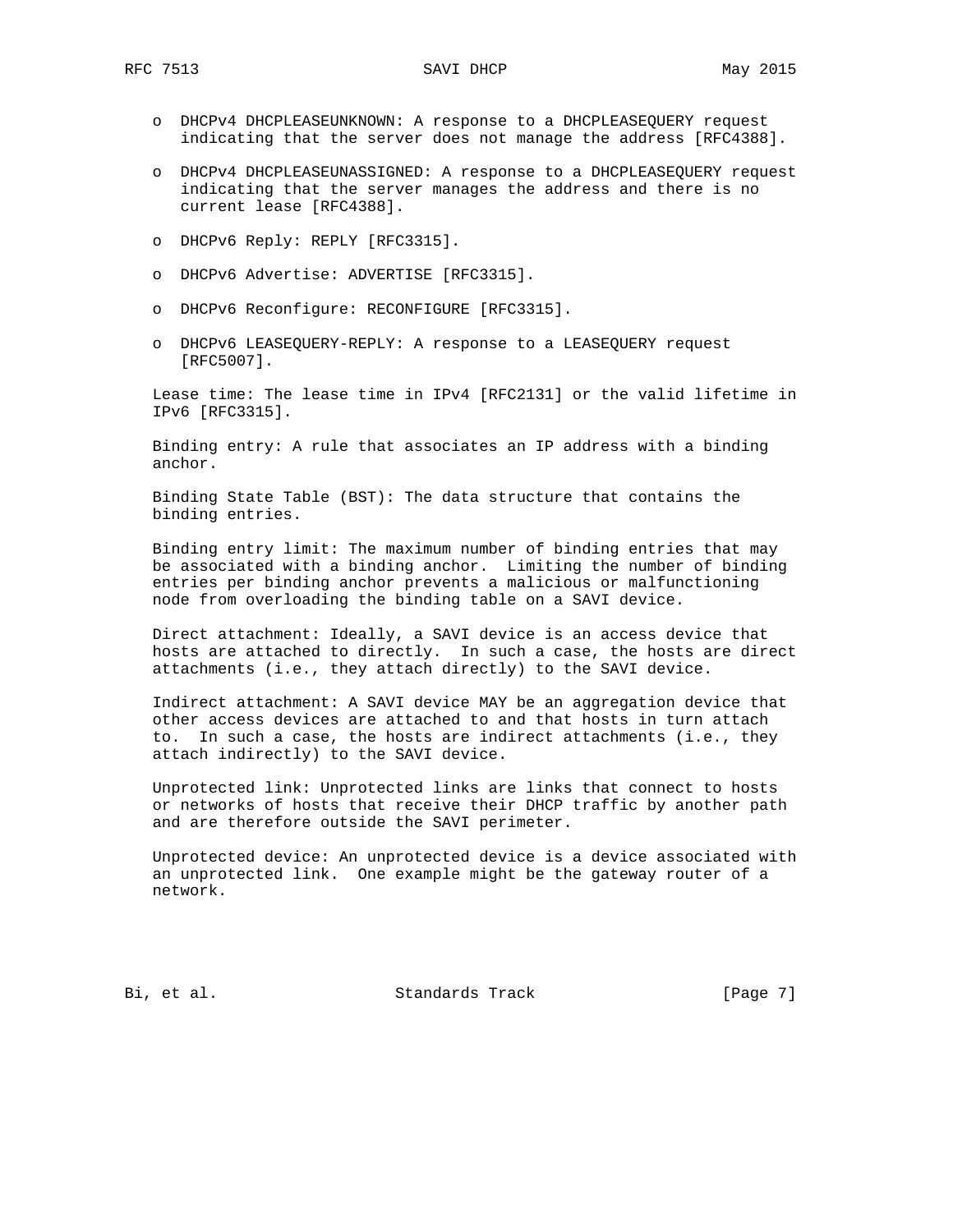Protected link: If DHCP messages for a given attached device always use a given link, the link is considered to be "protected" by the SAVI device and is therefore within the SAVI perimeter.

 Protected device: A protected device is a device associated with a protected link. One example might be a desktop switch in the network, or a host.

 Cut vertex: A cut vertex is any vertex whose removal increases the number of connected components in a (network) graph. This is a concept in graph theory. This term is used in Section 6.1 to accurately specify the required deployment location of SAVI devices when they only perform the DHCP Snooping Process.

 Identity Association (IA): "A collection of addresses assigned to a client" [RFC3315].

 Detection message: A Neighbor Solicitation or ARP message intended by the Data Snooping Process to detect a duplicate address.

 DHCP\_DEFAULT\_LEASE: Default lifetime for a DHCPv6 address when the binding is triggered by a DHCPv6 Confirm message but a DHCPv6 Leasequery exchange [RFC5007] cannot be performed by the SAVI device to fetch the lease.

- 4. Deployment Scenario and Configuration
- 4.1. Elements and Scenario

 The essential elements in a SAVI-DHCP deployment scenario include at least one DHCP server (which may or may not be assigned an address using DHCP and therefore may or may not be protected), zero or more protected DHCP clients, and one or more SAVI devices. It may also include DHCP relays, when the DHCP server is not co-located with a set of clients, and zero or more protected non-SAVI devices. Outside the perimeter, via unprotected links, there may be many unprotected devices.

Bi, et al. Standards Track [Page 8]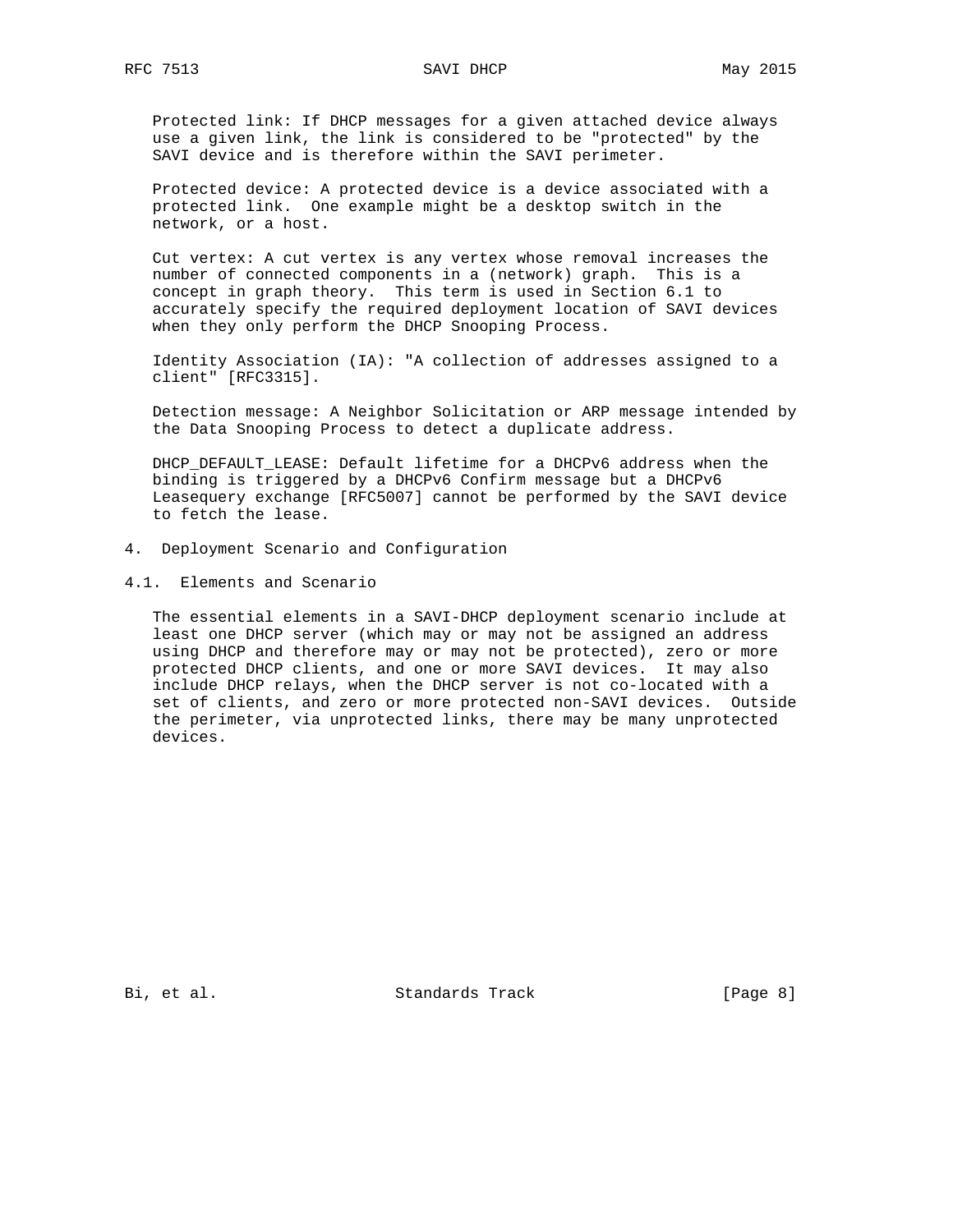

Figure 1: SAVI-DHCP Scenario

 Figure 1 shows a deployment scenario that contains these elements. Note that a physical device can instantiate multiple elements, e.g., a switch can be both a SAVI device and a DHCP relay, or in a cloud computing environment, a physical host may contain a virtual switch plus some number of virtual hosts. In such cases, the links are logical links rather than physical links.

 Networks are not usually isolated. As a result, traffic from other networks, including transit traffic as specified in [RFC6620] (e.g., traffic from another SAVI switch or a router) may enter a SAVI-DHCP network through the unprotected links. Since SAVI solutions are limited to validating traffic generated from a local link, SAVI-DHCP does not set up bindings for addresses assigned in other networks and cannot validate them. Traffic from unprotected links should be checked by an unprotected device or mechanisms described in

Bi, et al. Standards Track [Page 9]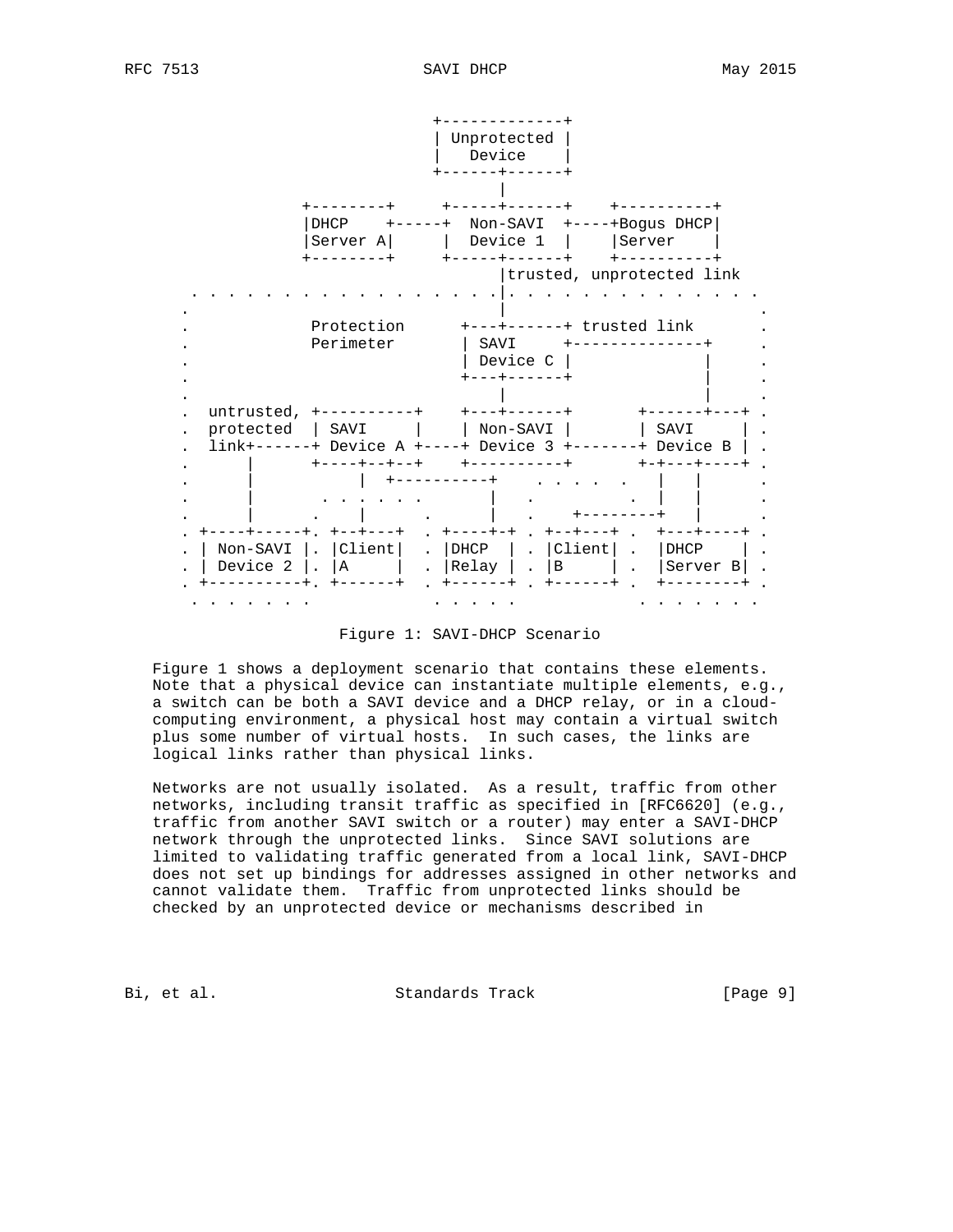[RFC2827]. The generation and deployment of such a mechanism is beyond the scope of this document.

 Traffic from protected links is, however, locally generated and should have its source addresses validated by SAVI-DHCP if possible. In the event that there is an intervening protected non-SAVI device between the host and the SAVI device, however, use of the physical attachment point alone as a binding anchor is insufficiently secure, as several devices on a port or other point of attachment can spoof each other. Hence, additional information such as a MAC address SHOULD be used to disambiguate them.

### 4.2. SAVI Binding Type Attributes

 As illustrated in Figure 1, a system attached to a SAVI device can be a DHCP client, a DHCP relay/server, a SAVI device, or a non-SAVI device. Different actions are performed on traffic originated from different elements. To distinguish among their requirements, several properties are associated with their point of attachment on the SAVI device.

 When a binding association is uninstantiated, e.g., when no host is attached to the SAVI device using a given port or other binding anchor, the binding port attributes take default values unless overridden by configuration. By default, a SAVI switch does not filter DHCP messages, nor does it attempt to validate source addresses, which is to say that the binding attributes are ignored until SAVI-DHCP is itself enabled. This is because a SAVI switch that depends on DHCP cannot tell, a priori, which ports have valid DHCP servers attached, or which have routers or other equipment that would validly appear to use an arbitrary set of source addresses. When SAVI has been enabled, the attributes take effect.

### 4.2.1. Trust Attribute

 The "Trust Attribute" is a Boolean value. If TRUE, it indicates that the packets from the corresponding attached device need not have their source addresses validated. Examples of a trusted attachment would be a port to another SAVI device, or to an IP router, as shown in Figure 1. In both cases, traffic using many source IP addresses will be seen. By default, the Trust attribute is FALSE, indicating that any device found on that port will seek an address using DHCP and be limited to using such addresses.

 SAVI devices will not set up bindings for points of attachment with the Trust attribute set TRUE; no packets, including DHCP messages, from devices with this attribute on their attachments will be validated. However, DHCP Server-to-Client messages will be snooped

Bi, et al. Standards Track [Page 10]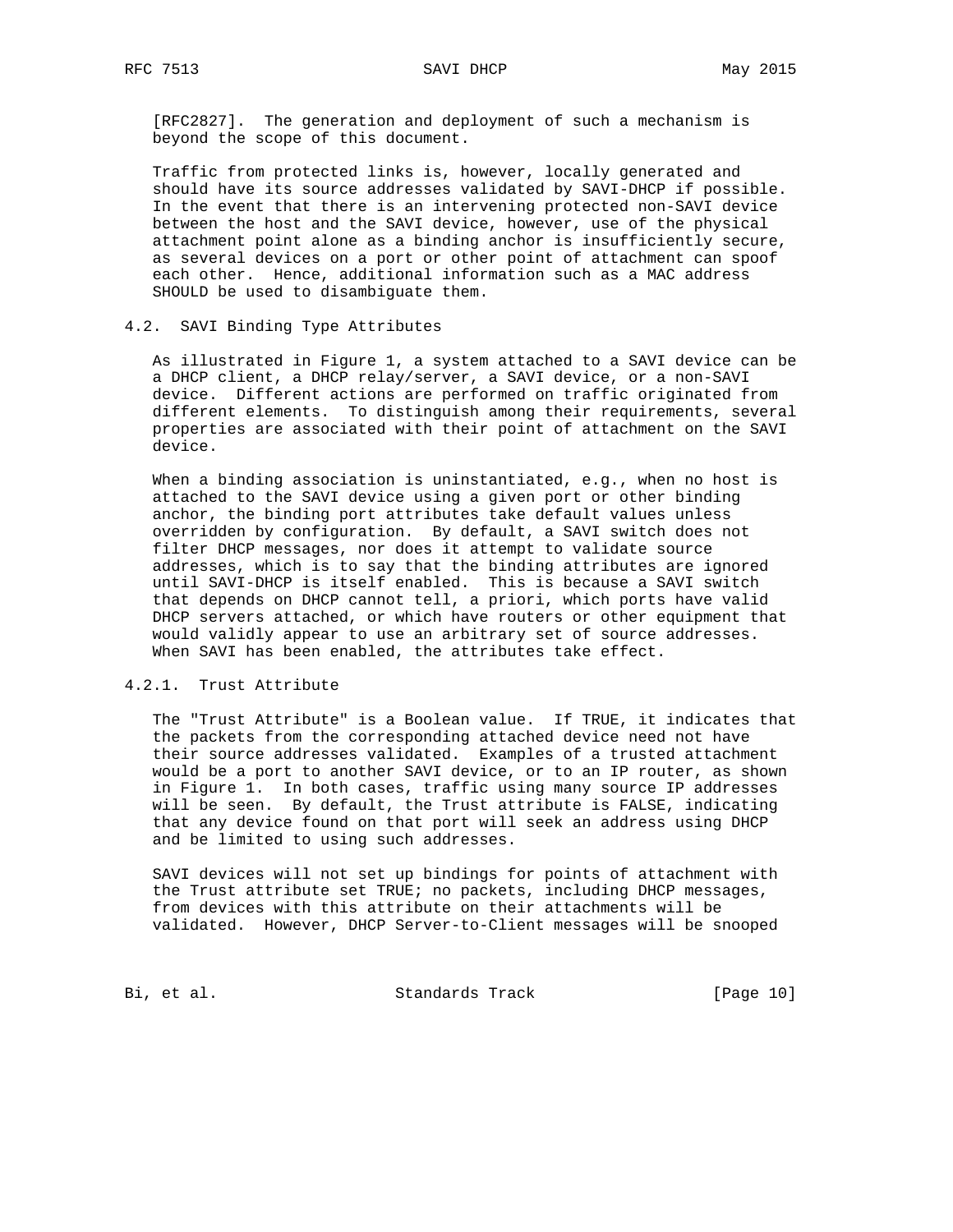on attachment points with the Trust attribute set TRUE in the same way as if they had the DHCP-Trust attribute set (see Section 4.2.2).

### 4.2.2. DHCP-Trust Attribute

 The "DHCP-Trust Attribute" is similarly a Boolean attribute. It indicates whether the attached device is permitted to initiate DHCP Server-to-Client messages. In Figure 1, the points of attachment of the DHCP server and the DHCP relay would have this attribute set TRUE, and attachment points that have Trust set TRUE are implicitly treated as if DHCP-Trust is TRUE.

 If the DHCP-Trust attribute is TRUE, SAVI devices will forward DHCP Server-to-Client messages from the points of attachment with this attribute. If the DHCP Server-to-Client messages can trigger the state transitions, the binding setup processes specified in Sections 6 and 7 will handle them. By default, the DHCP-Trust attribute is FALSE, indicating that the attached system is not a DHCP server.

A DHCPv6 implementor can refer to [DHCPv6-SHIELD] for more details.

4.2.3. DHCP-Snooping Attribute

 The "DHCP-Snooping Attribute" is similarly a Boolean attribute. It indicates whether bindings will be set up based on DHCP snooping.

 If this attribute is TRUE, DHCP Client-to-Server messages to points of attachment with this attribute will trigger creation of bindings based on the DHCP Snooping Process described in Section 6. If it is FALSE, either the Trust attribute must be TRUE (so that bindings become irrelevant) or another SAVI mechanism such as FCFS SAVI must be used on the point of attachment.

 The DHCP-Snooping attribute is configured on the DHCP client's point of attachment. This attribute can be also used on the attachments to protected non-SAVI devices that are used by DHCP clients. In Figure 1, the attachment from Client A to SAVI Device A, the attachment from Client B to SAVI Device B, and the attachment from Non-SAVI Device 2 to SAVI Device A can be configured with this attribute.

4.2.4. Data-Snooping Attribute

 The "Data-Snooping Attribute" is a Boolean attribute. It indicates whether data packets from the corresponding point of attachment may trigger the binding setup procedure.

Bi, et al. Standards Track [Page 11]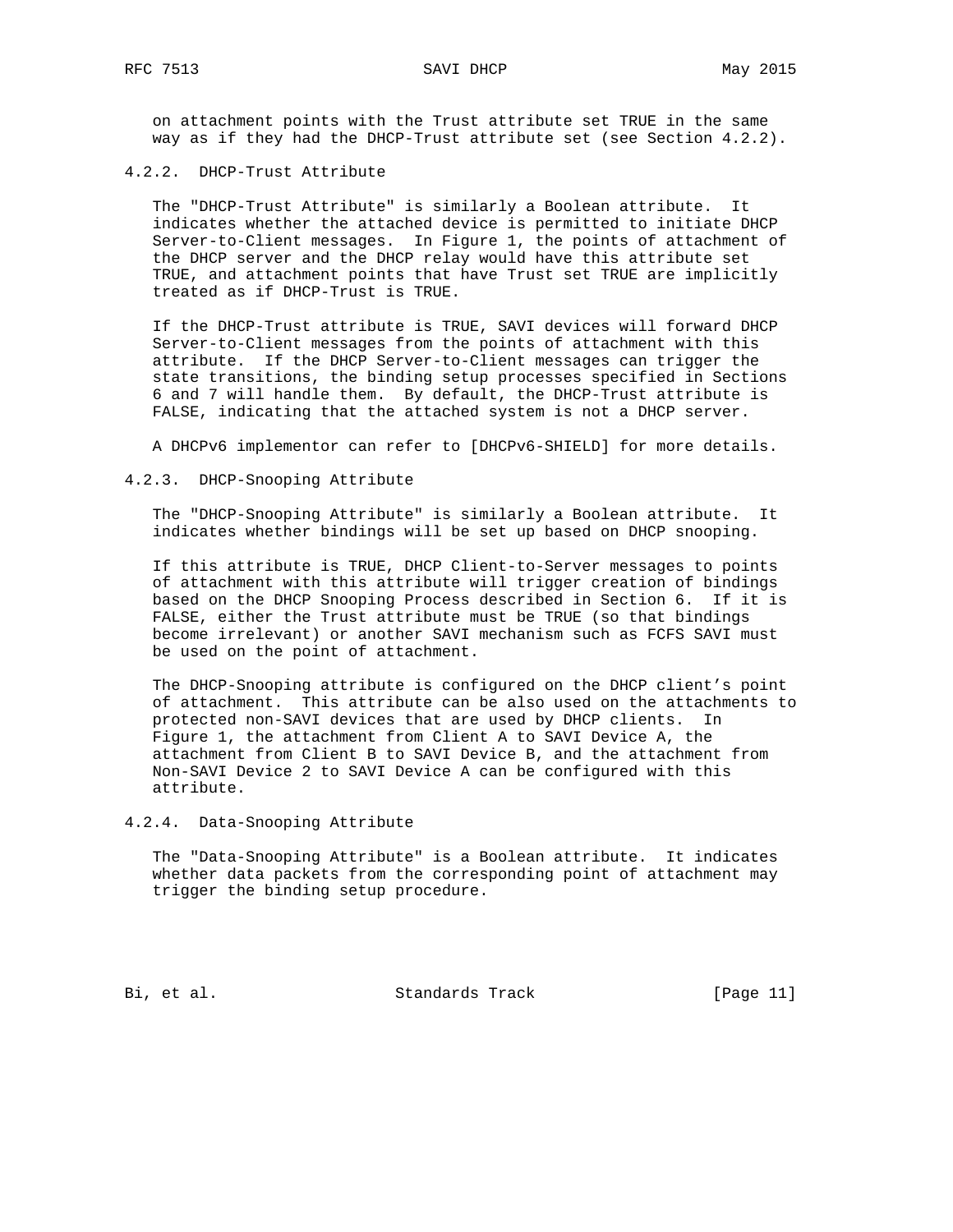Data packets from points of attachment with this attribute may trigger the setup of bindings. SAVI devices will set up bindings on points of attachment with this attribute based on the data-triggered process described in Section 7.

 If the DHCP-Snooping attribute is configured on a point of attachment, the bindings on this attachment are set up based on DHCP message snooping. However, in some scenarios, a DHCP client may use a DHCP address without the DHCP address assignment procedure being performed on its current attachment. For such attached devices, the Data Snooping Process, which is described in Section 7, is necessary. This attribute is configured on such attachments. The usage of this attribute is further discussed in Section 7.

 Since some networks require DHCP deployment and others avoid it, there is no obvious universal default value for the Data-Snooping attribute. Hence, the Data-Snooping attribute should default to FALSE, and a mechanism should be implemented to conveniently set it to TRUE on all points of attachment for which the Trust attribute is FALSE.

### 4.2.5. Validating Attribute

 The "Validating Attribute" is a Boolean attribute. It indicates whether packets from the corresponding attachment will have their IP source addresses validated based on binding entries on the attachment.

 If it is TRUE, packets coming from attachments with this attribute will be validated based on binding entries on the attachment as specified in Section 8. If it is FALSE, they will not. Since the binding table is used in common with other SAVI algorithms, it merely signifies whether the check will be done, not whether it will be done for SAVI-DHCP originated bindings.

 This attribute is by default the inverse of the Trust attribute; source addresses on untrusted links are validated by default. It MAY be set FALSE by the administration.

 The expected use case is when SAVI is used to monitor but not block forged transmissions. The network manager, in that case, may set the DHCP-Snooping and/or Data-Snooping attribute TRUE but the Validating attribute FALSE.

Bi, et al. Standards Track [Page 12]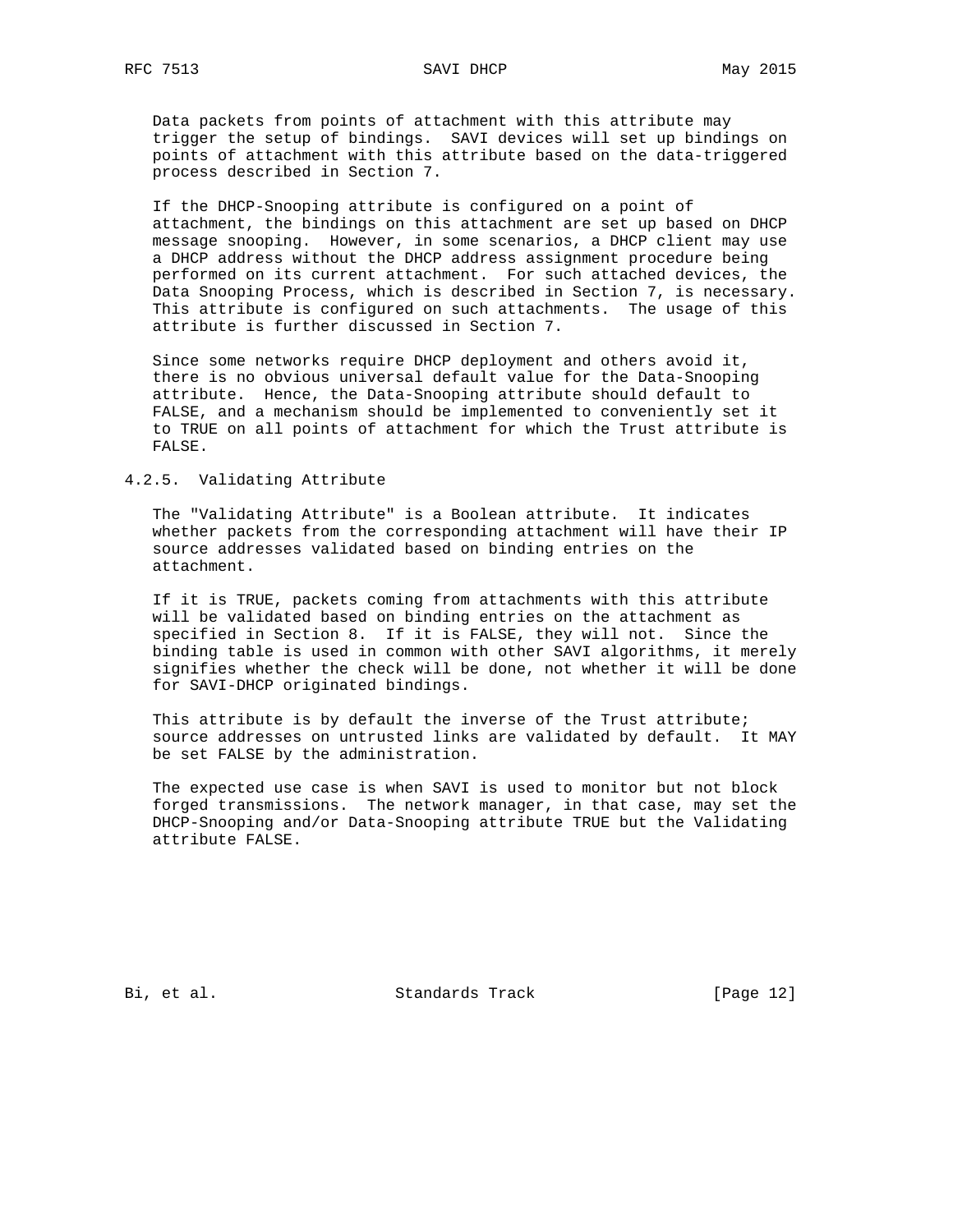## 4.2.6. Table of Mutual Exclusions

 Different types of attributes may indicate mutually exclusive actions on a packet. Mutually exclusive attributes MUST NOT be set TRUE on the same attachment. The compatibility of different attributes is listed in Figure 2. Note that although Trust and DHCP-Trust are compatible, there is no need to configure DHCP-Trust to TRUE on an attachment with Trust attribute TRUE.

|                      | Trust                   | $DHCP-Trust$ | DHCP-<br>Snooping                | Data-<br>Snooping                    | <i>Validating</i>     |
|----------------------|-------------------------|--------------|----------------------------------|--------------------------------------|-----------------------|
| Trust                |                         | compatible   | mutually<br>exclusive            | mutually<br>exclusive                | mutually<br>exclusive |
|                      | DHCP-Trust   compatible |              |                                  | compatible   compatible   compatible |                       |
| $DHCP-$<br>Snooping  | mutually<br>exclusive   | compatible   |                                  | compatible compatible                |                       |
| Data-<br>Snooping    | mutually<br>exclusive   |              | compatible compatible            |                                      | compatible            |
| Validating exclusive | mutually                |              | compatible compatible compatible |                                      |                       |

### Figure 2: Table of Mutual Exclusions

#### 4.3. Perimeter

### 4.3.1. SAVI-DHCP Perimeter Overview

 SAVI devices form a perimeter separating trusted and untrusted regions of a network, as FCFS SAVI does (Section 2.5 of [RFC6620]). The perimeter is primarily designed for scalability. It has two implications.

- o SAVI devices only need to establish bindings for directly attached clients, or clients indirectly attached through a non-SAVI protected device, rather than all of the clients in the network.
- o Each SAVI device only needs to validate the source addresses in traffic from clients attached to it, without checking all the traffic passing by.

Bi, et al. Standards Track [Page 13]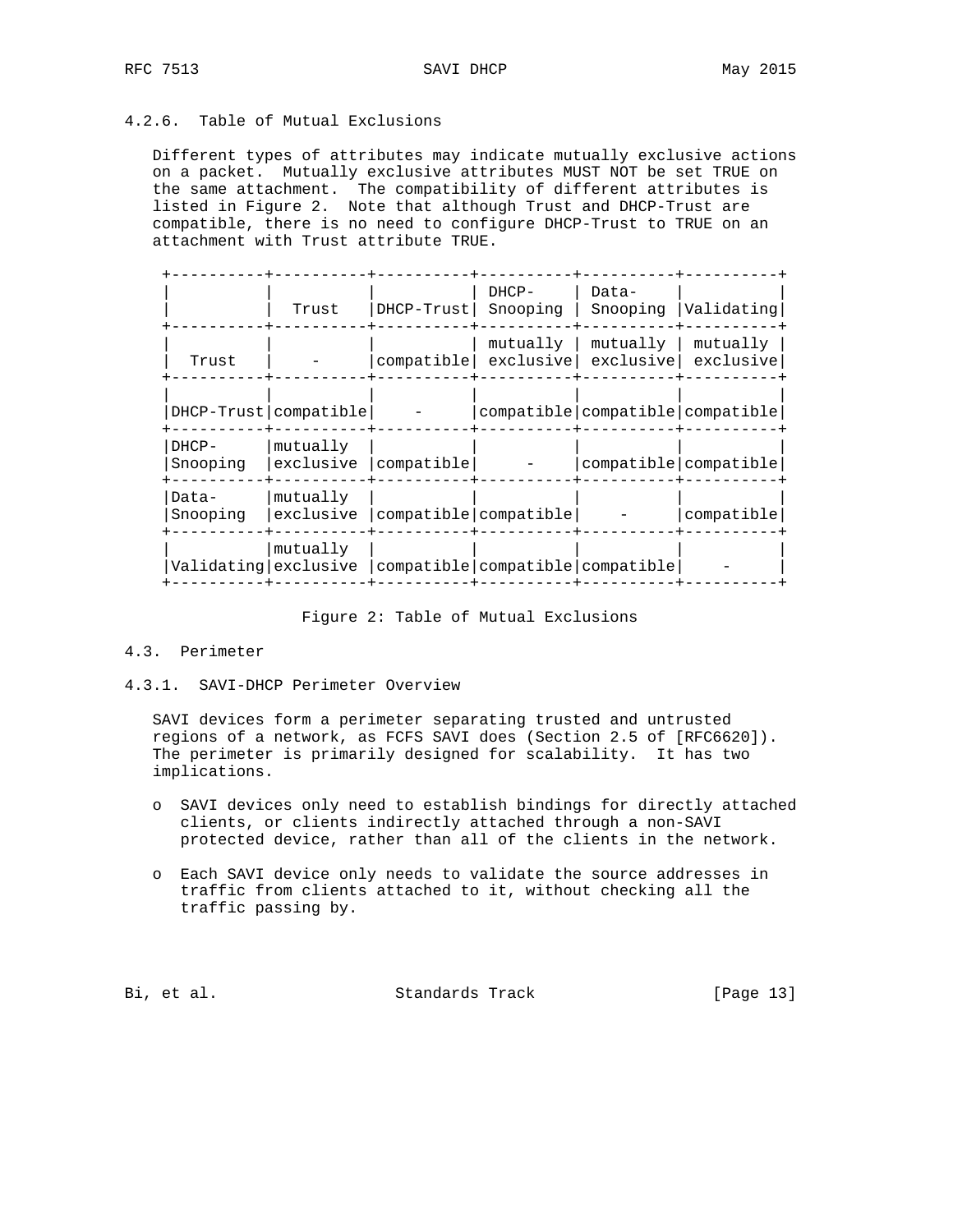Consider the example in Figure 1. The protection perimeter is formed by SAVI Devices A, B, and C. In this case, SAVI Device B does not create a binding for Client A. However, because SAVI Device A filters spoofed traffic from Client A, SAVI Device B can avoid

 The perimeter in SAVI-DHCP is not only a perimeter for data packets but also a perimeter for DHCP messages. DHCP server response messages incoming across the perimeter will be dropped (Section 8). The placement of the DHCP relay and DHCP server, which are not involved in [RFC6620], is related to the construction of the perimeter. The requirement on the placement and configuration of the DHCP relay and DHCP server is discussed in Section 4.3.3.

4.3.2. SAVI-DHCP Perimeter Configuration Guideline

receiving spoofed traffic from Client A.

 A perimeter separating trusted and untrusted regions of the network is formed as follows:

- (1) Configure the Validating and DHCP-Snooping attributes TRUE on the direct attachments of all DHCP clients.
- (2) Configure the Validating and DHCP-Snooping attributes TRUE on the indirect attachments of all DHCP clients (i.e., DHCP clients on protected links).
- (3) Configure the Trust attribute TRUE on the attachments to other SAVI devices.
- (4) If a non-SAVI device, or a number of connected non-SAVI devices, are attached only to SAVI devices, set the Trust attribute TRUE on their attachments.
- (5) Configure the DHCP-Trust attribute TRUE on the direct attachments to trusted DHCP relays and servers.

 In this way, the points of attachments with the Validating attribute TRUE (and generally together with attachments of unprotected devices) on SAVI devices can form a perimeter separating DHCP clients and trusted devices. Data packet checks are only performed on the perimeter. The perimeter is also a perimeter for DHCP messages. The DHCP-Trust attribute is only TRUE on links inside the perimeter. Only DHCP Server-to-Client messages originated within the perimeter are trusted.

Bi, et al. Standards Track [Page 14]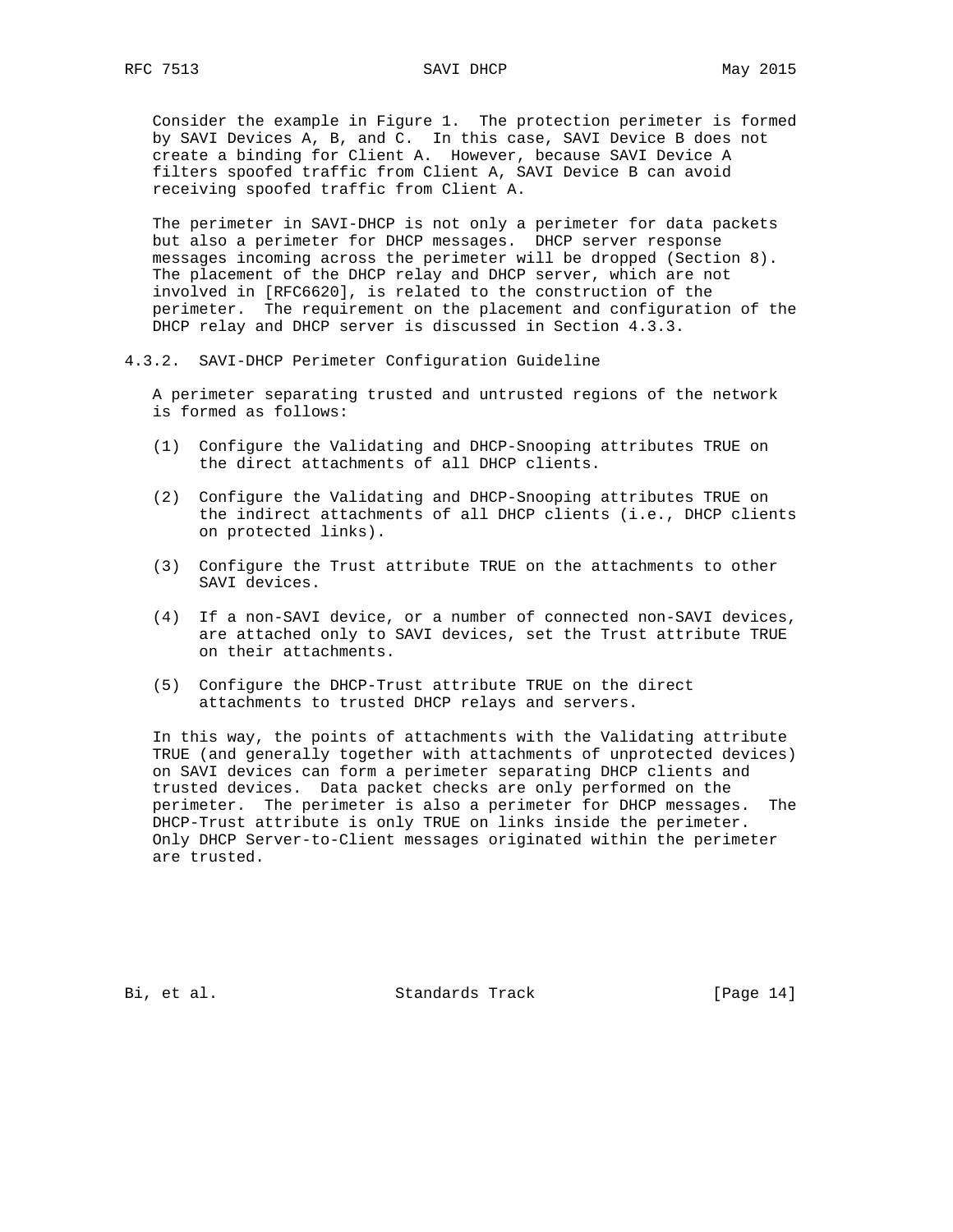#### RFC 7513 SAVI DHCP May 2015

## 4.3.3. On the Placement of the DHCP Server and Relay

 As a result of the configuration guidelines, SAVI devices only trust DHCP Server-to-Client messages originated inside the perimeter. Thus, the trusted DHCP relays and DHCP servers must be placed within the perimeter. DHCP Server-to-Client messages will be filtered on the perimeter. Server-to-Relay messages will not be filtered, as they are within the perimeter. In this way, DHCP Server-to-Client messages from bogus DHCP servers are filtered on the perimeter, having entered through untrusted points of attachment. The SAVI devices are protected from forged DHCP messages.

 DHCP Server-to-Client messages arriving at the perimeter from outside the perimeter are not trusted. There is no distinction between a DHCP server owned and operated by the correct administration but outside the SAVI perimeter and a bogus DHCP server. For example, in Figure 1, DHCP Server A is valid, but it is attached to Non-SAVI Device 1. A bogus DHCP server is also attached to Non-SAVI Device 1. While one could imagine a scenario in which the valid one had a statistically configured port number and MAC address, and therefore a binding, by default SAVI-DHCP cannot distinguish whether a message received from the port of Non-SAVI Device 1 is from DHCP Server A or the bogus DHCP server. If DHCP Server A is contained in the perimeter, Non-SAVI Device 1 will also be contained in the perimeter. Thus, DHCP Server A cannot be contained within the perimeter apart from manual configuration of the binding anchor.

 Another consideration on the placement is that if the DHCP server/ relay is not inside the perimeter, the SAVI devices may not be able to set up bindings correctly because the SAVI devices may not be on the path between the clients and the server/relay, or the DHCP messages are encapsulated (e.g., Relay-reply and Relay-forward).

#### 4.3.4. An Alternative Deployment

 In common deployment practice, the traffic from the unprotected network is treated as trustworthy, which is to say that it is not filtered. In such a case, the Trust attribute can be set TRUE on the unprotected link. If non-SAVI devices, or a number of connected non- SAVI devices, are only attached to SAVI devices and unprotected devices, their attachment to SAVI devices can have the Trust attribute set TRUE. Then an unclosed perimeter will be formed, as illustrated in Figure 3.

Bi, et al. Standards Track [Page 15]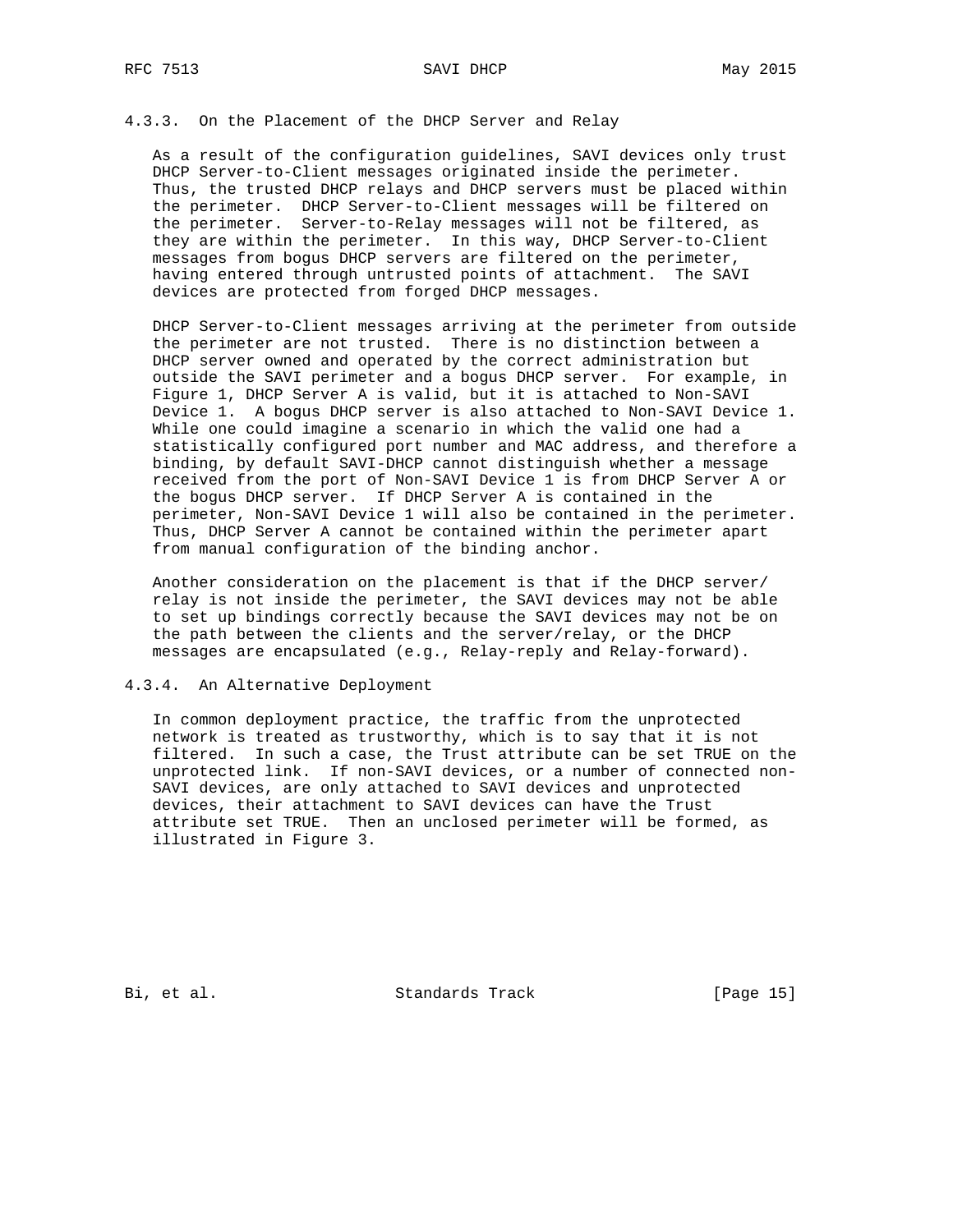

Figure 3: Alternative Perimeter Configuration

#### 4.3.5. Considerations regarding Binding Anchors

 The strength of this binding-based mechanism depends on the strength of the binding anchor. The sample binding anchors in [RFC7039] have the property in which they associate an IP address with a direct physical or secure virtual interface such as a switch port, a subscriber association, or a security association. In addition, especially in the case where a protected non-SAVI device such as a desktop switch or a hub is between the client and SAVI devices, they MAY be extended to also include a MAC address or other link-layer attribute. In short, a binding anchor is intended to associate an IP address with something unspoofable that identifies a single-client system or one of its interfaces; this may be a physical or virtual interface or that plus disambiguating link-layer information.

 If the binding anchor is spoofable, such as a plain MAC address, or non-exclusive, such as a switch port extended using a non-SAVI device, an attacker can use a forged binding anchor to evade validation. Indeed, using a binding anchor that can be easily spoofed can lead to worse outcomes than allowing spoofed IP traffic. Thus, a SAVI device MUST use a non-spoofable and exclusive binding anchor.

Bi, et al. Standards Track [Page 16]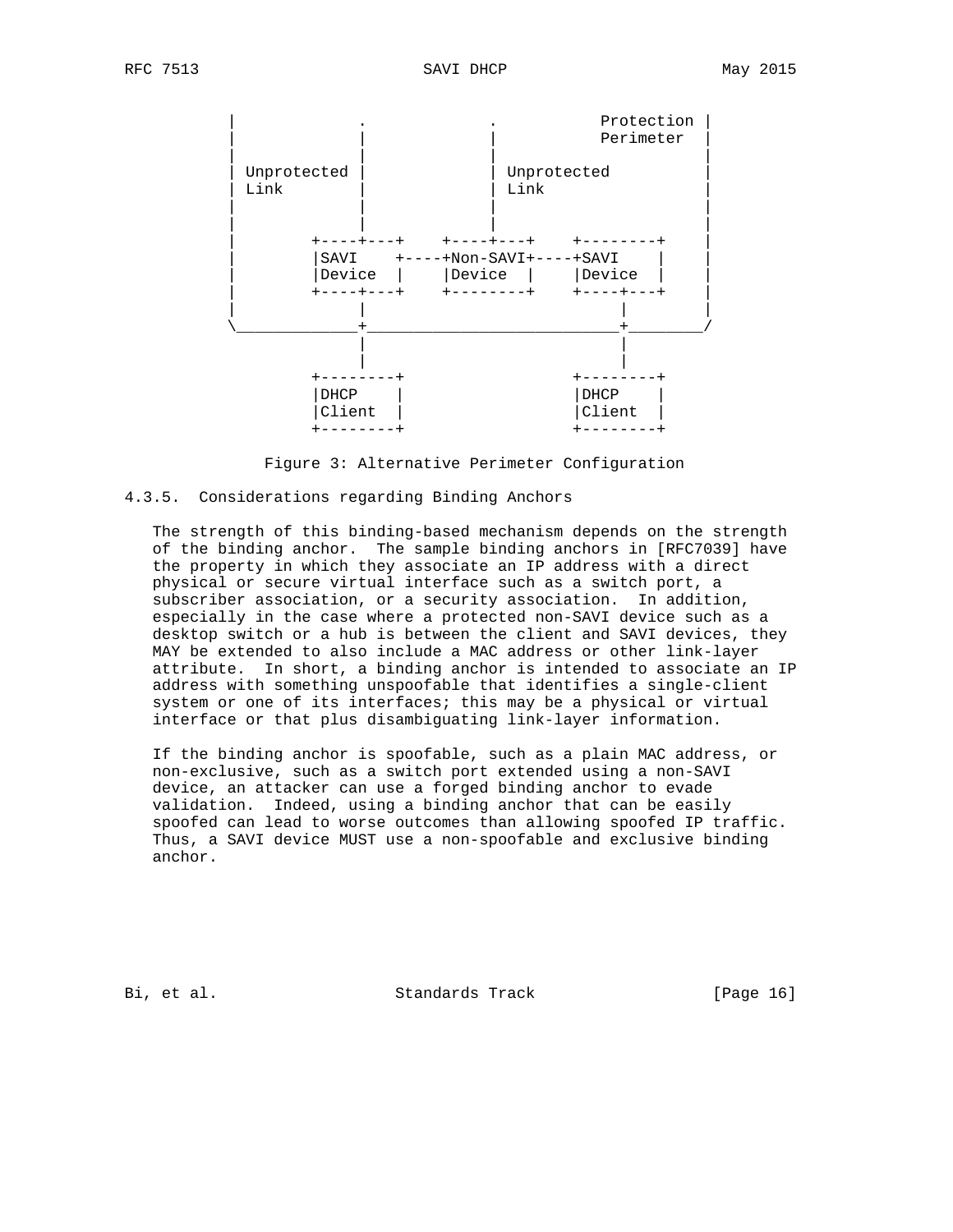4.4. Other Device Configuration

 In addition to a possible binding anchor configuration specified in Section 4.2, an implementation has the following configuration requirements:

- (1) Address configuration. For DHCPv4: the SAVI device MUST have an IPv4 address. For DHCPv6: the client of a SAVI device MUST have a link-local address; when the DHCPv6 server is not on the same link as the SAVI device, the SAVI device MUST also have an IPv6 address of at least the same scope as the DHCPv6 Server.
- (2) DHCP server address configuration: a SAVI device MUST store the list of the DHCP server addresses that it could contact during a leasequery process.
- (3) A SAVI device may also require security parameters, such as preconfigured keys to establish a secure connection for the leasequery process [RFC4388] [RFC5007] connection.
- 5. Binding State Table (BST)

 The Binding State Table, which may be implemented centrally in the switch or distributed among its ports, is used to contain the bindings between the IP addresses assigned to the attachments and the corresponding binding anchors of the attachments. Note that in this description, there is a binding entry for each IPv4 or IPv6 address associated with each binding anchor, and there may be several of each such address, especially if the port is extended using a protected non-SAVI device. Each binding entry has six fields:

- o Binding Anchor (listed as "Anchor" in subsequent figures): the binding anchor, i.e., one or more physical and/or link-layer properties of the attachment.
- o IP Address (listed as "Address" in subsequent figures): the IPv4 or IPv6 address assigned to the attachment by DHCP.
- o State: the state of the binding. Possible values of this field are listed in Sections 6.2 and 7.3.
- o Lifetime: the remaining seconds of the binding. Internally, this MAY be stored as the timestamp value at which the lifetime expires.
- o Transaction ID (TID): the Transaction ID [RFC2131] [RFC3315] of the corresponding DHCP transaction. The TID field is used to

Bi, et al. Standards Track [Page 17]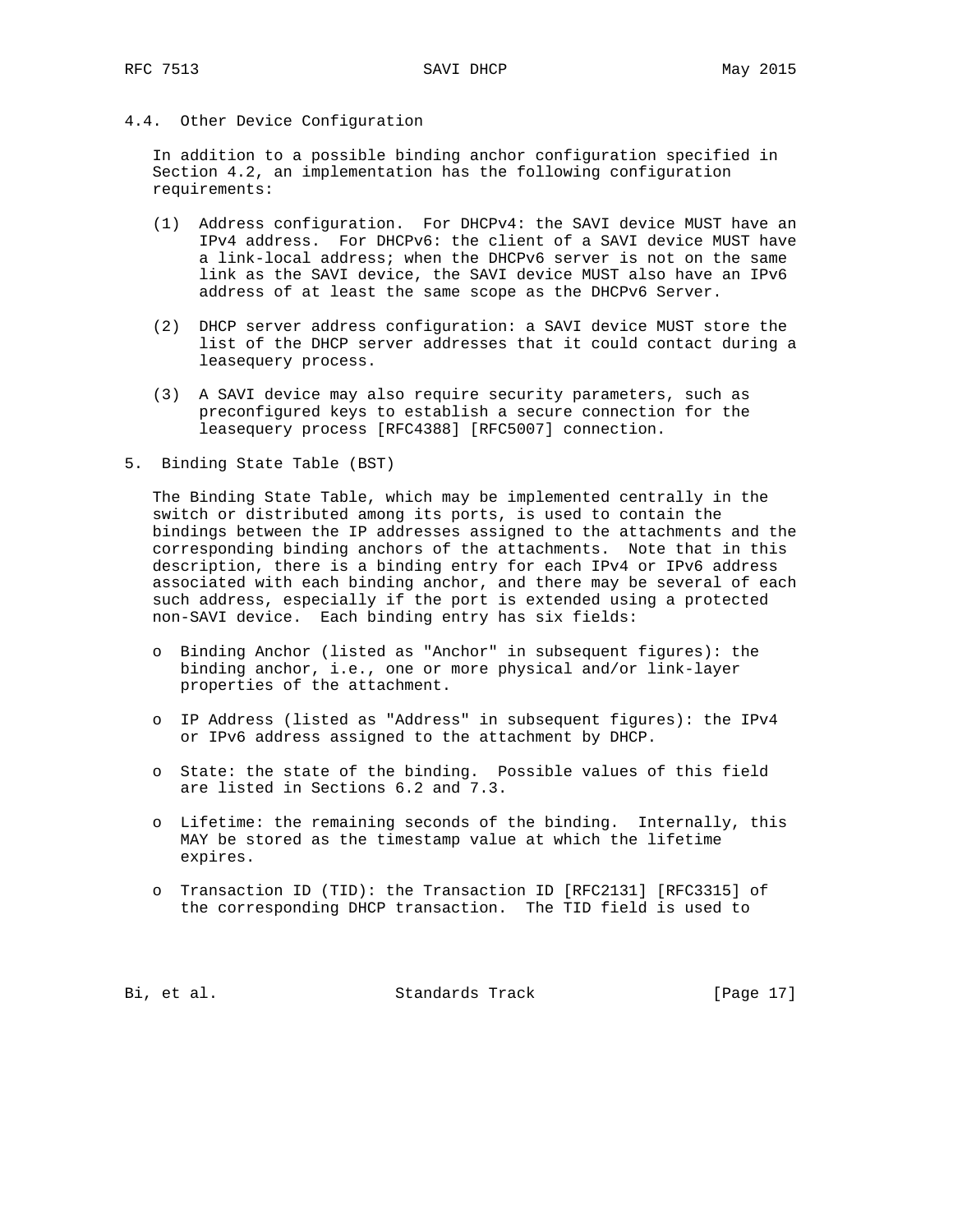associate DHCP Server-to-Client messages with corresponding binding entries.

 o Timeouts: the number of timeouts that expired in the current state (only used in the Data Snooping Process; see Section 7).

The IA is not present in the BST for three reasons:

- o The lease of each address in one IA is assigned separately.
- o When the binding is set up based on data snooping, the IA cannot be recovered from the leasequery protocol.
- o DHCPv4 does not define an IA.

An example of such a table is shown in Figure 4.

| Anchor<br>-------+ | Address     | State        | Lifetime | TID              | Timeouts |
|--------------------|-------------|--------------|----------|------------------|----------|
| Port $1$   IP $1$  |             | <b>BOUND</b> | 65535    | TID 1            |          |
| Port 1             | $\Box$ IP 2 | BOUND        | 10000    | TID <sub>2</sub> |          |
| Port 2             | $ $ IP 3    | INIT BIND    |          | TID <sub>3</sub> |          |

### Figure 4: Example Binding State Table

6. DHCP Snooping Process

 This section specifies the process of setting up bindings based on DHCP snooping. This process is illustrated using a state machine.

6.1. Rationale

 The rationale of the DHCP Snooping Process is that if a DHCP client is legitimately using a DHCP-assigned address, the DHCP address assignment procedure that assigns the IP address to the client must have been performed via the client's point of attachment. This assumption works when the SAVI device is always on the path(s) from the DHCP client to the DHCP server(s)/relay(s). Without considering the movement of DHCP clients, the SAVI device should be the cut vertex whose removal will separate the DHCP client and the remaining network containing the DHCP server(s)/relay(s). For most of the networks whose topologies are simple, it is possible to deploy this SAVI function at proper devices to meet this requirement.

Bi, et al. Standards Track [Page 18]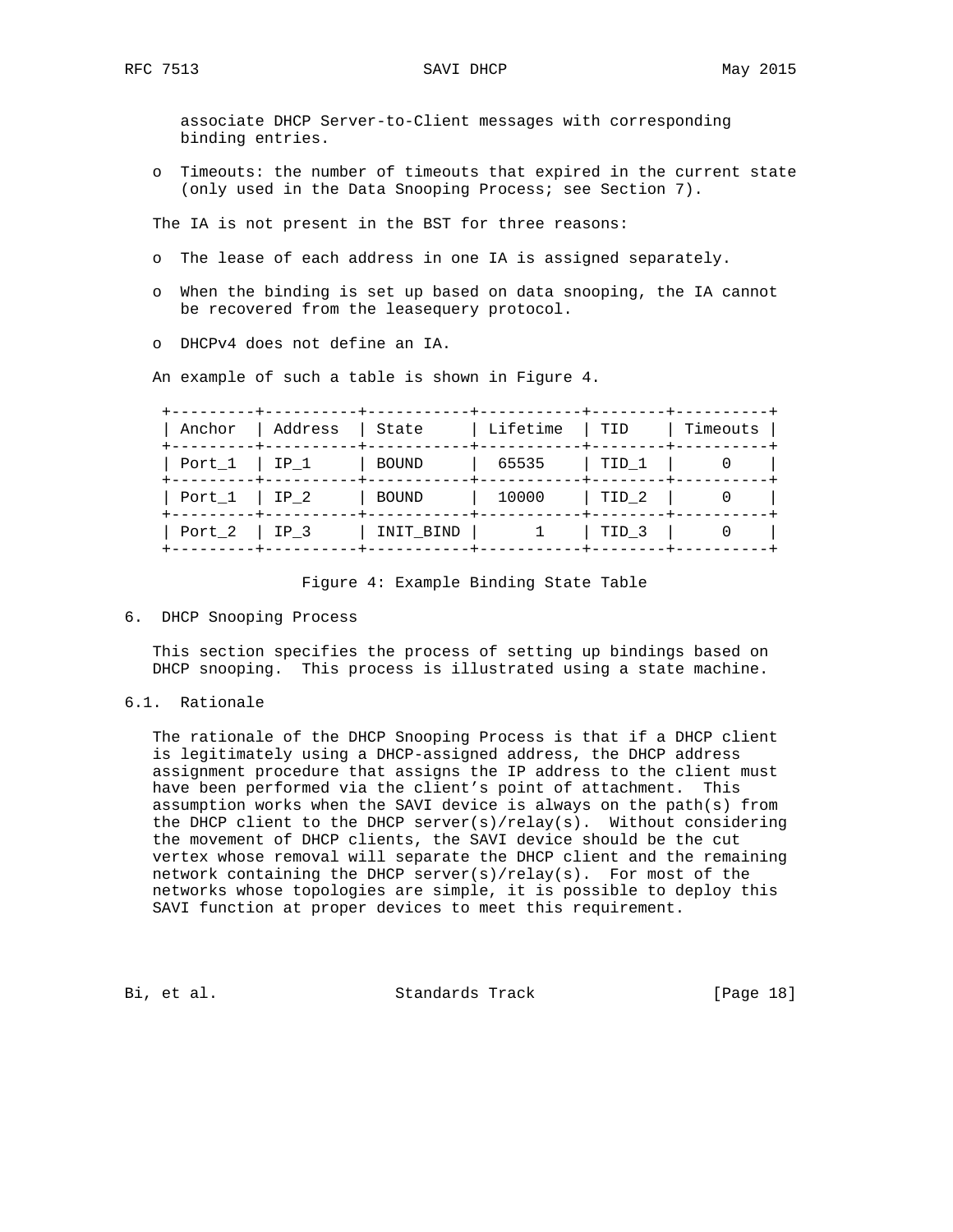However, if there are multiple paths from a DHCP client to the DHCP server and the SAVI device is only on one of them, there is an obvious failure case: the SAVI device may not be able to snoop the DHCP procedure. Host movement may also make this requirement difficult to meet. For example, when a DHCP client moves from one attachment to another attachment in the same network, it may fail to reinitialize its interface or send a Confirm message because of incomplete protocol implementation. Thus, there can be scenarios in which only performing this DHCP Snooping Process is insufficient to set up bindings for all the valid DHCP addresses. These exceptions and the solutions are discussed in Section 7.

6.2. Binding States Description

 The following binding states are present in this process and the corresponding state machine:

NO\_BIND: No binding has been set up.

INIT\_BIND: A potential binding has been set up.

BOUND: The binding has been set up.

6.3. Events

 This section describes events in this process and the corresponding state machine transitions. The DHCP message categories (e.g., DHCPv4 Discover) defined in Section 3 are used extensively in the definitions of events and elsewhere in the state machine definition. If an event will trigger the creation of a new binding entry, the binding entry limit on the binding anchor MUST NOT be exceeded.

6.3.1. Timer Expiration Event

EVE\_ENTRY\_EXPIRE: The lifetime of a binding entry expires.

6.3.2. Control Message Arriving Events

 EVE\_DHCP\_REQUEST: A DHCPv4 Request or a DHCPv6 Request message is received.

EVE\_DHCP\_CONFIRM: A DHCPv6 Confirm message is received.

EVE\_DHCP\_REBOOT: A DHCPv4 Reboot message is received.

 EVE\_DHCP\_REBIND: A DHCPv4 Rebind or a DHCPv6 Rebind message is received.

Bi, et al. Standards Track [Page 19]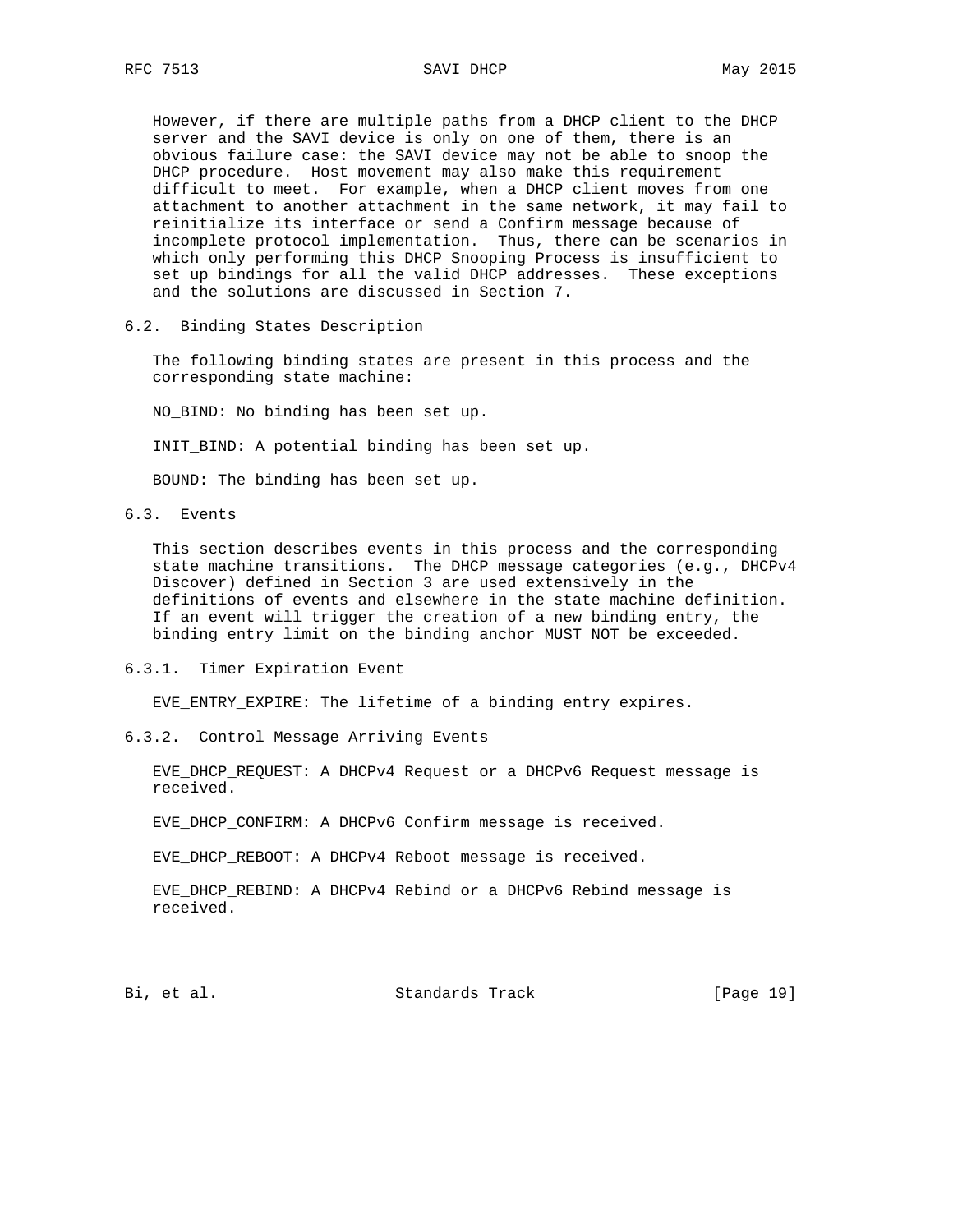EVE\_DHCP\_RENEW: A DHCPv4 Renew or a DHCPv6 Renew message is received.

 EVE\_DHCP\_SOLICIT\_RC: A DHCPv6 Solicitation message with the Rapid Commit option is received.

EVE\_DHCP\_REPLY: A DHCPv4 ACK or a DHCPv6 Reply message is received.

 EVE\_DHCP\_DECLINE: A DHCPv4 Decline or a DHCPv6 Decline message is received.

 EVE\_DHCP\_RELEASE: A DHCPv4 Release or a DHCPv6 Release message is received.

 EVE\_DHCP\_LEASEQUERY: A successful DHCPv6 LEASEQUERY-REPLY (refer to Section 4.3.3 of [RFC5007]) is received.

 Note: the events listed here do not cover all the DHCP messages in Section 3. The messages that do not really determine address usage (DHCPv4 Discover, DHCPv4 Inform, DHCPv6 Solicit without Rapid Commit, DHCPv6 Information-Request, DHCPv4 Offer, DHCPv6 Advertise, and DHCPv6 Reconfigure) and that are not necessary to snoop (DHCPv4 Negative Acknowledgment (NAK); refer to Section 6.4.2.3) are not included. Note also that DHCPv4 DHCPLEASEQUERY is not used in the DHCP Snooping Process to avoid confusion with Section 7. Also, since the LEASEQUERY should have been originated by the SAVI device itself, the destination check should verify that the message is directed to this SAVI device, and it should not be forwarded once it has been processed here.

 Moreover, only if a DHCP message can pass the following checks, the corresponding event is regarded as a valid event:

- o Attribute check: the DHCP Server-to-Client messages and LEASEQUERY-REPLY should be from attachments with the DHCP-Trust attribute; the DHCP Client-to-Server messages should be from attachments with the DHCP-Snooping attribute.
- o Destination check: the DHCP Server-to-Client messages should be destined to attachments with the DHCP-Snooping attribute. This check is performed to ensure the binding is set up on the SAVI device that is nearest to the destination client.
- o Binding anchor check: the DHCP Client-to-Server messages that may trigger modification or removal of an existing binding entry must have a matching binding anchor with the corresponding entry.

Bi, et al. Standards Track [Page 20]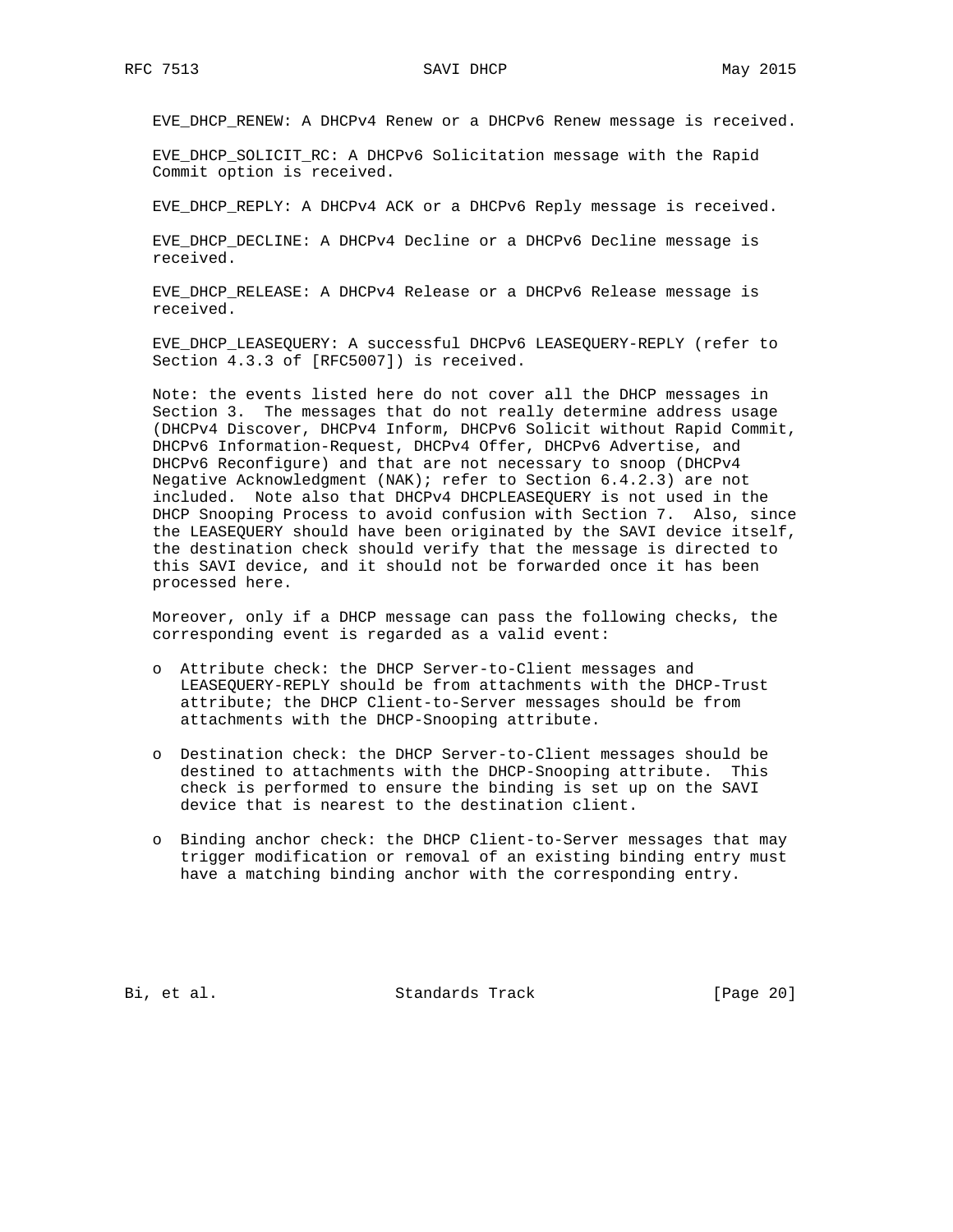- o TID check: the DHCP Server-to-Client/Client-to-Server messages that may cause modification of existing binding entries must have a matched TID with the corresponding entry. Note that this check is not performed on LEASEQUERY and LEASEQUERY-REPLY messages as they are exchanged between the SAVI devices and the DHCP servers. Besides, this check is not performed on DHCP Renew/Rebind messages.
- o Binding limitation check: the DHCP messages must not cause new binding setup on an attachment whose binding entry limitation has been reached (refer to Section 11.5).
- o Address check: the source address of the DHCP messages should pass the check specified in Section 8.2.

 On receiving a DHCP message without triggering a valid event, the state will not change, and the actions will not be performed. Note that if a message does not trigger a valid event but it can pass the checks in Section 8.2, it MUST be forwarded.

6.4. The State Machine of DHCP Snooping Process

 This section specifies state transitions and their corresponding actions.

- 6.4.1. Initial State: NO\_BIND
- 6.4.1.1. Event: EVE\_DHCP\_REQUEST A DHCPv4 Request or a DHCPv6 Request message is received

The SAVI device MUST forward the message.

 The SAVI device will generate an entry in the BST. The Binding Anchor field is set to the binding anchor of the attachment from which the message is received. The State field is set to INIT\_BIND. The Lifetime field is set to be MAX\_DHCP\_RESPONSE\_TIME. The TID field is set to the TID of the message. If the message is DHCPv4 Request, the Address field can be set to the address to request, i.e., the 'requested IP address'. An example of the entry is illustrated in Figure 5.

Bi, et al. Standards Track [Page 21]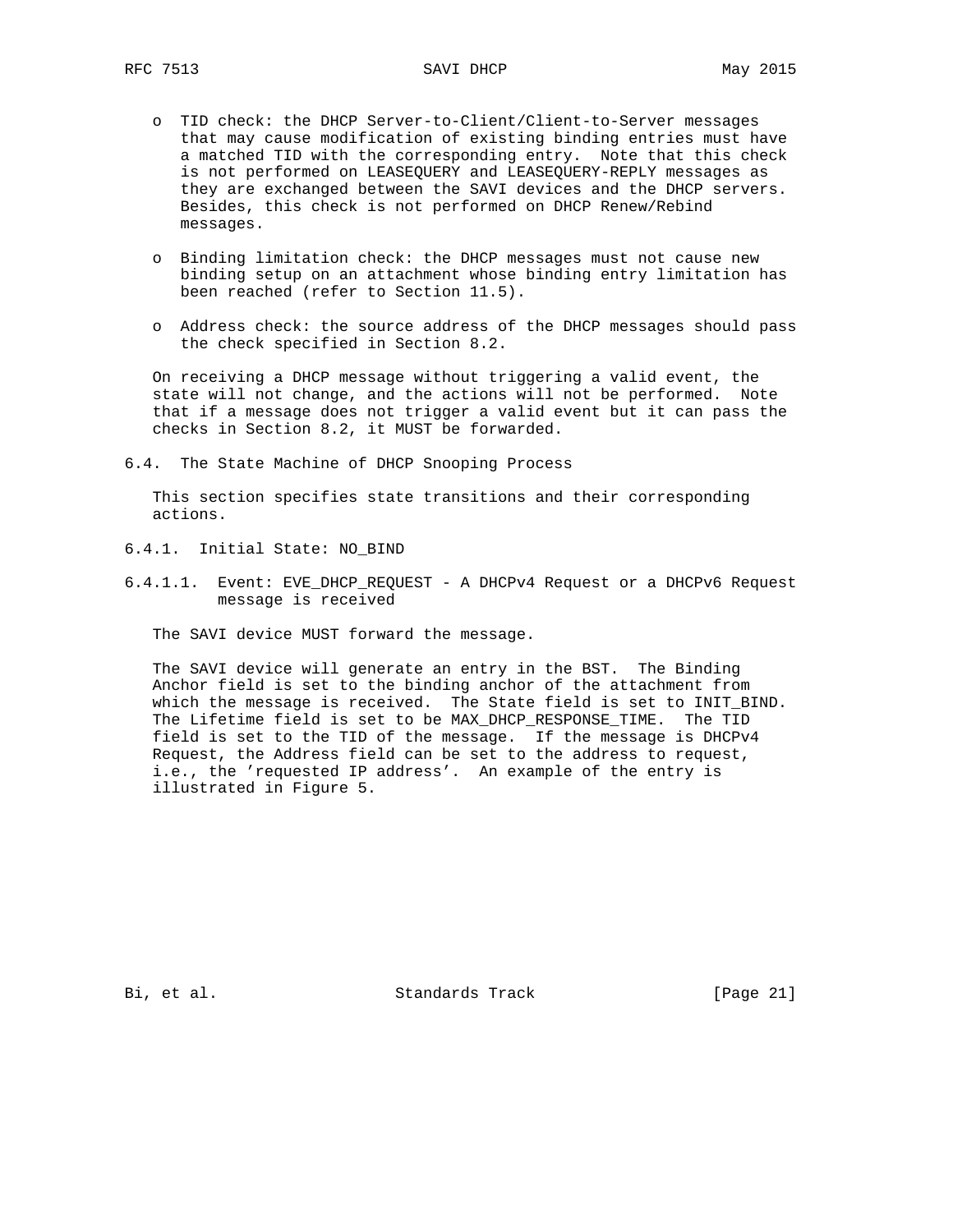|        | Anchor   Address   State | l Lifetime                               | TID   Timeouts |
|--------|--------------------------|------------------------------------------|----------------|
| Port 1 |                          | INIT_BIND   MAX_DHCP_RESPONSE_TIME   TID |                |

 Figure 5: Binding Entry in BST on Initialization Triggered by Request/Rapid Commit/Reboot Messages

Resulting state: INIT\_BIND - A potential binding has been set up.

6.4.1.2. Event: EVE\_DHCP\_REBOOT - A DHCPv4 Reboot message is received

The SAVI device MUST forward the message.

 The SAVI device will generate an entry in the BST. The Binding Anchor field is set to the binding anchor of the attachment from which the message is received. The State field is set to INIT\_BIND. The Lifetime field is set to be MAX\_DHCP\_RESPONSE\_TIME. The TID field is set to the TID of the message. If the message is DHCPv4 Reboot, the Address field can be set to the address to request, i.e., the 'requested IP address'. An example of the entry is illustrated in Figure 5.

Resulting state: INIT\_BIND - A potential binding has been set up.

6.4.1.3. Event: EVE\_DHCP\_SOLICIT\_RC - A DHCPv6 Solicitation message with the Rapid Commit option is received

The SAVI device MUST forward the message.

 The SAVI device will generate an entry in the BST. The Binding Anchor field is set to the binding anchor of the attachment from which the message is received. The State field is set to INIT\_BIND. The Lifetime field is set to be MAX\_DHCP\_RESPONSE\_TIME. The TID field is set to the TID of the message. An example of the entry is illustrated in Figure 5.

Resulting state: INIT\_BIND - A potential binding has been set up.

6.4.1.4. Event: EVE\_DHCP\_CONFIRM - A DHCPv6 Confirm message is received

The SAVI device MUST forward the message.

 The SAVI device will generate corresponding entries in the BST for each address in each Identity Association (IA) option of the Confirm message. The Binding Anchor field is set to the binding anchor of the attachment from which the message is received. The State field

Bi, et al. Standards Track [Page 22]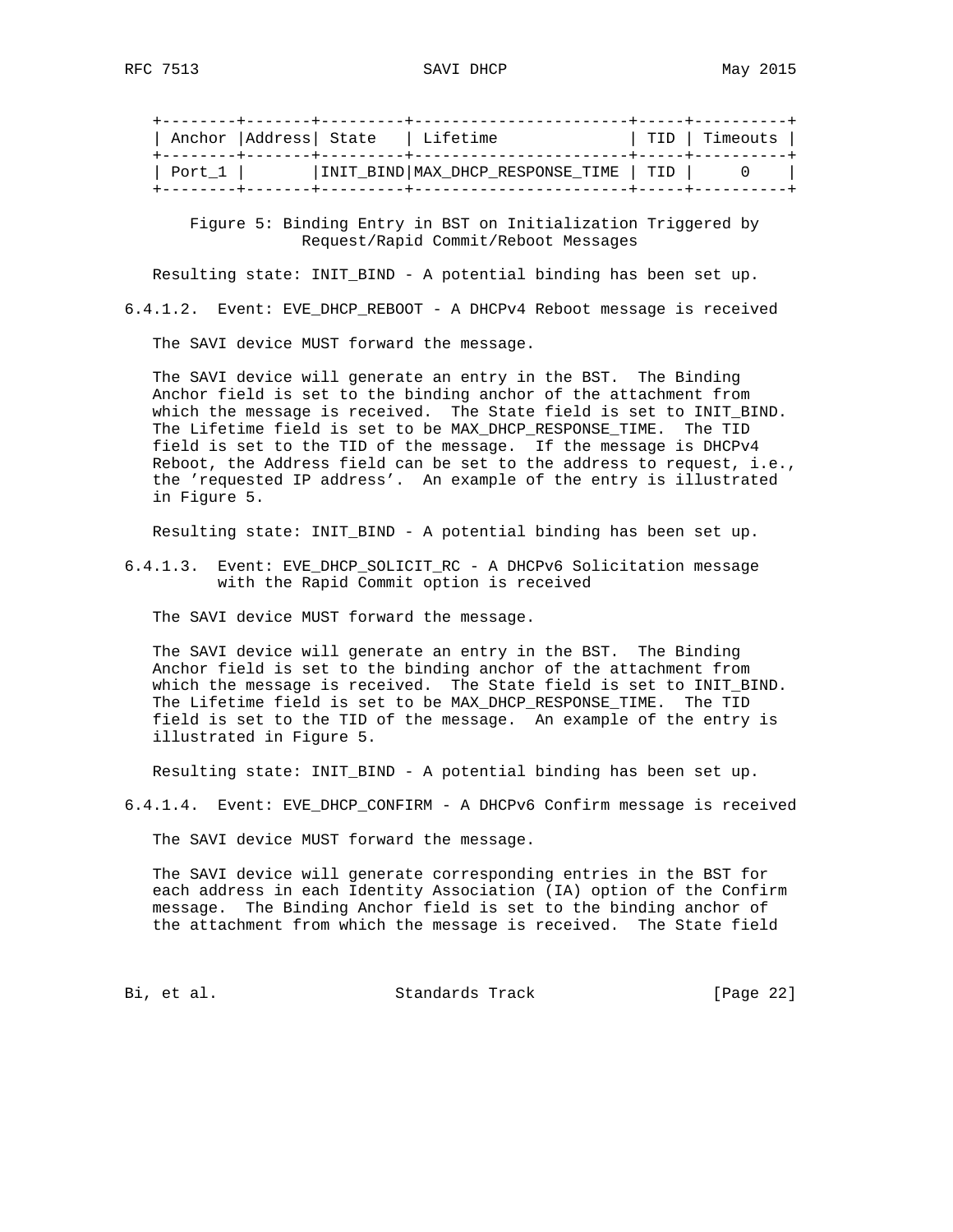is set to INIT\_BIND. The Lifetime field is set to be MAX\_DHCP\_RESPONSE\_TIME. The TID field is set to the TID of the message. The Address field is set to the address(es) to confirm. An example of the entries is illustrated in Figure 6.

| . _ _ _ _ _ _ _ + _ _ _ _ _ _ _ + _ _ _ _ _ _ _ _ _ +<br>Anchor   Address   State   Lifetime<br>--------+-------+---------+----- |                                                               | TID   Timeouts |
|----------------------------------------------------------------------------------------------------------------------------------|---------------------------------------------------------------|----------------|
|                                                                                                                                  | Port_1   Addr1   INIT_BIND   MAX_DHCP_RESPONSE_TIME   TID   0 |                |
|                                                                                                                                  | Port_1   Addr2   INIT_BIND   MAX_DHCP_RESPONSE_TIME   TID   0 |                |

 Figure 6: Binding Entry in BST on Confirm-Triggered Initialization Resulting state: INIT\_BIND - A potential binding has been set up.

6.4.1.5. Events That Cannot Happen in the NO\_BIND State

- o EVE\_ENTRY\_EXPIRE: The lifetime of a binding entry expires
- o EVE\_DHCP\_REBIND: A DHCPv4 Rebind or a DHCPv6 Rebind message is received
- o EVE\_DHCP\_RENEW: A DHCPv4 Renew or a DHCPv6 Renew message is received
- o EVE\_DHCP\_REPLY: A DHCPv4 ACK or a DHCPv6 Reply message is received
- o EVE\_DHCP\_DECLINE: A DHCPv4 Decline or a DHCPv6 Decline message is received
- o EVE\_DHCP\_RELEASE: A DHCPv4 Release or a DHCPv6 Release message is received
- o EVE\_DHCP\_LEASEQUERY: A successful DHCPv6 LEASEQUERY-REPLY is received

 These cannot happen because they are each something that happens AFTER a binding has been created.

Bi, et al. Standards Track [Page 23]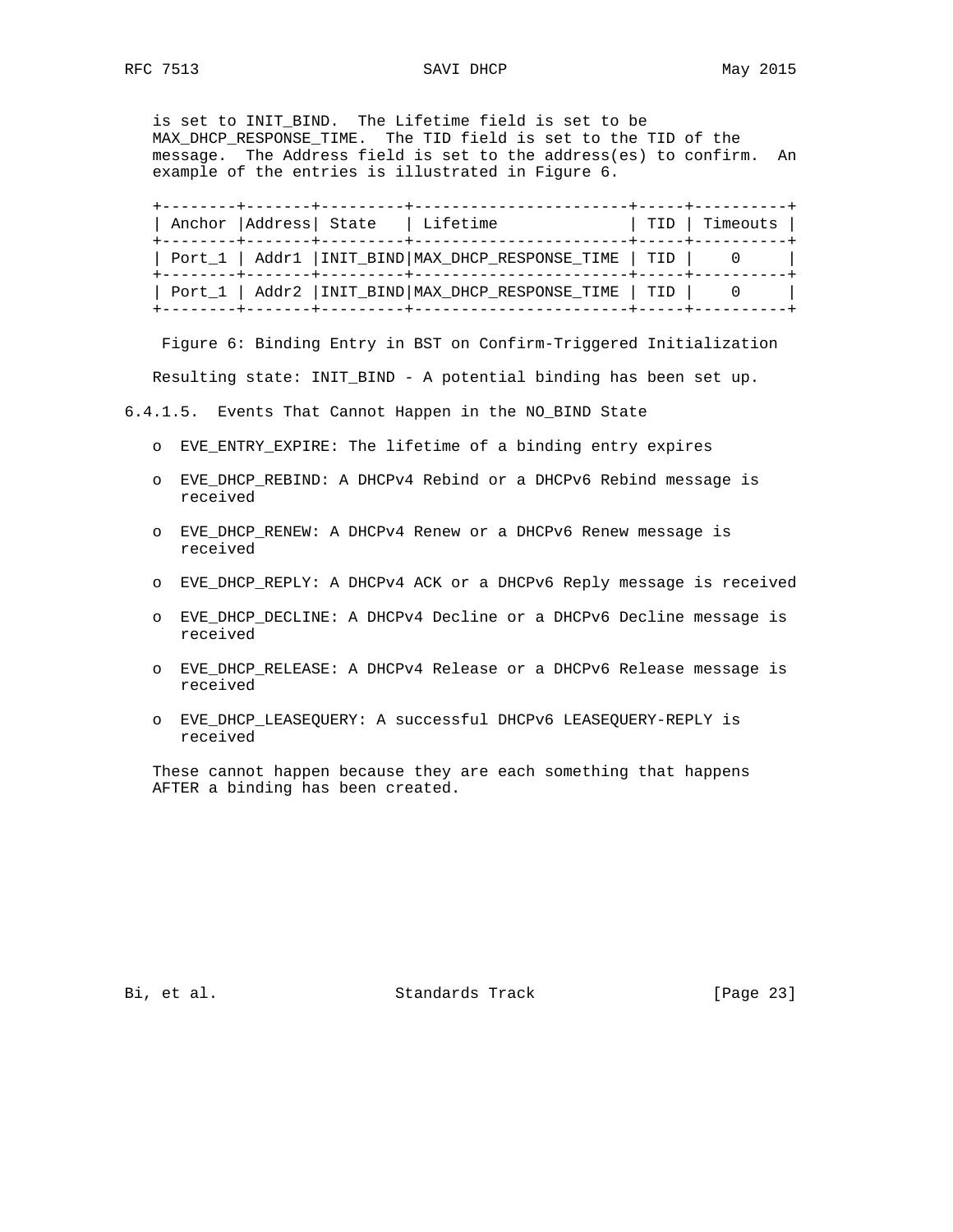## 6.4.2. Initial State: INIT\_BIND

6.4.2.1. Event: EVE\_DHCP\_REPLY - A DHCPv4 ACK or a DHCPv6 Reply message is received

The message MUST be forwarded to the corresponding client.

 If the message is DHCPv4 ACK, the Address field of the corresponding entry (i.e., the binding entry whose TID is the same as the message) is set to the address in the message (i.e., 'yiaddr' in DHCPv4 ACK). The Lifetime field is set to the sum of the lease time in the ACK message and MAX\_DHCP\_RESPONSE\_TIME. The State field is changed to BOUND.

If the message is DHCPv6 Reply, note the following cases:

- 1. If the status code is not "Success", no modification of corresponding entries will be made. Corresponding entries will expire automatically if no "Success" Reply is received during the lifetime. The entries are not removed immediately because the client may be able to use the addresses whenever a "Success" Reply is received ("If the client receives any Reply messages that do not indicate a NotOnLink status, the client can use the addresses in the IA and ignore any messages that indicate a NotOnLink status" [RFC3315]).
- 2. If the status code is "Success", the SAVI device checks the IA options in the Reply message.
	- A. If there are IA options in the Reply message, the SAVI device checks each IA option. When the first assigned address is found, the Address field of the binding entry with a matched TID is set to the address. The Lifetime field is set to the sum of the lease time in the Reply message and MAX\_DHCP\_RESPONSE\_TIME. The State field is changed to BOUND. If there is more than one address assigned in the message, new binding entries are set up for the remaining address assigned in the IA options. An example of the entries is illustrated in Figure 8. SAVI devices do not specially process IA options with a NoAddrsAvail status because there should be no address contained in such IA options.
	- B. Otherwise, the DHCP Reply message is in response to a Confirm message. The state of the binding entries with a matched TID is changed to BOUND. Because [RFC3315] does not require the lease time of addresses to be contained in the Reply message, the SAVI device SHOULD send a LEASEQUERY [RFC5007] message querying by IP address to the All\_DHCP\_Servers multicast

Bi, et al. Standards Track [Page 24]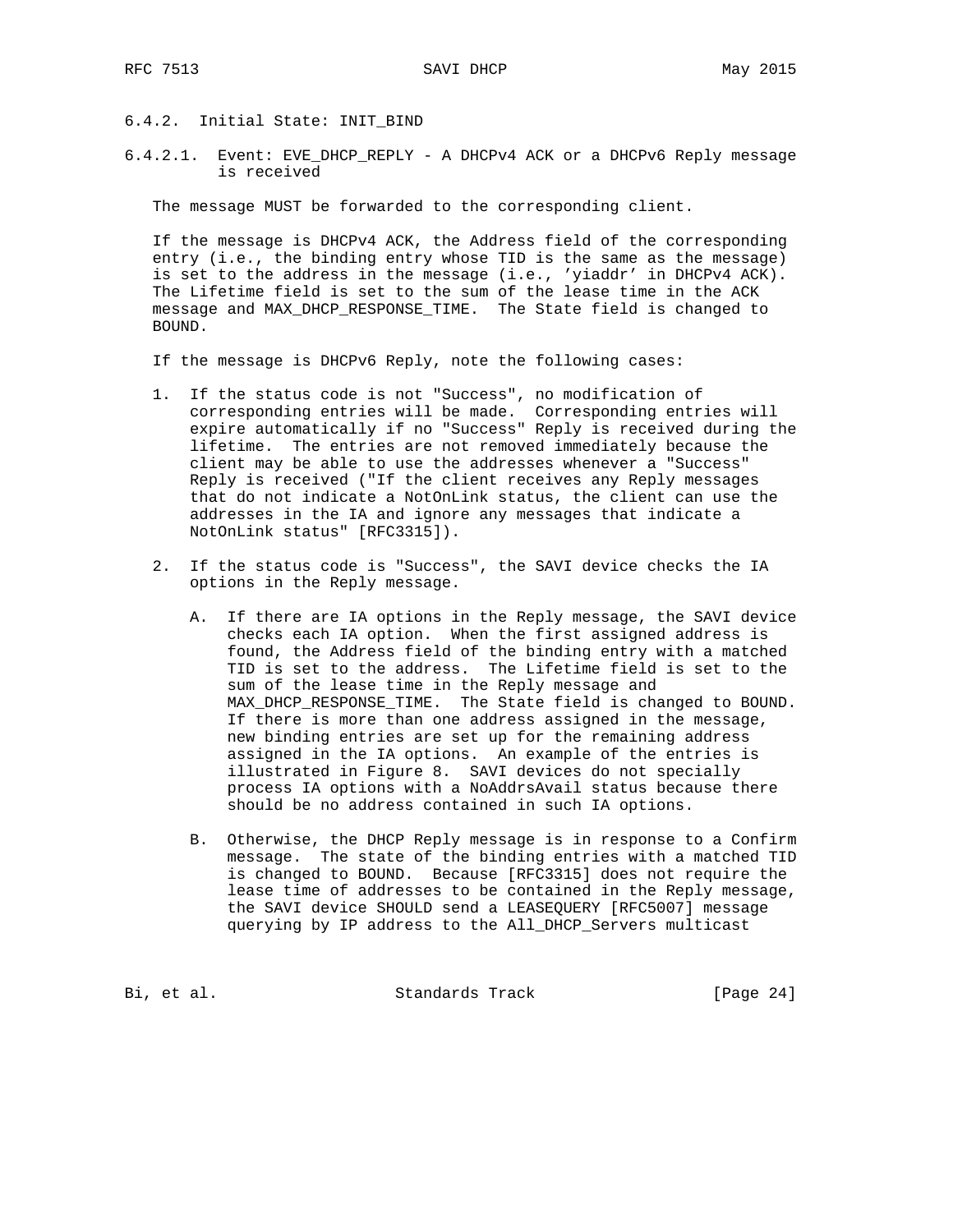RFC 7513 SAVI DHCP May 2015

 address [RFC3315] or a list of configured DHCP server addresses. The LEASEQUERY message is generated for each IP address if multiple addresses are confirmed. The lifetime of corresponding entries is set to 2\*MAX\_LEASEQUERY\_DELAY. If there is no response message after MAX\_LEASEQUERY\_DELAY, send the LEASEQUERY message again. An example of the entries is illustrated in Figure 7. If the SAVI device does not send the LEASEQUERY message, a preconfigured lifetime DHCP\_DEFAULT\_LEASE MUST be set on the corresponding entry. (Note: it is RECOMMENDED to use T1 configured on DHCP servers as the DHCP\_DEFAULT\_LEASE.)

 Note: the SAVI devices do not check if the assigned addresses are duplicated because in SAVI-DHCP scenarios, the DHCP servers are the only source of valid addresses. However, the DHCP servers should be configured to make sure no duplicated addresses are assigned.

| --------+-------+-------+------- | Anchor   Address   State   Lifetime<br>+--------+-------+-------+-------- | -----+---------<br>  TID   Timeouts |
|----------------------------------|---------------------------------------------------------------------------|-------------------------------------|
|                                  | Port_1   Addr1   BOUND   2*MAX_LEASEQUERY_DELAY   TID   0                 |                                     |
|                                  | Port_1   Addr2   BOUND   2*MAX_LEASEQUERY_DELAY   TID   0                 |                                     |

### Figure 7: From INIT\_BIND to BOUND on DHCP Reply in Response to Confirm

 Transition +--------+-------+-------+------------------------+-----+----------+ | Anchor | Address | State | Lifetime | TID | Timeouts | +--------+-------+-------+------------------------+-----+----------+ | Port\_1 | Addr1 | BOUND |Lease time+ | TID | 0 | | | |MAX\_DHCP\_RESPONSE\_TIME | | | +--------+-------+-------+------------------------+-----+----------+  $|$  Port\_1  $|$  Addr2  $|$  BOUND  $|$  Lease time+ | | | |MAX\_DHCP\_RESPONSE\_TIME | | | +--------+-------+-------+------------------------+-----+----------+

## Figure 8: From INIT\_BIND to BOUND on DHCP Reply in Response to Request

Resulting state: BOUND - The binding has been set up.

Bi, et al. Standards Track [Page 25]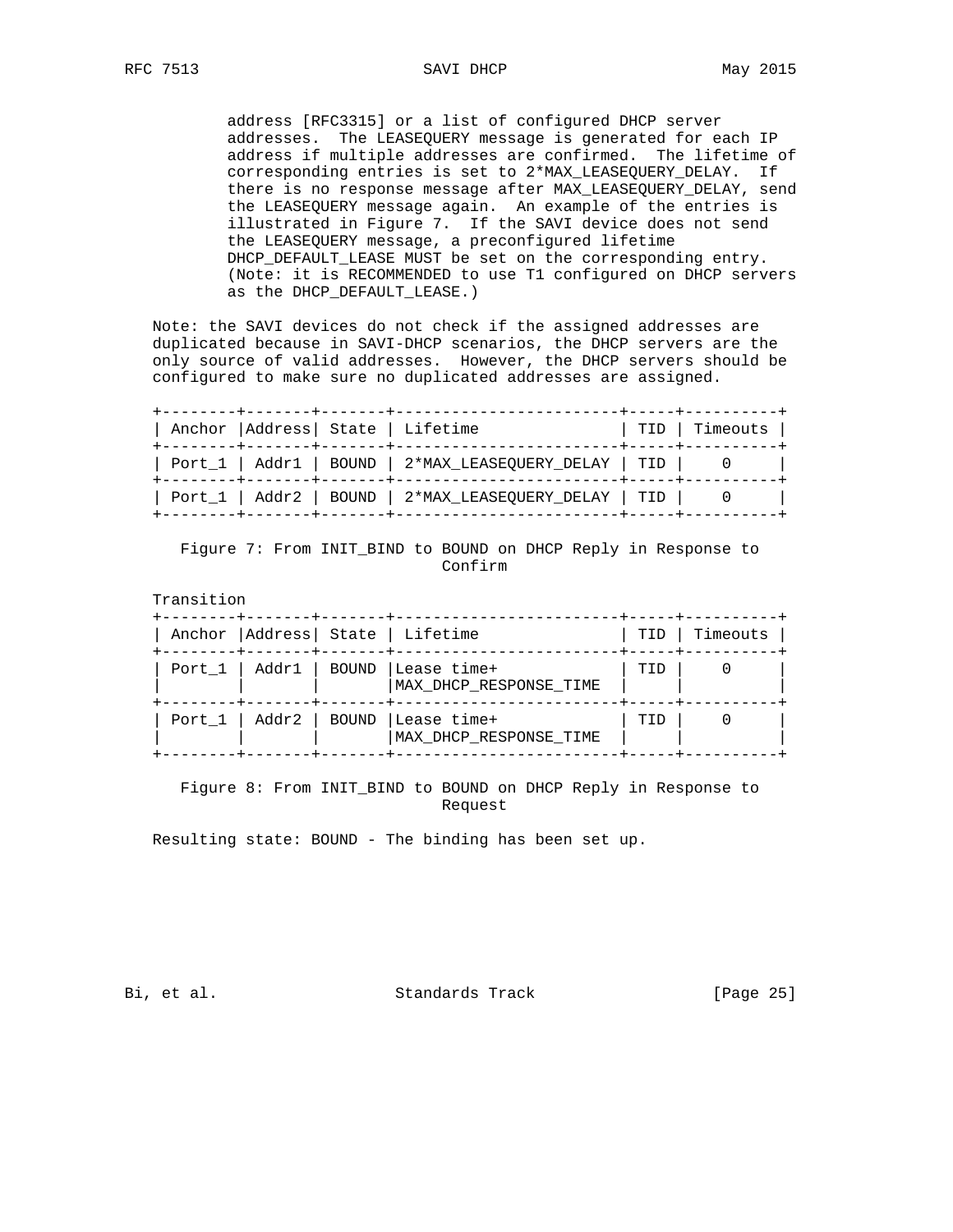6.4.2.2. Event: EVE\_ENTRY\_EXPIRE - The lifetime of a binding entry expires

The entry MUST be deleted from the BST.

 Resulting state: An entry that has been deleted from the BST may be considered to be in the "NO\_BIND" state - No binding has been set up.

6.4.2.3. Events That Are Ignored in INIT\_BIND

 If no DHCP Server-to-Client messages that assign addresses or confirm addresses are received, corresponding entries will expire automatically. Thus, other DHCP Server-to-Client messages (e.g., DHCPv4 NAK) are not specially processed.

 As a result, the following events, should they occur, are ignored until either a DHCPv4 ACK or a DHCPv6 Reply message is received or the lifetime of the binding entry expires.

- o EVE\_DHCP\_REQUEST: A DHCPv4 Request or a DHCPv6 Request message is received
- o EVE\_DHCP\_CONFIRM: A DHCPv6 Confirm message is received
- o EVE\_DHCP\_REBOOT: A DHCPv4 Reboot message is received
- o EVE\_DHCP\_REBIND: A DHCPv4 Rebind or a DHCPv6 Rebind message is received
- o EVE\_DHCP\_RENEW: A DHCPv4 Renew or a DHCPv6 Renew message is received
- o EVE\_DHCP\_SOLICIT\_RC: A DHCPv6 Solicitation message with the Rapid Commit option is received
- o EVE\_DHCP\_DECLINE: A DHCPv4 Decline or a DHCPv6 Decline message is received
- o EVE\_DHCP\_RELEASE: A DHCPv4 Release or a DHCPv6 Release message is received
- o EVE\_DHCP\_LEASEQUERY: A successful DHCPv6 LEASEQUERY-REPLY is received

In each case, the message MUST be forwarded.

Resulting state: INIT\_BIND - A potential binding has been set up.

Bi, et al. Standards Track [Page 26]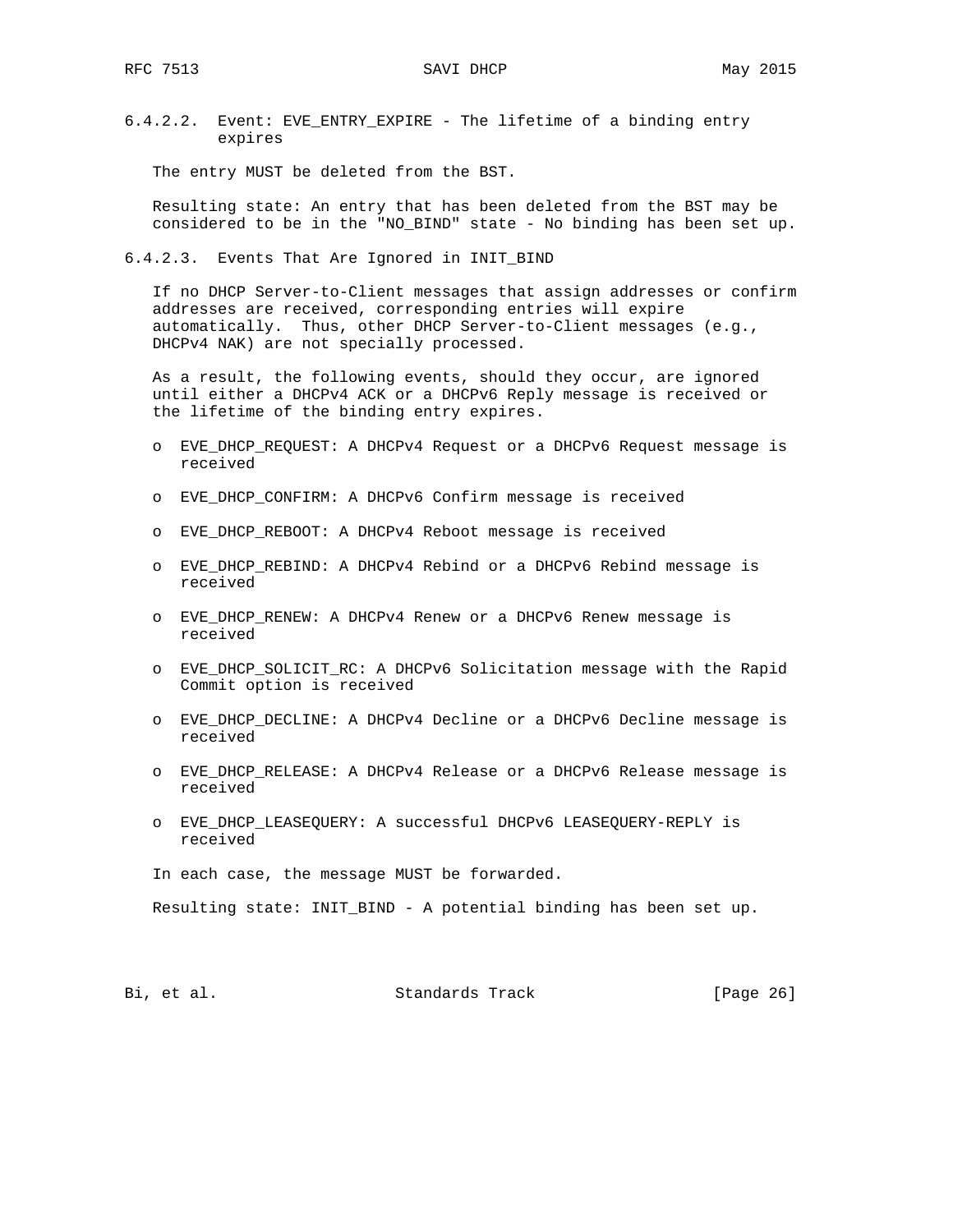6.4.3. Initial State: BOUND

6.4.3.1. Event: EVE\_ENTRY\_EXPIRE - The lifetime of a binding entry expires

The entry MUST be deleted from the BST.

 Resulting state: An entry that has been deleted from the BST may be considered to be in the "NO\_BIND" state - No binding has been set up.

6.4.3.2. Event: EVE\_DHCP\_DECLINE - A DHCPv4 Decline or a DHCPv6 Decline message is received

The message MUST be forwarded.

 First, the SAVI device gets all the addresses ("Requested IP address" in DHCPv4 Decline, "ciaddr" in DHCPv4 Release, and addresses in all the IA options of DHCPv6 Decline/Release) to decline/release in the message. Then, the corresponding entries MUST be removed.

 Resulting state in each relevant BST entry: An entry that has been deleted from the BST may be considered to be in the "NO\_BIND" state - No binding has been set up.

6.4.3.3. Event: EVE\_DHCP\_RELEASE - A DHCPv4 Release or a DHCPv6 Release message is received

The message MUST be forwarded.

 First, the SAVI device gets all the addresses ("Requested IP address" in DHCPv4 Decline, "ciaddr" in DHCPv4 Release, and addresses in all the IA options of DHCPv6 Decline/Release) to decline/release in the message. Then, the corresponding entries MUST be removed.

 Resulting state in each relevant BST entry: An entry that has been deleted from the BST may be considered to be in the "NO\_BIND" state - No binding has been set up.

6.4.3.4. Event: EVE\_DHCP\_REBIND - A DHCPv4 Rebind or a DHCPv6 Rebind message is received

The message MUST be forwarded.

 In such a case, a new TID will be used by the client. The TID field of the corresponding entries MUST be set to the new TID. Note that the TID check will not be performed on such messages.

Resulting state: BOUND: The binding has been set up.

Bi, et al. Standards Track [Page 27]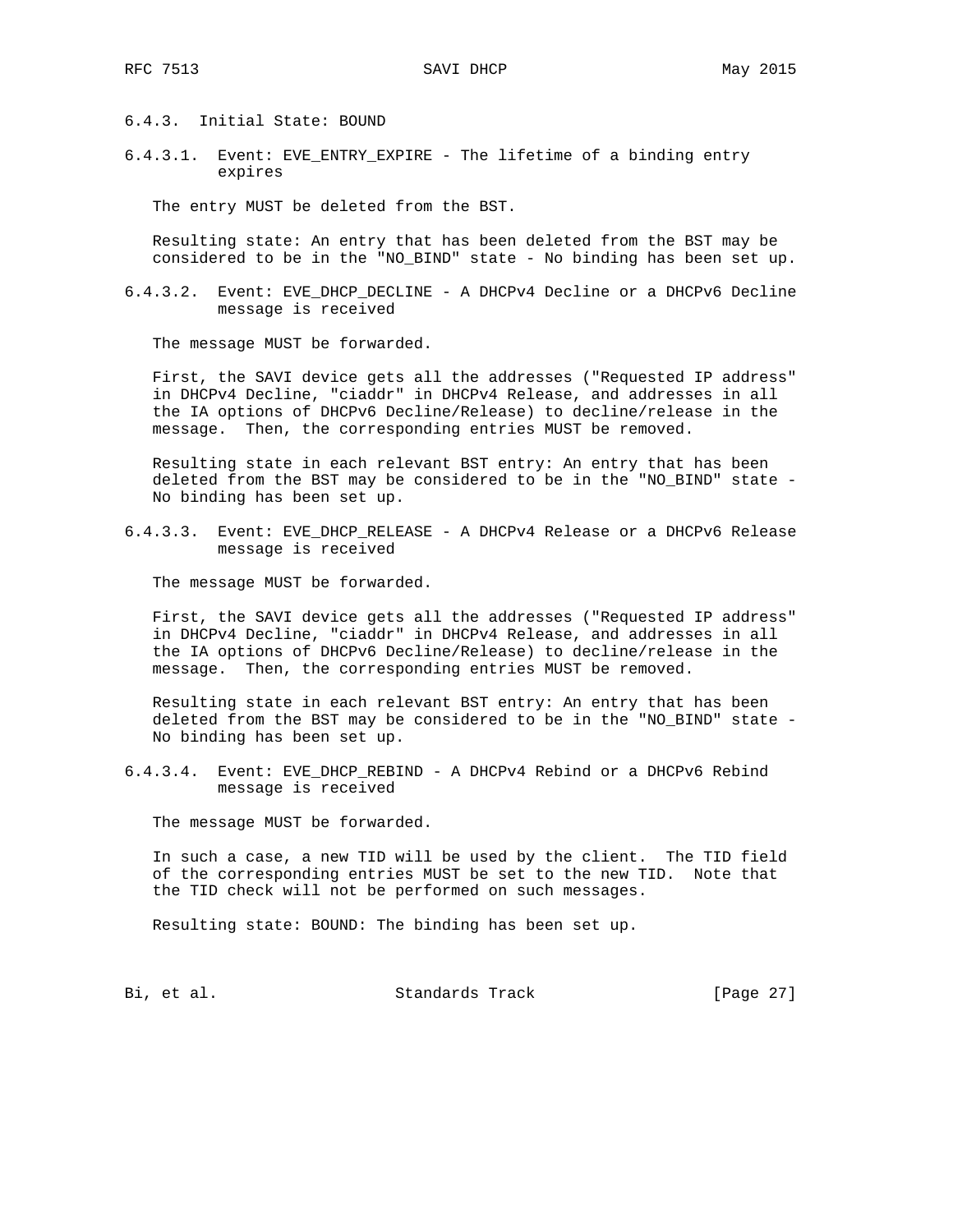6.4.3.5. Event: EVE\_DHCP\_RENEW - A DHCPv4 Renew or a DHCPv6 Renew message is received

The message MUST be forwarded.

 In such a case, a new TID will be used by the client. The TID field of the corresponding entries MUST be set to the new TID. Note that the TID check will not be performed on such messages.

Resulting state: BOUND: The binding has been set up.

6.4.3.6. Event: EVE\_DHCP\_REPLY - A DHCPv4 ACK or a DHCPv6 Reply message is received

The message MUST be forwarded.

 The DHCP Reply messages received in current states should be in response to DHCP Renew/Rebind.

 If the message is DHCPv4 ACK, the SAVI device updates the binding entry with a matched TID, with the Lifetime field set to be the sum of the new lease time and MAX\_DHCP\_RESPONSE\_TIME, leaving the entry in the BOUND state.

 If the message is DHCPv6 Reply, the SAVI device checks each IA Address option in each IA option. For each:

- 1. If the IA entry in the REPLY message has the status "NoBinding", there is no address in the option, and no operation on an address is performed.
- 2. If the valid lifetime of an IA Address option is 0, the binding entry with a matched TID and address is removed, leaving it effectively in the NO\_BIND state.
- 3. Otherwise, set the Lifetime field of the binding entry with the matched TID and address to be the sum of the new valid lifetime and MAX\_DHCP\_RESPONSE\_TIME, leaving the entry in the BOUND state.

Resulting state: NO BIND or BOUND, as specified.

Bi, et al. Standards Track [Page 28]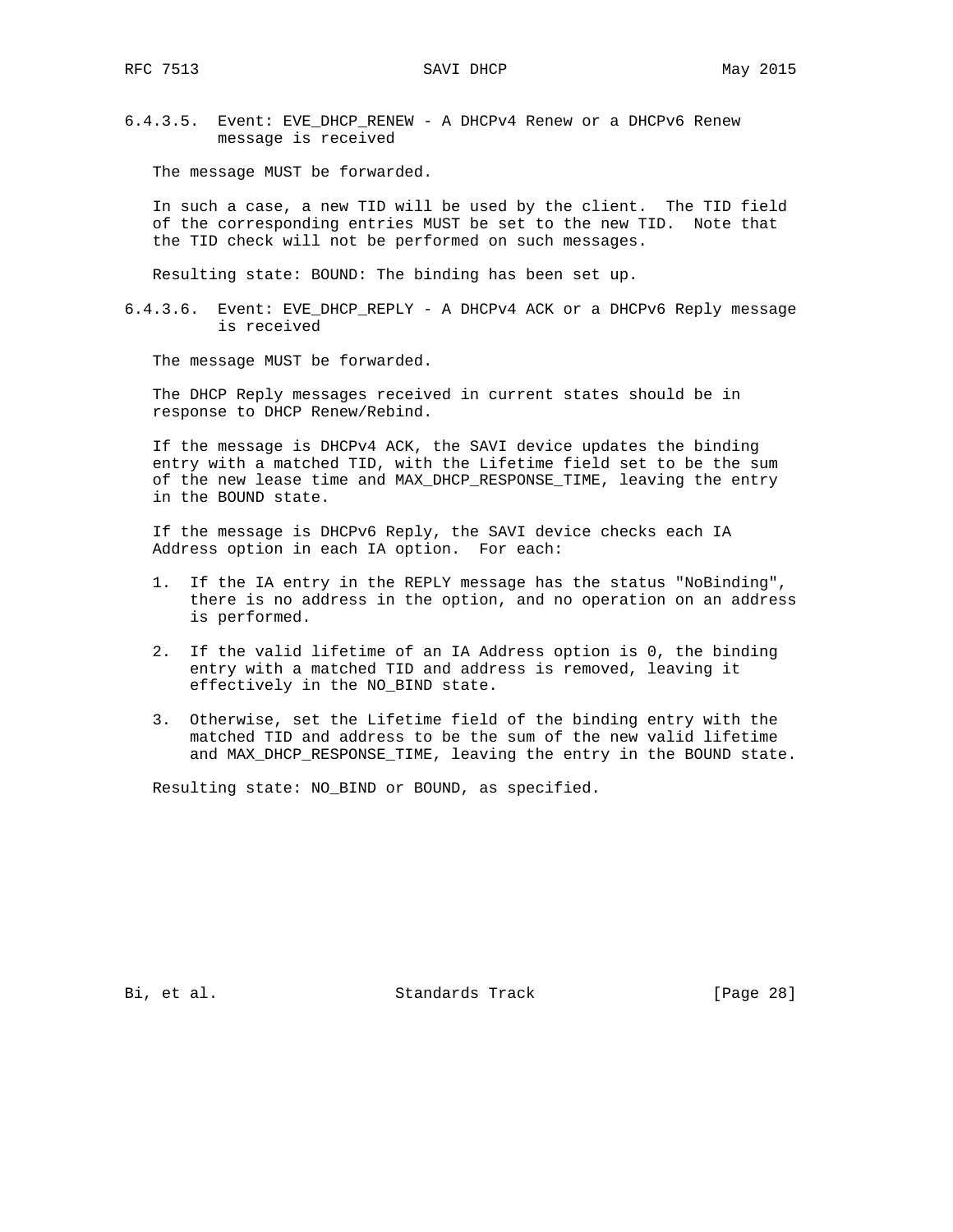6.4.3.7. Event: EVE\_DHCP\_LEASEQUERY - A successful DHCPv6 LEASEQUERY\_REPLY is received

The message MUST be forwarded.

 The message should be in response to the LEASEQUERY message sent in Section 6.4.2. The related binding entry can be determined based on the address in the IA Address option in the LEASEQUERY-REPLY message. The Lifetime field of the corresponding binding entry is set to the sum of the lease time in the LEASEQUERY-REPLY message and MAX\_DHCP\_RESPONSE\_TIME.

Resulting state: BOUND: The binding has been set up.

6.4.3.8. Events Not Processed in the State BOUND

 The following events are ignored if received while the indicated entry is in the BOUND state. Any required action will be the result of the next message in the client/server exchange.

- o EVE\_DHCP\_REQUEST: A DHCPv4 Request or a DHCPv6 Request message is received
- o EVE\_DHCP\_CONFIRM: A DHCPv6 Confirm message is received
- o EVE\_DHCP\_REBOOT: A DHCPv4 Reboot message is received
- o EVE\_DHCP\_SOLICIT\_RC: A DHCPv6 Solicitation message with the Rapid Commit option is received

Bi, et al. Standards Track [Page 29]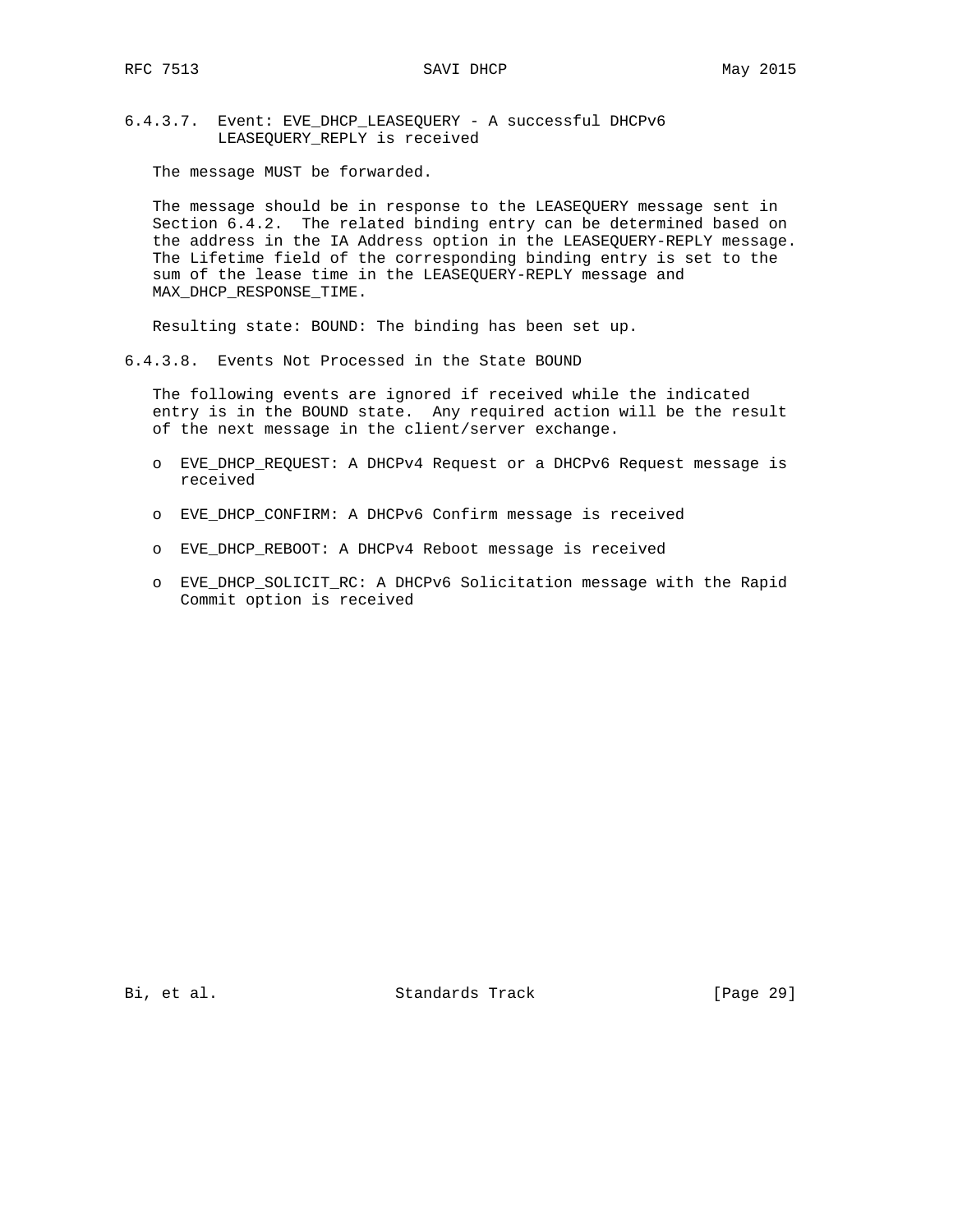# 6.4.4. Table of State Machine

 The main state transits are listed as follows. Note that not all the details are specified in the table and the diagram.

| State        | Event                         | Action                                             | Next State   |
|--------------|-------------------------------|----------------------------------------------------|--------------|
| NO BIND      | RO/RC/CF/RE                   | Generate entry                                     | INIT BIND    |
| INIT BIND    | RPL                           | Record lease time<br>(send leasequery if no lease) | <b>BOUND</b> |
| INIT BIND    | EVE ENTRY EXPIRE Remove entry |                                                    | NO BIND      |
| <b>BOUND</b> | RLS/DCL                       | Remove entry                                       | NO BIND      |
| <b>BOUND</b> | EVE ENTRY EXPIRE Remove entry |                                                    | NO BIND      |
| <b>BOUND</b> | <b>RPL</b>                    | Set new lifetime                                   | <b>BOUND</b> |
| <b>BOUND</b> | LOR                           | Record lease time                                  | <b>BOUND</b> |

Figure 9: State Transition Table

- RQ: EVE\_DHCP\_REQUEST
- RC: EVE\_DHCP\_SOLICIT\_RC
- CF: EVE\_DHCP\_CONFIRM
- RE: EVE\_DHCP\_REBOOT
	- RPL: EVE\_DHCP\_REPLY
	- RLS: EVE\_DHCP\_RELEASE
	- DCL: EVE\_DHCP\_DECLINE
	- LQR: EVE\_DHCP\_LEASEQUERY

Bi, et al. Standards Track [Page 30]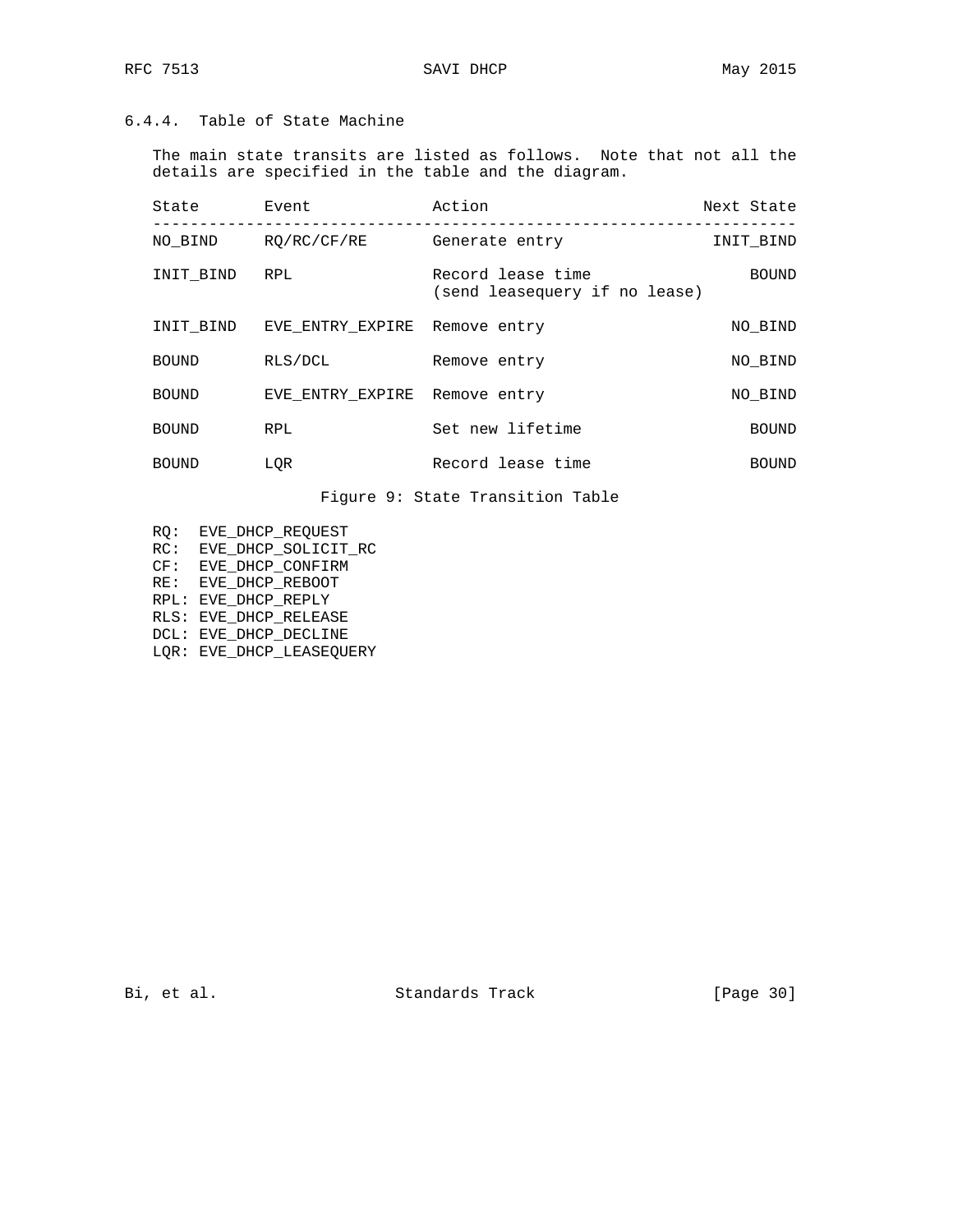

Figure 10: Diagram of Transit

- 7. Data Snooping Process
- 7.1. Scenario

 The rationale of the DHCP Snooping Process specified in Section 6 is that if a DHCP client's use of a DHCP address is legitimate, the corresponding DHCP address assignment procedure must have been finished during the attachment of the DHCP client. This is the case when the SAVI device is continuously on the path(s) from the DHCP client to the DHCP server(s)/relay(s). However, there are two cases in which this does not work:

 o Multiple paths: there is more than one feasible link-layer path from the client to the DHCP server/relay, and the SAVI device is not on every one of them. The client may get its address through one of the paths that does not pass through the SAVI device, but packets from the client can travel on paths that pass through the SAVI device, such as when the path through the link-layer network changes. Because the SAVI device could not snoop the DHCP packet exchange procedure, the DHCP Snooping Process cannot set up the corresponding binding.

Bi, et al. Standards Track [Page 31]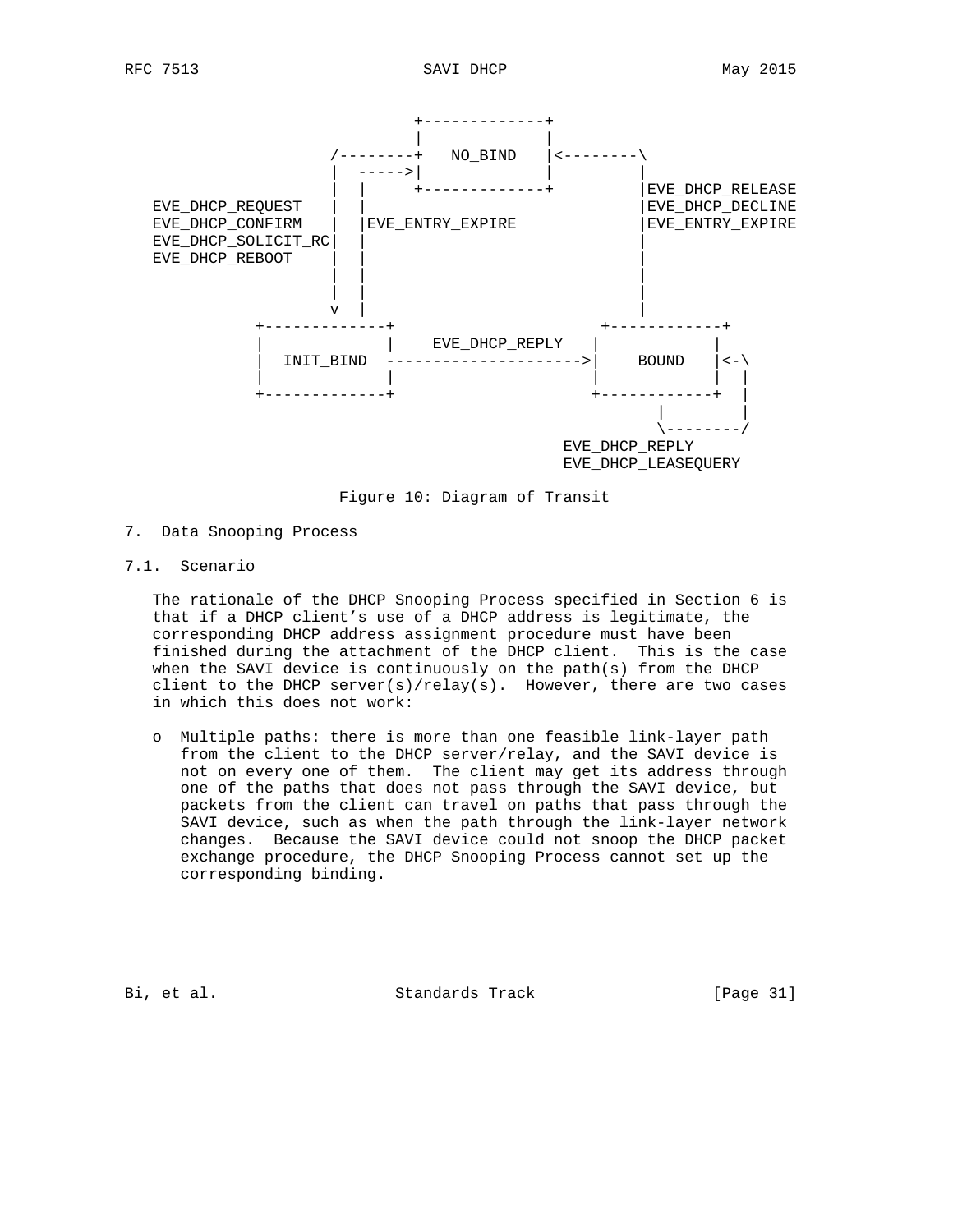o Dynamic path: there is only one feasible link-layer path from the client to the DHCP server/relay, but the path is dynamic due to topology change (for example, some link becomes broken due to failure or some planned change) or link-layer path change. This situation also covers the local-link movement of clients without the address confirm/reconfiguration process. For example, a host changes its attached switch port in a very short time. In such cases, the DHCP Snooping Process will not set up the corresponding binding.

 The Data Snooping Process can avoid the permanent blocking of legitimate traffic in case one of these two exceptions occurs. This process is performed on attachments with the Data-Snooping attribute. Data packets without a matching binding entry may trigger this process to set up bindings.

 Snooping data traffic introduces a considerable burden on the processor and ASIC-to-Processor bandwidth of SAVI devices. Because of the overhead of this process, the implementation of this process is OPTIONAL. This function SHOULD be enabled unless the implementation is known to be used in the scenarios without the above exceptions. For example, if the implementation is to be used in networks with tree topology and without host local-link movement, there is no need to implement this process in such scenarios.

 This process is not intended to set up a binding whenever a data packet without a matched binding entry is received. Instead, unmatched data packets trigger this process probabilistically, and generally a number of unmatched packets will be discarded before the binding is set up. The parameter(s) of this probabilistic process SHOULD be configurable, defaulting to a situation where data snooping is disabled.

#### 7.2. Rationale

 This process makes use of NS/ARP and DHCP Leasequery to set up bindings. If an address is not used by another client in the network, and the address has been assigned in the network, the address can be bound with the binding anchor of the attachment from which the unmatched packet is received.

 The Data Snooping Process provides an alternative path for binding entries to reach the BOUND state in the exceptional cases explained in Section 7.1 when there are no DHCP messages that can be snooped by the SAVI device.

Bi, et al. Standards Track [Page 32]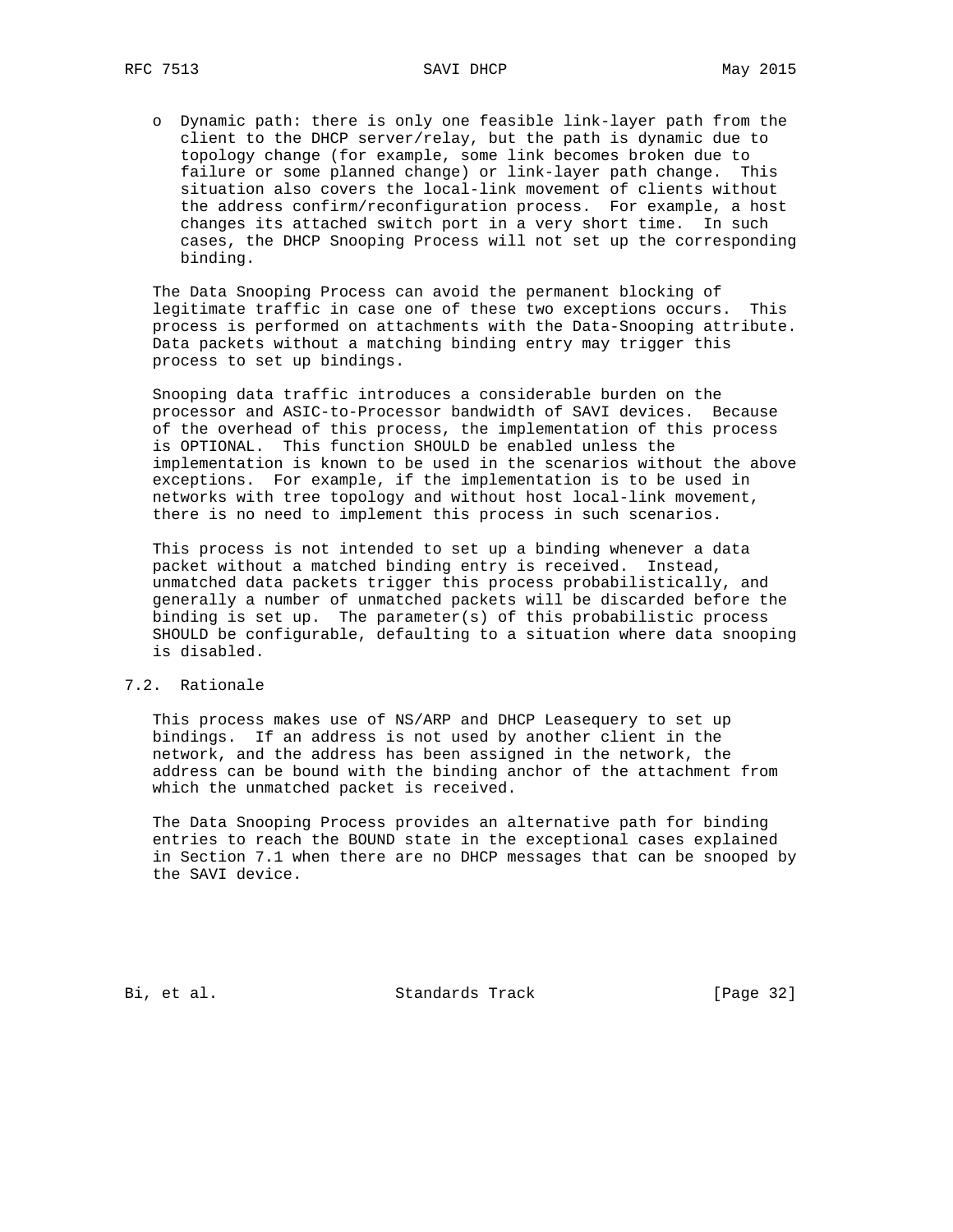In some of the exceptional cases (especially the dynamic topology case), by the time the binding has reached the BOUND state, the DHCP messages may be passing through the SAVI device. In this case, the events driven by DHCP messages that are expected in the BOUND state in the DHCP Snooping Process may occur, and the binding can be handled by the DHCP Snooping Process state machine.

 In any event, the lease expiry timeout event will occur even if no others do. This will cause the binding to be deleted and the state to logically return to NO\_BIND state. Either the DHCP or the Data Snooping Process will be reinvoked if the lease is still in place. If DHCP messages are still not passing through the SAVI device, there will be a brief disconnection during which data packets passing through the SAVI device will be dropped. The probabilistic initiation of the Data Snooping Process can then take over again and return the binding state to BOUND in due course.

 The security issues concerning this process are discussed in Section 11.1.

7.3. Additional Binding States Description

 In addition to NO\_BIND and BOUND from Section 6.2, three new states used in this process are listed here. The INIT\_BIND state is not used, as it is entered by observing a DHCP message.

 DETECTION: The address in the entry is undergoing local duplication detection.

 RECOVERY: The SAVI device is querying the assignment and lease time of the address in the entry through DHCP Leasequery.

 VERIFY: The SAVI device is verifying that the device connected to the attachment point has a hardware address that matches the one returned in the DHCP Leasequery.

 Because the mechanisms used for the operations carried out while the binding is in these three states operate over unreliable protocols, each operation is carried out twice with a timeout that is triggered if no response is received.

## 7.4. Events

 To handle the Data Snooping Process, six extra events, described here, are needed in addition to those used by the DHCP Snooping Process (see Section 6.3). If an event will trigger the creation of a new binding entry, the binding entry limit on the binding anchor MUST NOT be exceeded.

Bi, et al. Standards Track [Page 33]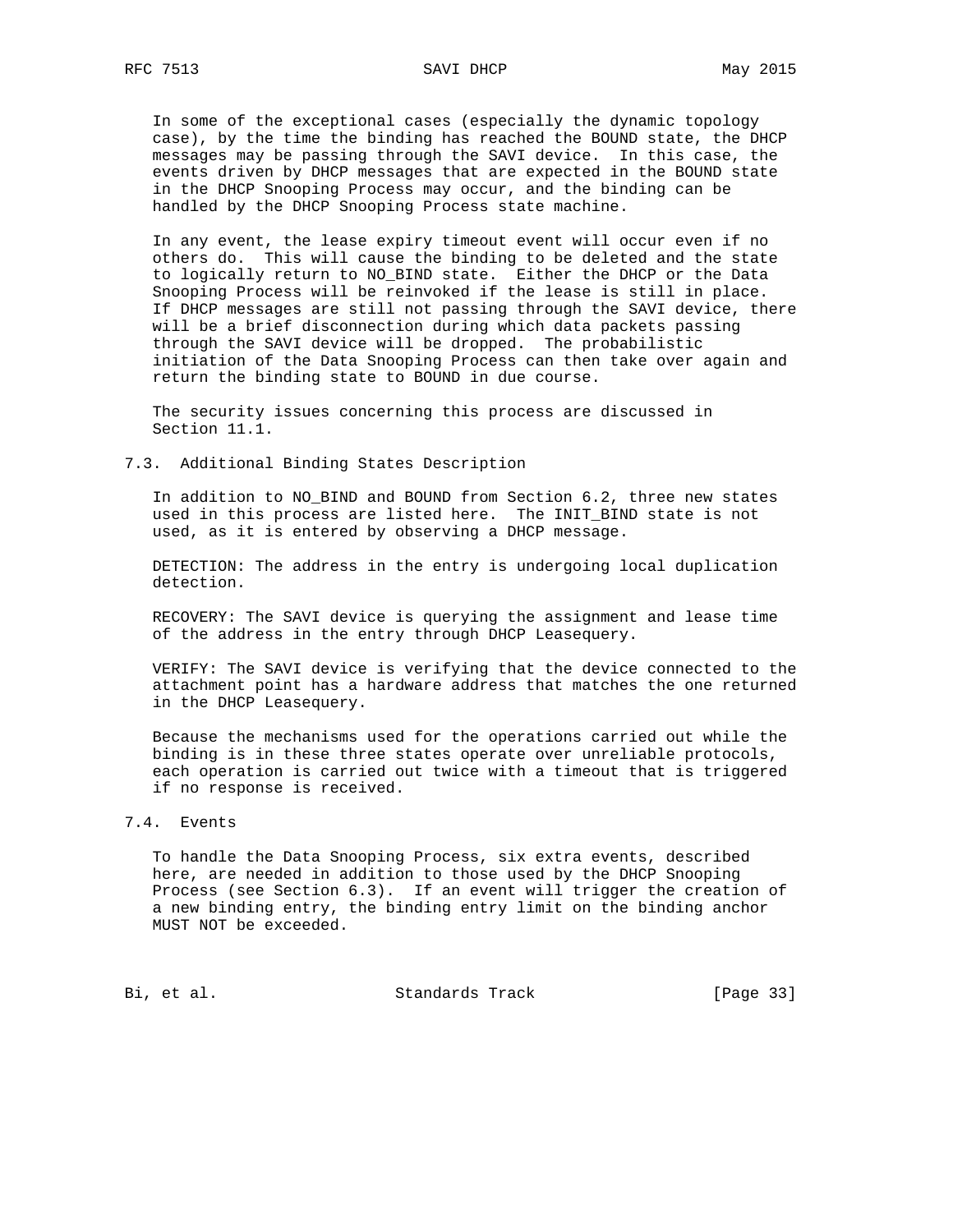EVE\_DATA\_UNMATCH: A data packet without a matched binding is received.

EVE DATA CONFLICT: An ARP Reply / Neighbor Advertisement (NA) message against an address in the DETECTION state is received from a host other than the one for which the entry was added (i.e., a host attached at a point other than the one on which the triggering data packet was received).

EVE\_DATA\_LEASEQUERY:

- o IPv4: A DHCPLEASEACTIVE message with the IP Address Lease Time option is received. Note that the DHCPLEASEUNKNOWN and DHCPLEASEUNASSIGNED replies are ignored.
- o IPv6: A successful LEASEQUERY-REPLY is received.

 EVE\_DATA\_VERIFY: An ARP Reply / NA message has been received in the VERIFY state from the device connected to the attachment point on which the data packet was received.

 The triggering packet should pass the following checks to trigger a valid event:

- o Attribute check: the data packet should be from attachments with the Data-Snooping attribute; the DHCPLEASEACTIVE/LEASEQUERY-REPLY messages should be from attachments with the DHCP-Snooping attribute.
- o Binding limitation check: the data messages must not cause new binding setup on an attachment whose binding entry limitation has been reached (refer to Section 11.5).
- o Address check: For EVE\_DATA\_LEASEQUERY, the source address of the DHCPLEASEQUERY messages must pass the check specified in Section 8.2. For EVE\_DATA\_CONFLICT and EVE\_DATA\_VERIFY, the source address and target address of the ARP or NA messages must pass the check specified in Section 8.2.
- o Interval check: the interval between two successive EVE\_DATA\_UNMATCH events triggered by an attachment MUST be no smaller than DATA\_SNOOPING\_INTERVAL.
- o TID check: the DHCPLEASEACTIVE/LEASEQUERY-REPLY messages must have a matched TID with the corresponding entry.
- o Prefix check: the source address of the data packet should be of a valid local prefix, as specified in Section 7 of [RFC7039].

Bi, et al. Standards Track [Page 34]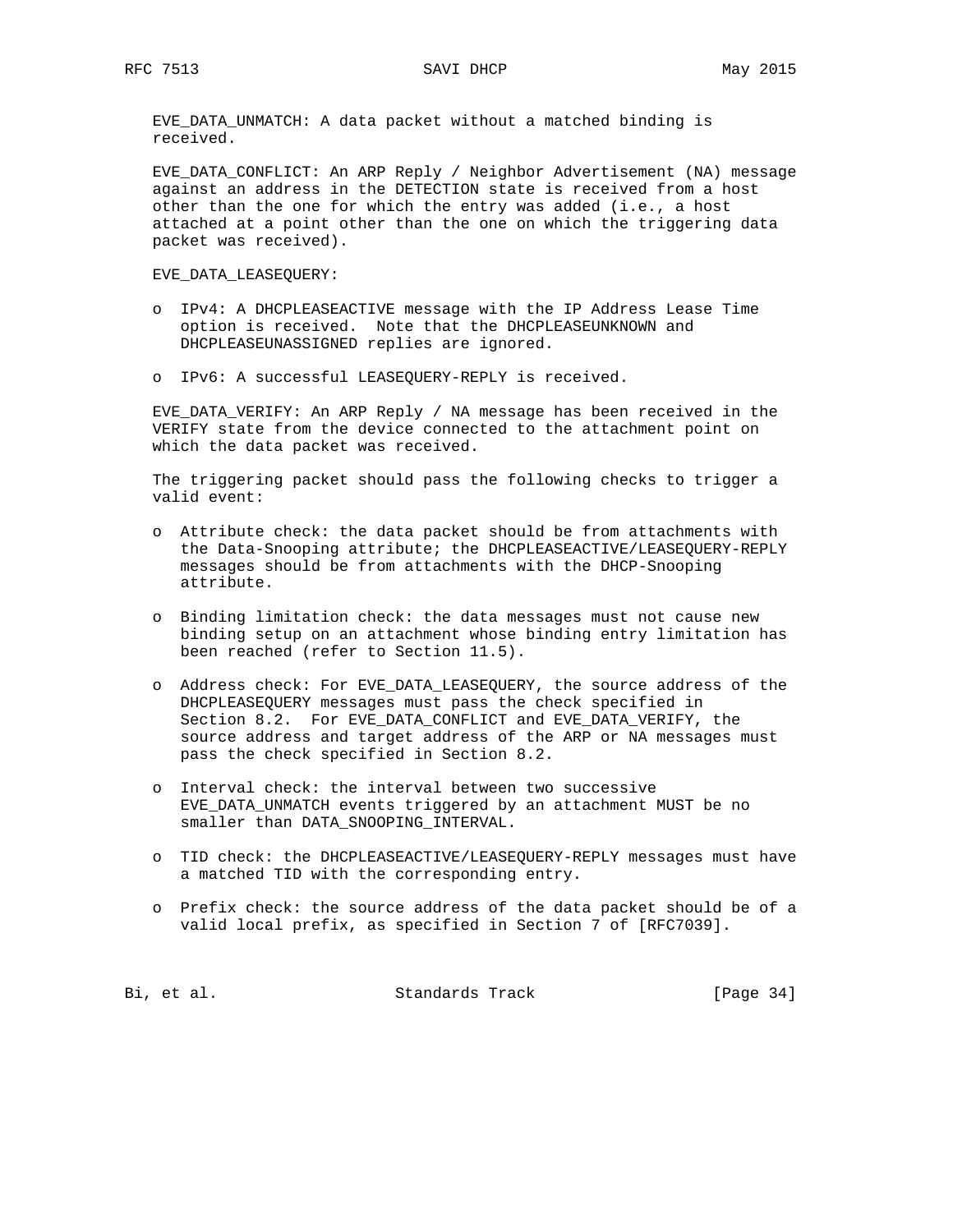EVE\_DATA\_EXPIRE: A timer expires indicating that a response to a hardware address verification message sent in the VERIFY state has not been received within the specified DETECTION\_TIMEOUT period.

 EVE\_ENTRY\_EXPIRE: A timer expires after the Lifetime indicated in the relevant BST entry has elapsed. This is identical to the usage in the DHCP Snooping Process.

7.5. Message Sender Functions

 The Data Snooping Process involves sending three different messages to other network devices. Each message may be sent up to two times since they are sent over unreliable transports and are sent in different states. The functions defined in this section specify the messages to be sent in the three cases. In each case, the message to be sent depends on whether the triggering data packet is an IPv4 or an IPv6 packet.

7.5.1. Duplicate Detection Message Sender

 Send a message to check if the source address in the data packet that triggered the Data Snooping Process has a local conflict (that is, it uses an address that is being used by another node):

- IPv4 address: Broadcast an Address Resolution Protocol (ARP) Request [RFC826] or an ARP Probe [RFC5227] for the address to the local network. An ARP Response will be expected from the device on the attachment point on which the triggering data packet was received. An ARP Reply received on any other port indicates a duplicate address.
- IPv6 address: Send a Duplicate Address Detection (DAD) message (Neighbor Solicitation message) to the solicited-node multicast address [RFC4861] targeting the address. Ideally, only the host on that point of attachment responds with a Neighbor Advertisement. A Neighbor Advertisement received on any other port indicates a duplicate address.

 As both the ARP and DAD processes are unreliable (the packet either to or from the other system may be lost in transit; see [RFC6620]), if there is no response after the DETECTION\_TIMEOUT, an EVE\_ENTRY\_EXPIRE is generated.

Bi, et al. Standards Track [Page 35]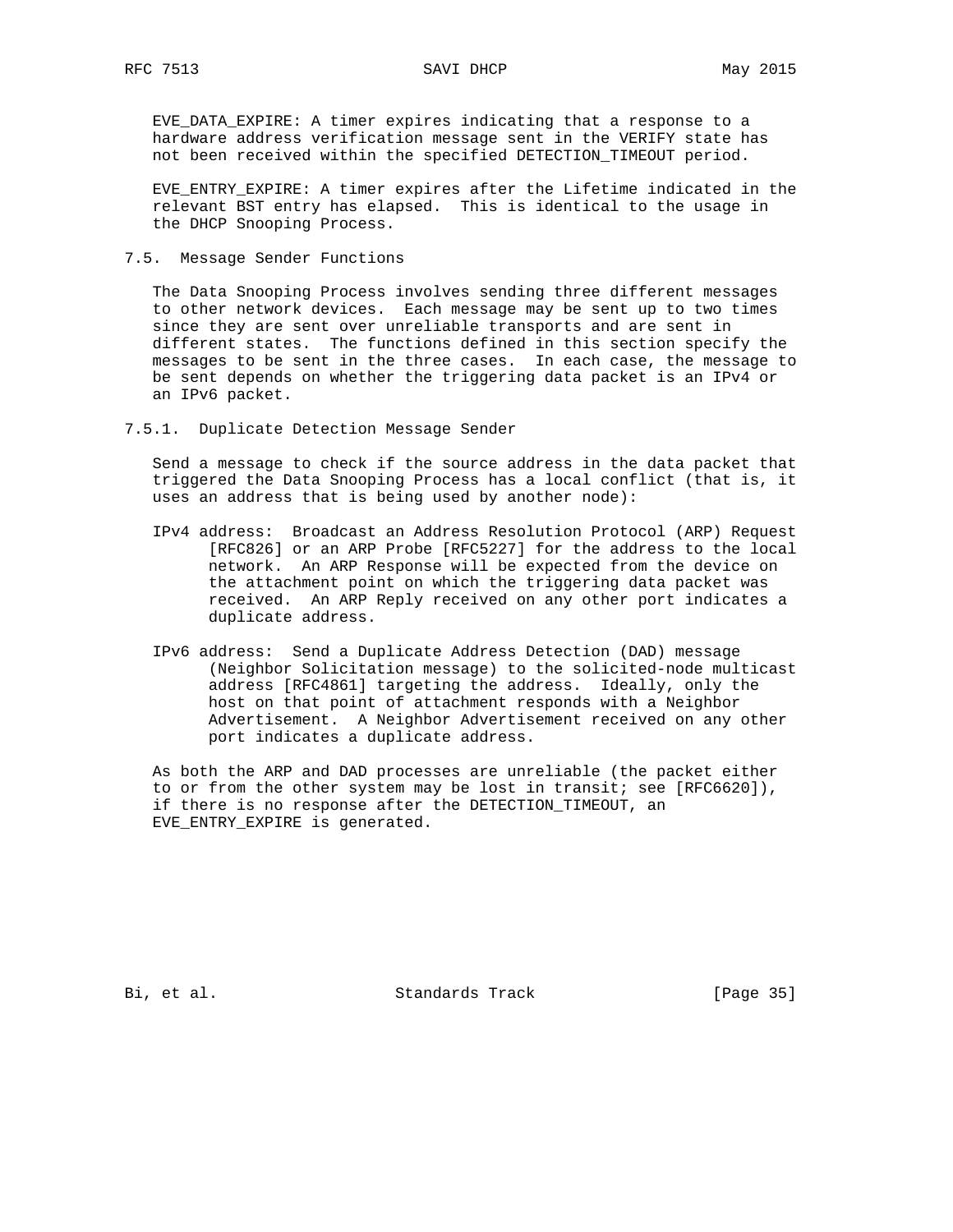### 7.5.2. Leasequery Message Sender

 Send a DHCPLEASEQUERY message to the DHCP server(s) to determine if it has given out a lease for the source address in the triggering data packet. A list of authorized DHCP servers is kept by the SAVI device. The list should be either preconfigured with the IPv4 and/or IPv6 addresses or dynamically discovered: For networks using IPv4, this can be done by sending DHCPv4 Discover messages and parsing the returned DHCPv4 Offer messages; for networks using IPv6, discovery can be done by sending DHCPv6 SOLICIT messages and parsing the returned ADVERTISE messages. The same TID should be used for all LEASEQUERY messages sent in response to a triggering data message on an attachment point. The TID is generated if the TID field in the BST entry is empty and recorded in the TID field of the BST entry when the first message is sent. Subsequent messages use the TID from the BST entry.

- (1) IPv4 address: Send a DHCPLEASEQUERY [RFC4388] message querying by IP address to each DHCPv4 server in the list of authorized servers with an IP Address Lease Time option (option 51). If the server has a valid lease for the address, the requested information will be returned in a DHCPLEASEACTIVE message.
- (2) IPv6 address: Send a LEASEQUERY [RFC5007] message querying by IP address to each DHCPv6 server in the list of authorized servers using the server address as the link-address in the LEASEQUERY message. If the server has a valid lease for the address, the requested information will be returned in a LEASEQUERY-REPLY message marked as successful (i.e., without an OPTION\_STATUS\_CODE in the reply). The IA Address option(s) returned contains any IPv6 addresses bound to the same link together with the lease validity time.

 As DHCP Leasequeries are an unreliable process (the packet either to or from the server may be lost in transit), if there is no response after the MAX\_LEASEQUERY\_DELAY, an EVE\_DATA\_EXPIRE is generated. Note that multiple response messages may be received if the list of authorized servers contains more than one address of the appropriate type and, in the case of DHCPv6, the responses may contain additional addresses for which leases have been allocated.

7.5.3. Address Verification Message Sender

 Send a message to verify that the link-layer address in the attached device that sent the triggering data packet matches the link-layer address contained in the leasequery response:

Bi, et al. Standards Track [Page 36]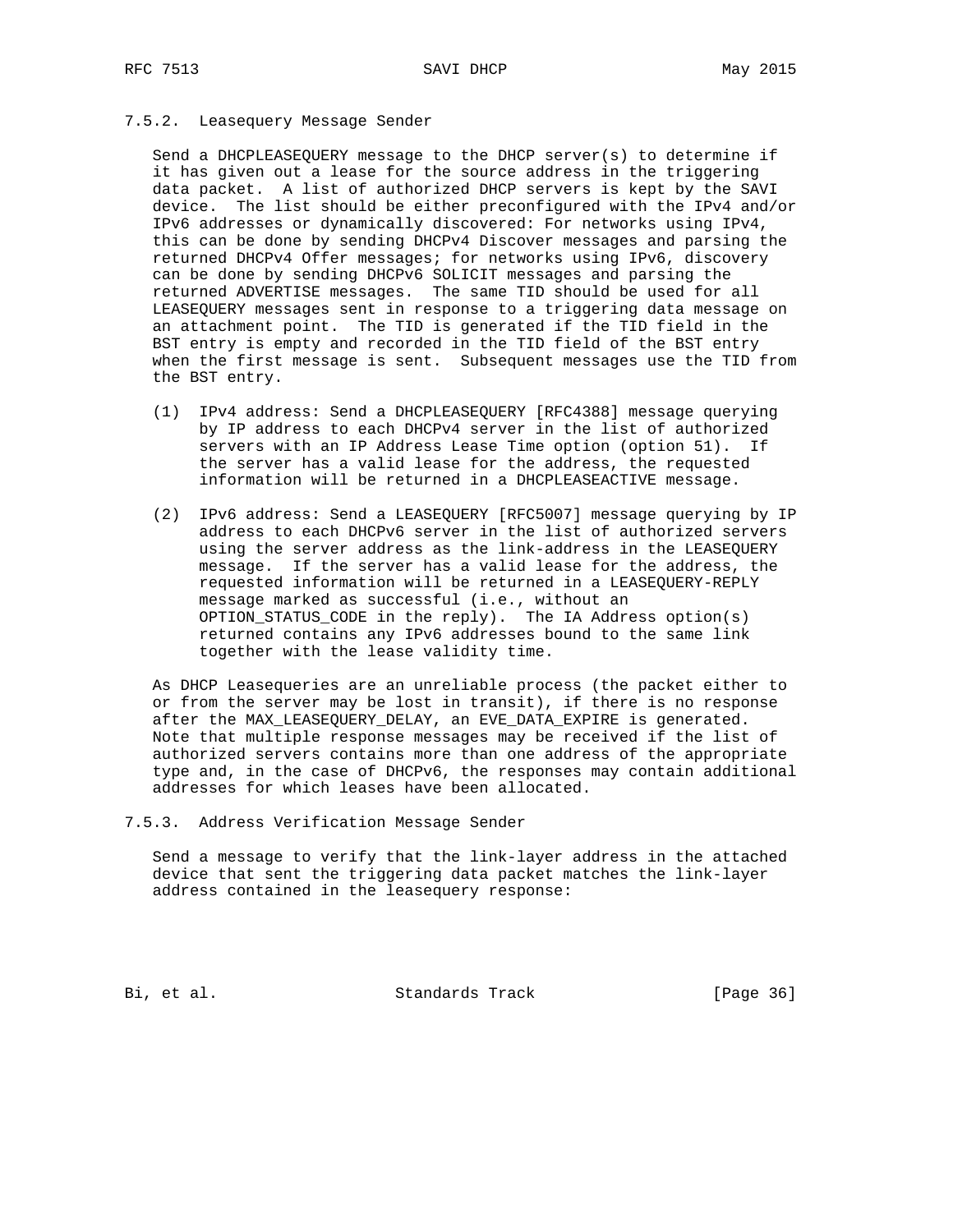- RFC 7513 SAVI DHCP May 2015
	- IPv4 address: Send an ARP Request with the Target Protocol Address set to the IP address in the BST entry. The ARP Request is only sent to the attachment that triggered the binding. If the attached device has the IP address bound to the interface attached to the SAVI device, an ARP Reply should be received containing the hardware address of the interface on the attached device that can be compared with the leasequery value.
	- IPv6 address: Send a Neighbor Solicitation (NS) message with the target address set to the IP address in the BST entry. The NS is only sent to the attachment that triggered the binding. If the attached device has the IP address bound to the interface attached to the SAVI device, an NA should be received indicating that the attached device has the IP address configured on the interface.

 As both the ARP and NS/NA processes are unreliable (the packet either to or from the other system may be lost in transit; see [RFC6620]), if there is no response after the DETECTION\_TIMEOUT, an EVE\_DATA\_EXPIRE is generated.

- 7.6. Initial State: NO\_BIND
- 7.6.1. Event: EVE\_DATA\_UNMATCH: A data packet without a matched binding is received

 Make a probabilistic determination as to whether to act on this event. The probability may be configured or calculated based on the state of the SAVI device. This probability should be low enough to mitigate the damage from DoS attacks against this process.

 Create a new entry in the BST. Set the Binding Anchor field to the corresponding binding anchor of the attachment. Set the Address field to the source address of the packet.

Address conflicts MUST be detected and prevented.

 If local address detection is performed: Set the State field to DETECTION. Set the Lifetime of the created entry to DETECTION\_TIMEOUT. Set the Timeouts field to 0. Start the detection of any local address conflicts by sending a Duplicate Address Detection Message (Section 7.5.1). Transition to DETECTION state.

Bi, et al. Standards Track [Page 37]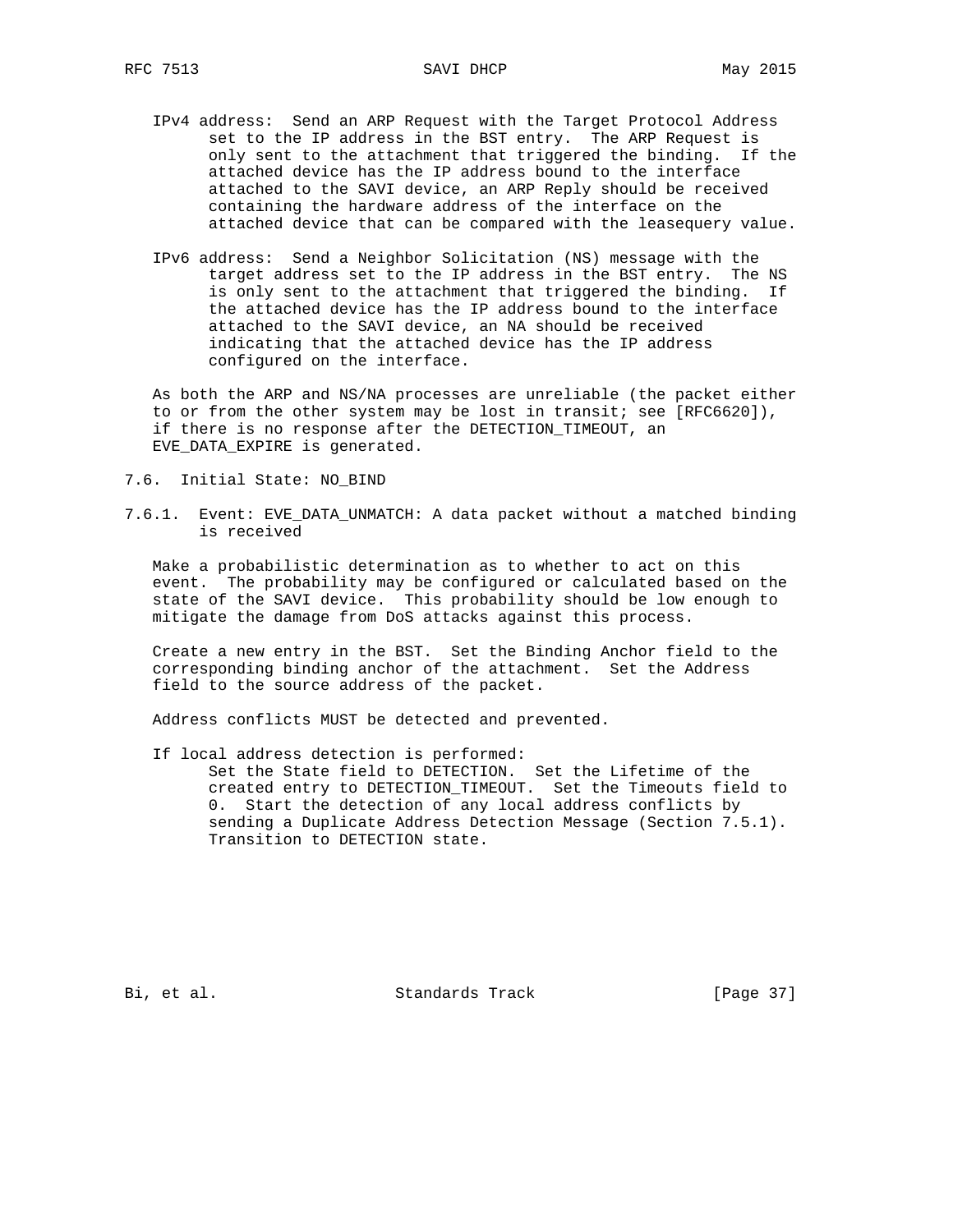If local address detection is not performed:

 Set the State field to RECOVERY. Set the Lifetime of the created entry to LEASEQUERY\_DELAY. Set the Timeouts field to 0. Start the recovery of any DHCP lease associated with the source IP address by sending one or more LEASEQUERY messages (Section 7.5.2). Transition to RECOVERY state.

The packet that triggers this event SHOULD be discarded.

 An example of the BST entry during duplicate address detection is illustrated in Figure 11.

|  | Anchor   Address   State   Lifetime |                                                | TID   Timeouts  <br>----------------- |
|--|-------------------------------------|------------------------------------------------|---------------------------------------|
|  | _______+_______+_________________   | Port 1   Addr1   DETECTION   DETECTION TIMEOUT |                                       |

Figure 11: Binding Entry in BST on Data-Triggered Initialization

 Resulting state: DETECTION - The address in the entry is undergoing local duplication detection - or RECOVERY - The DHCP lease(s) associated with the address is being queried.

7.6.2. Events Not Observed in NO\_BIND for Data Snooping

 EVE\_DATA\_CONFLICT: An ARP Reply / NA message is received from an unexpected system.

 EVE\_DATA\_LEASEQUERY: A valid DHCPLEASEACTIVE or LEASEQUERY-REPLY is received.

 EVE\_DATA\_VERIFY: A valid ARP Reply or NA message is received from the attached device.

 All EVE\_DHCP\_\* events defined in Section 6.3.2 are treated as described in the DHCP Snooping Process (Section 6.4.1) and may result in that process being triggered.

EVE\_ENTRY\_EXPIRE: Expiration of the DECTECTION\_TIMEOUT

EVE\_DATA\_EXPIRE: Expiration of the DECTECTION\_TIMEOUT

Bi, et al. Standards Track [Page 38]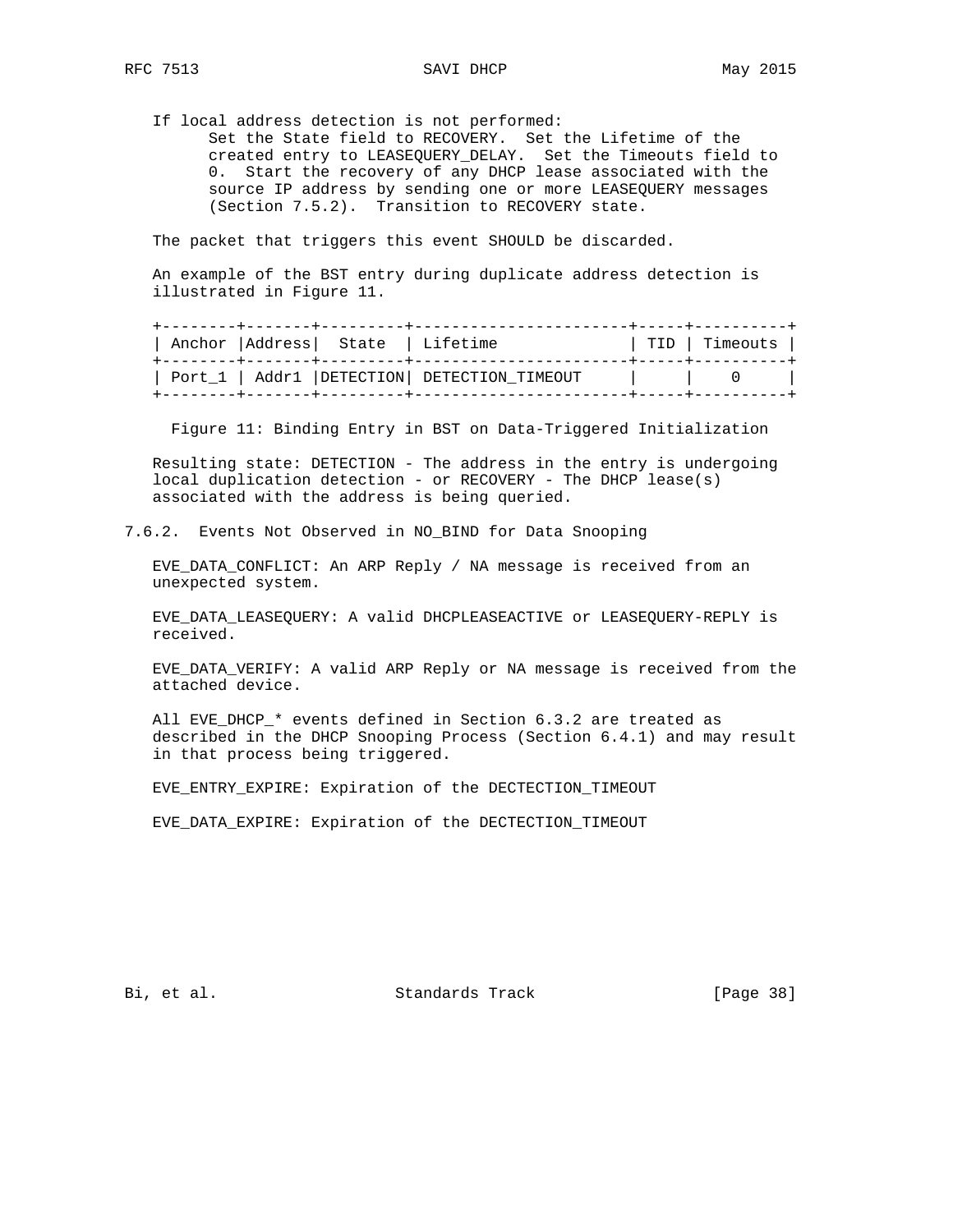## 7.7. Initial State: DETECTION

7.7.1. Event: EVE\_ENTRY\_EXPIRE

 When this event occurs, no address conflict has been detected during the previous DETECTION\_TIMEOUT period.

- If the Timeouts field in the BST entry is 0: Set the Lifetime of the BST entry to DETECTION\_TIMEOUT. Set the Timeouts field to 1. Restart the detection of any local address conflicts by sending a second Duplicate Address Detection Message (Section 7.5.1). Remain in DETECTION state.
- If the Timeouts field in the BST entry is 1:

 Assume that there is no local address conflict. Set the State field to RECOVERY. Set the Lifetime of the BST entry to LEASEQUERY\_DELAY. Set the Timeouts field to 0. Start the recovery of any DHCP lease associated with the source IP address by sending one or more LEASEQUERY messages (Section 7.5.2). Transition to RECOVERY state.

An example of the entry is illustrated in Figure 12.

|  | ----+-------+----------+-----<br>Anchor   Address   State   Lifetime | . _ _ _ _ _ _ _ + _ _ _ _ _ _ _ + _ _ _ _ _ _ _ _ _ _ _ _ + _ _ _ _ _ _ _ _ _ _ | TID   Timeouts |
|--|----------------------------------------------------------------------|---------------------------------------------------------------------------------|----------------|
|  |                                                                      | Port_1   Addr1   RECOVERY   MAX_LEASEQUERY_DELAY   TID                          |                |

Figure 12: Binding Entry in BST on Leasequery

 Resulting state: DETECTION - If a second local conflict period is required - or RECOVERY - The SAVI device is querying the assignment and lease time of the address in the entry through DHCP Leasequery.

7.7.2. Event: EVE\_DATA\_CONFLICT: ARP Reply / NA Message Received from Unexpected System

Remove the entry.

Resulting state: NO\_BIND - No binding has been set up.

7.7.3. Events Not Observed in DETECTION

EVE\_DATA\_UNMATCH: A data packet without a matched binding is received

All EVE\_DHCP\_\* events defined in Section 6.3.2

Bi, et al. Standards Track [Page 39]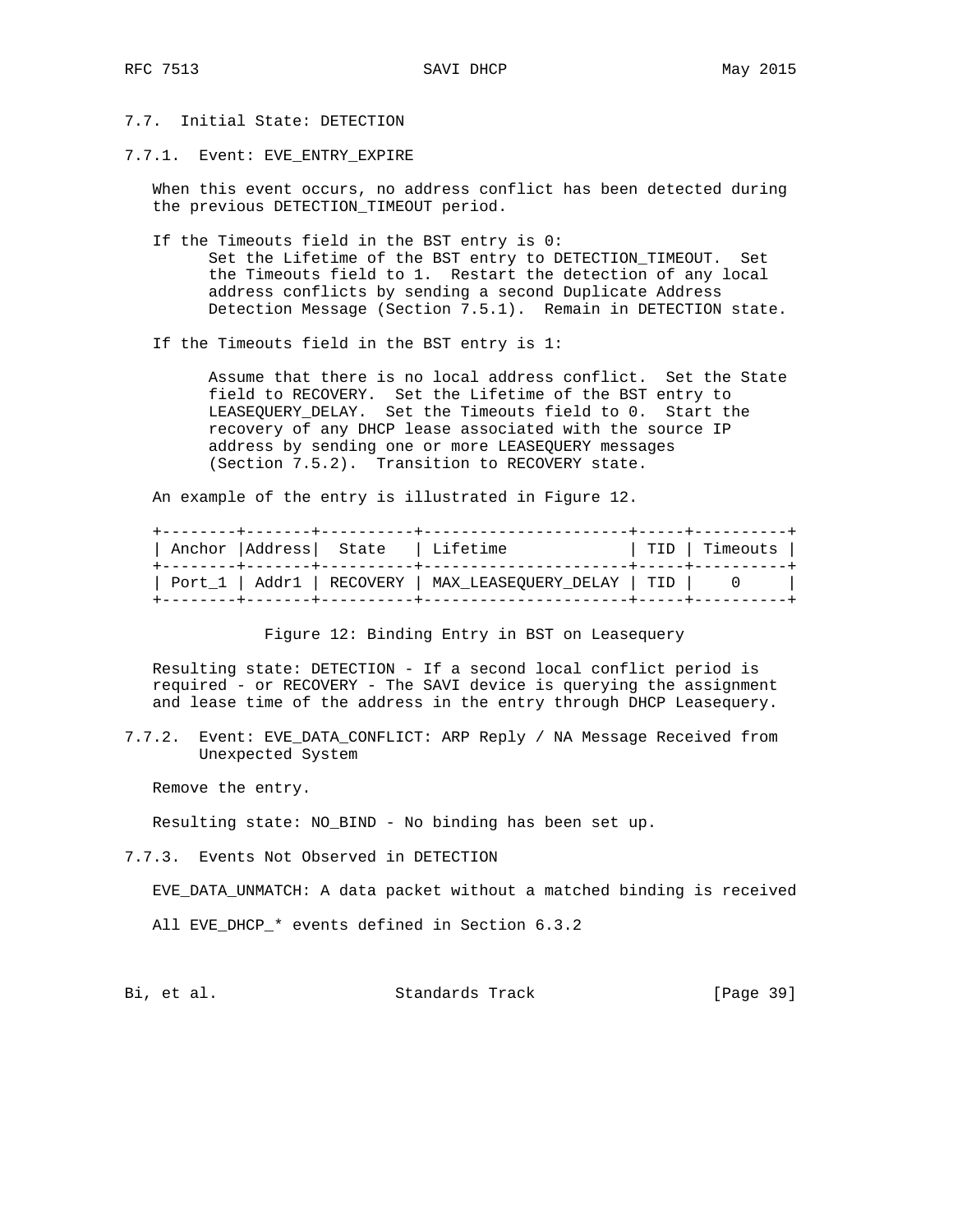EVE\_DHCP\_REBIND: A DHCPv4 Rebind or a DHCPv6 Rebind message is received

- 7.8. Initial State: RECOVERY
- 7.8.1. Event: EVE\_DATA\_LEASEQUERY: A valid DHCPLEASEACTIVE or successful LEASEQUERY-REPLY is received

 Set the State in the BST entry to VERIFY. Depending on the type of triggering source IP address, process the received DHCP Leasequery response:

- IPv4 address: Update the Lifetime field in the BST entry to the sum of the value encoded in the IP Address Lease Time option of the DHCPLEASEACTIVE message and MAX\_DHCP\_RESPONSE\_TIME. Record the value of the "chaddr" field (hardware address) in the message for checking against the hardware address received during verification in the next state. Set the Timeouts field to 0. Start the verification process by sending an Address Verification Message (see Section 7.5.3). Transition to VERIFY state. Start an additional verification timer with a duration of DETECTION\_TIMEOUT. When this expires, an EVE\_DATA\_EXPIRE event will be generated.
- IPv6 address: Update the Lifetime field in the BST entry to the sum of the valid lifetime extracted from the OPTION\_CLIENT\_DATA option in the LEASEQUERY-REPLY message and MAX\_DHCP\_RESPONSE\_TIME. Set the Timeouts field to 0. Start the verification process by sending an Address Verification Message (see Section 7.5.3). Transition to VERIFY state. Start an additional verification timer with a duration of DETECTION\_TIMEOUT. When this expires, an EVE\_DATA\_EXPIRE event will be generated.

 If multiple addresses are received in the LEASEQUERY-REPLY, new BST entries MUST be created for the additional addresses using the same binding anchor. The entries are created with state set to VERIFY and the other fields set as described in this section for the triggering source IP address. Also, start the verification process and start verification timers for each additional address.

 Resulting state: VERIFY - Awaiting verification or otherwise of the association of the IP address with the connected interface.

Bi, et al. Standards Track [Page 40]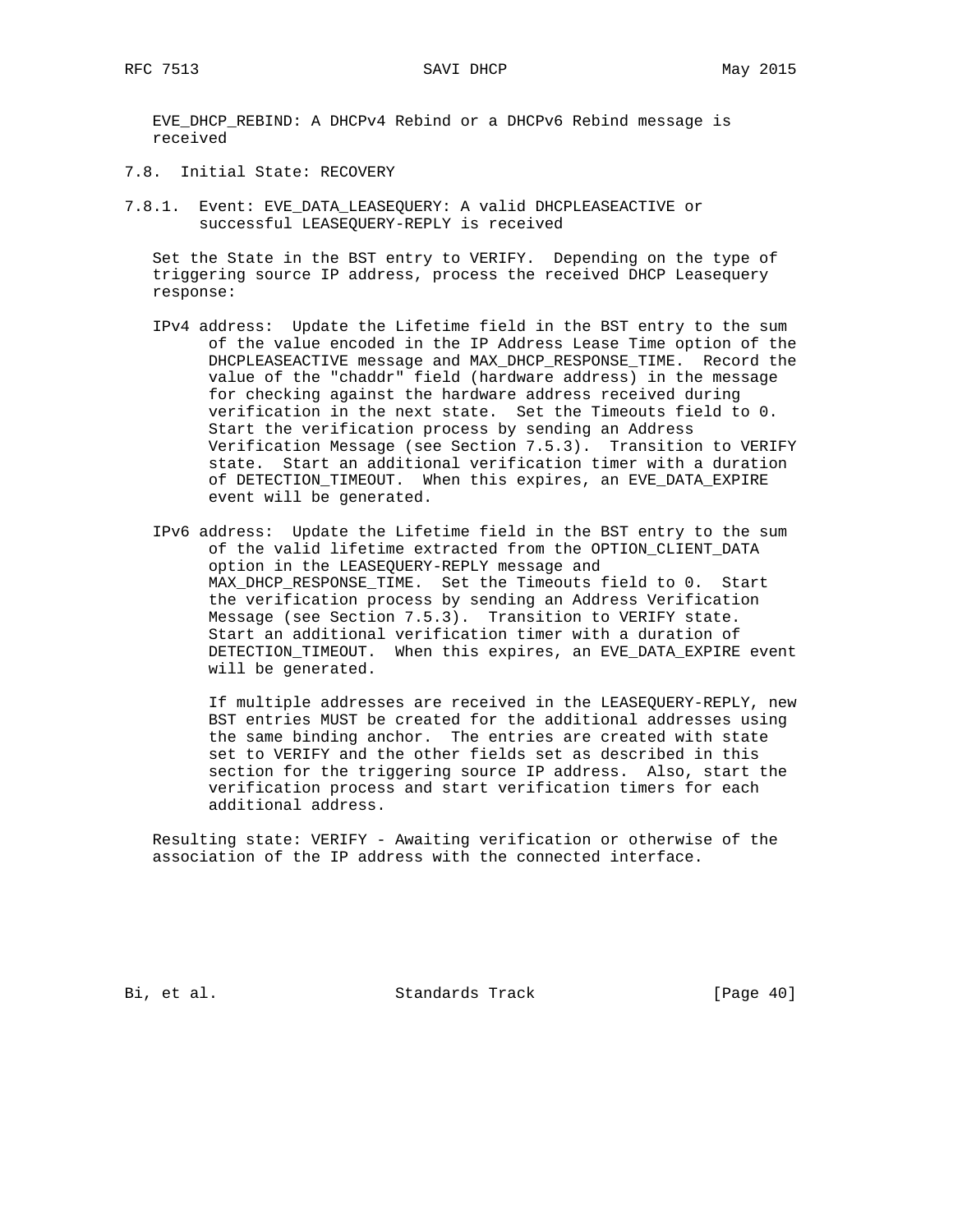## 7.8.2. Event: EVE\_ENTRY\_EXPIRE

 Depending on the value of the Timeouts field in the BST entry, either send repeat LEASEQUERY messages or discard the binding:

- If the Timeouts field in the BST entry is 0: No responses to the LEASEQUERY message(s) sent have been received during the first LEASEQUERY\_DELAY period. Set the Lifetime of the BST entry to LEASEQUERY\_DELAY. Set the Timeouts field to 1. Restart the recovery of any DHCP lease associated with the source IP address by sending one or more LEASEQUERY messages (Section 7.5.2). Remain in RECOVERY state.
- If the Timeouts field in the BST entry is 1: No responses to the LEASEQUERY messages sent during two LEASEQUERY\_DELAY periods were received. Assume that no leases exist and hence that the source IP address is bogus. Delete the BST entry. Transition to NO\_BIND state.

 Resulting state: RECOVERY - If repeat leasequeries are sent - or NO\_BIND - If no successful responses to LEASEQUERY messages have been received.

7.8.3. Events Not Observed in RECOVERY

EVE\_DATA\_UNMATCH: A data packet without a matched binding is received

 EVE\_DATA\_CONFLICT: An ARP Reply / NA message is received from an unexpected system

 EVE\_DATA\_VERIFY: A valid ARP Reply or NA message is received from the attached device

All EVE\_DHCP\_\* events defined in Section 6.3.2

EVE\_DATA\_EXPIRE: Expiration of the DECTECTION\_TIMEOUT

- 7.9. Initial State: VERIFY
- 7.9.1. Event: EVE\_DATA\_LEASEQUERY: A valid DHCPLEASEACTIVE or successful LEASEQUERY-REPLY is received

 If LEASEQUERY messages were sent to more than one DHCP server during RECOVERY state, additional successful leasequery responses may be received relating to the source IP address. The conflict resolution mechanisms specified in Section 6.8 of [RFC4388] and Section 4.3.4 of [RFC5007] can be used to determine the message from which values are used to update the BST Lifetime entry and the hardware address

Bi, et al. Standards Track [Page 41]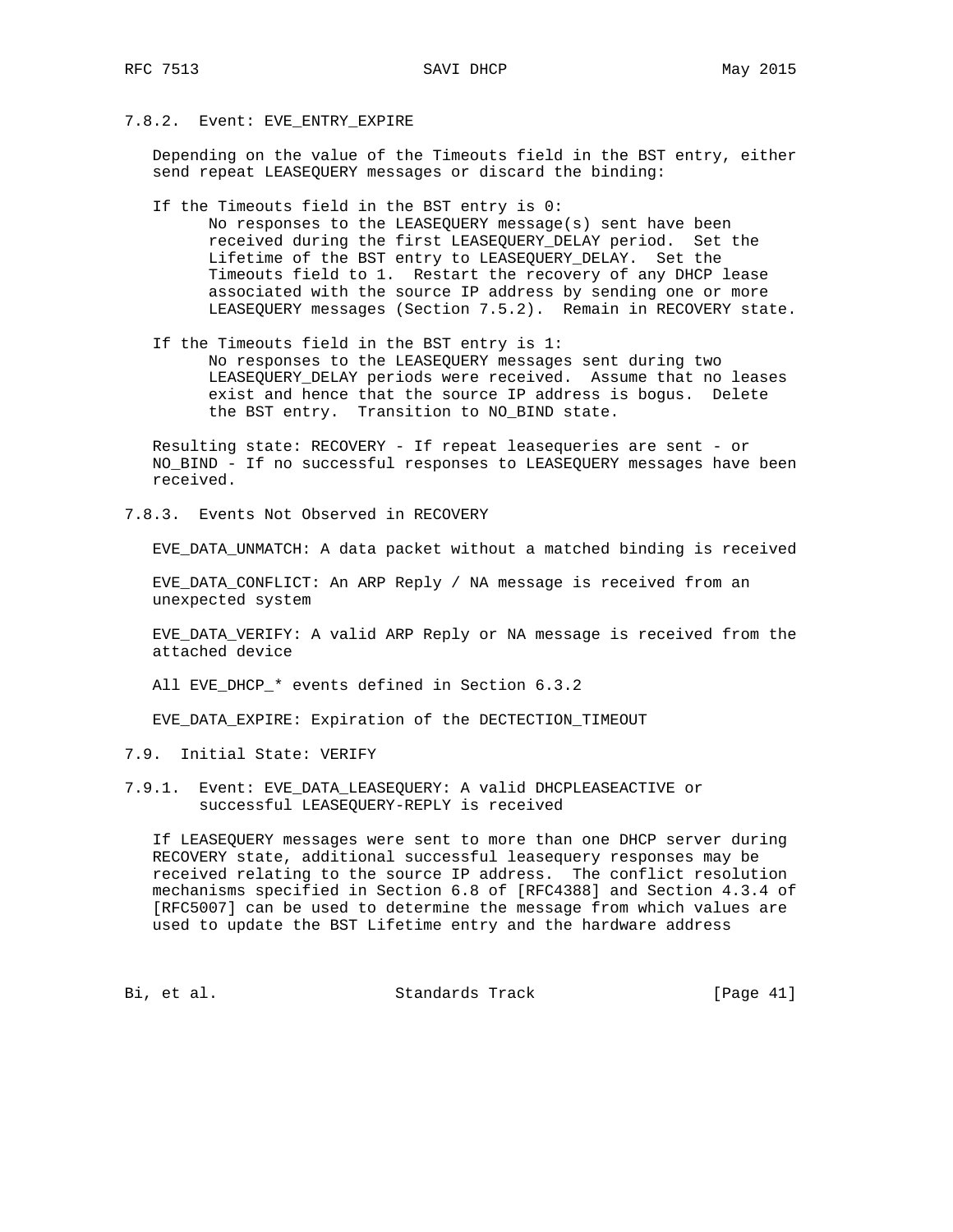obtained from DHCP, as described in Section 7.8.1. In the case of DHCPv6 queries, the LEASEQUERY-REPLY may contain additional addresses as described in Section 7.8.1. If so, additional BST entries MUST be created or ones previously created updated as described in that section.

Resulting state: VERIFY (no change).

7.9.2. Event: EVE\_DATA\_VERIFY: A valid ARP Reply or NA is received from the device attached via the binding anchor

 Depending on the type of triggering source IP address, this event may indicate that the device attached via the binding anchor in the BST entry is configured by DHCP using the IP address:

- IPv4 address: Check that the value of the sender hardware address in the ARP Reply matches the saved "chaddr" field (hardware address) from the previously received DHCPLEASEACTIVE message. If not, ignore this event; a subsequent retry may provide verification. If the hardware addresses match, the binding entry has been verified.
- IPv6 address: Simple receipt of a valid NA from the triggering source IP address at the binding anchor port provides verification for the binding entry.

 If the binding entry has been verified, set the state in the BST entry to BOUND. Clear the TID field. Cancel the verification timer.

 Resulting state: VERIFY (no change) - If the IPv4 DHCPLEASEQUERY "chaddr" address does not match the ARP Reply hardware address. Otherwise, the resulting state is BOUND.

7.9.3. Event: EVE\_ENTRY\_EXPIRE

 The DHCP lease lifetime has expired before the entry could be verified. Remove the entry. Transition to NO\_BIND state.

Resulting state: NO\_BIND - No binding has been set up.

Bi, et al. Standards Track [Page 42]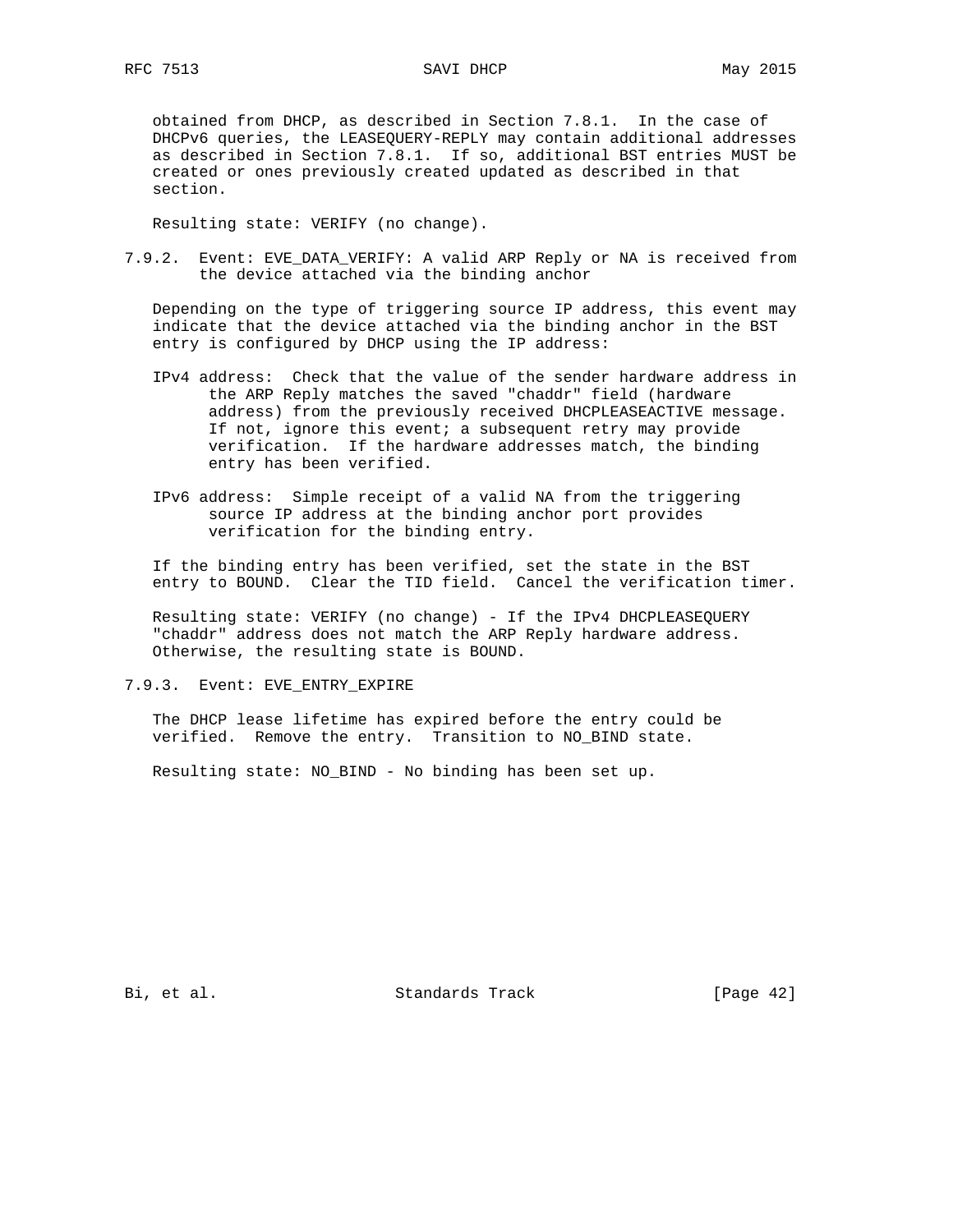### 7.9.4. Event: EVE\_DATA\_EXPIRE

 Depending on the value of the Timeouts field in the BST entry, either send a repeat validation message or discard the binding:

If the Timeouts field in the BST entry is 0:

 No response to the verification message sent has been received during the first DETECTION\_TIMEOUT period. Set the Timeouts field to 1. Restart the verification process by sending an Address Verification Message (see Section 7.5.3). Start a verification timer with a duration of DETECTION\_TIMEOUT. When this expires, an EVE\_DATA\_EXPIRE event will be generated. Remain in VERIFY state.

 If the Timeouts field in the BST entry is 1: No responses to the verification messages sent during two DETECTION\_TIMEOUT periods were received. Assume that the configuration of the triggering source IP address cannot be verified and hence that the source IP address is bogus. Delete the BST entry. Transition to NO\_BIND state.

 Resulting state: VERIFY - Additional verification message sent - or NO\_BIND - No binding has been set up.

7.9.5. Events Not Observed in VERIFY

EVE\_DATA\_UNMATCH: A data packet without a matched binding is received

 EVE\_DATA\_CONFLICT: An ARP Reply / NA message is received from an unexpected system

All EVE\_DHCP\_\* events defined in Section 6.3.2

7.10. Initial State: BOUND

 Upon entry to the BOUND state, control of the system continues as if a DHCP message assigning the address has been observed, as in Section 6.4.3. The BST entry has been restored.

 Note that the TID field contains no value after the binding state changes to BOUND. The TID field is recovered from snooping DHCP Renew/Rebind messages if these are observed as described in the DHCP Snooping Process. Because TID is used to associate binding entries with messages from DHCP servers, it must be recovered or else a number of state transitions of this mechanism will not be executed normally.

Bi, et al. Standards Track [Page 43]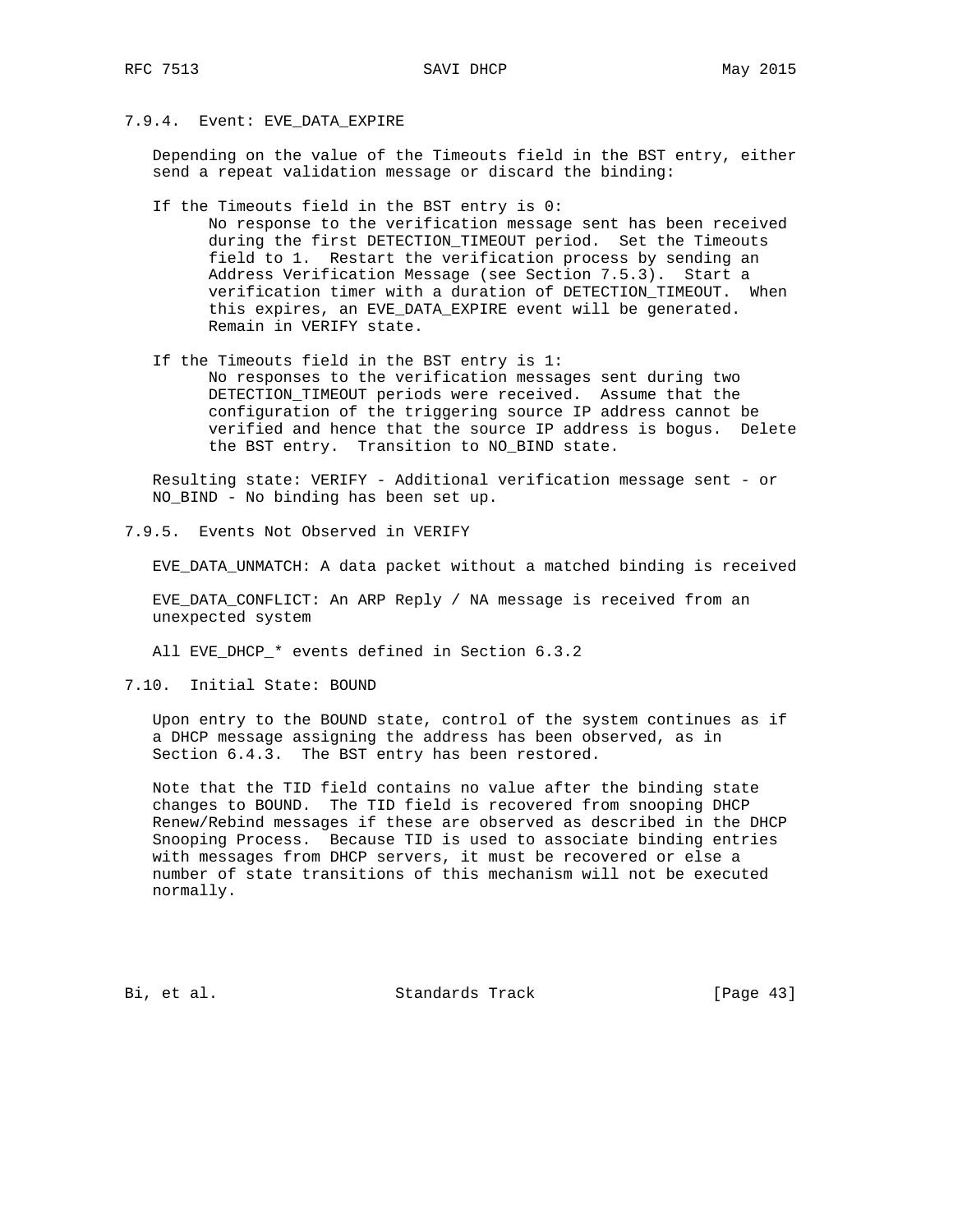# 7.11. Table of State Machine

The main state transitions are listed as follows.

| State Event |                                      | Action                                                    | Next State   |
|-------------|--------------------------------------|-----------------------------------------------------------|--------------|
|             |                                      | NO_BIND EVE_DATA_UNMATCH Start duplicate detect DETECTION |              |
| DETECTION   |                                      | EVE ENTRY EXPIRE 1 Repeat duplicate detect                | DETECTION    |
| DETECTION   | EVE_ENTRY_EXPIRE 2 Start leasequery  |                                                           | RECOVERY     |
| DETECTION   | EVE DATA CONFLICT                    | Remove entry                                              | NO BIND      |
| RECOVERY    | EVE ENTRY EXPIRE 1 Repeat leasequery |                                                           | RECOVERY     |
| RECOVERY    |                                      | EVE ENTRY EXPIRE 2 No lease found; remove entry           | NO BIND      |
| RECOVERY    |                                      | EVE DATA LEASEOUERY Set lease time; start verify          | VERIFY       |
| VERIFY      |                                      | EVE_ENTRY_EXPIRE Lease expiry; remove entry MO_BIND       |              |
| VERIFY      |                                      | EVE DATA LEASEOUERY Resolve lease conflict(s)             | VERIFY       |
| VERIFY      |                                      | EVE_DATA_VERIFY Finish validation BOUND or NO_BIND        |              |
| VERIFY      | EVE_DATA_EXPIRE 1 Repeat verify      |                                                           | VERIFY       |
| VERIFY      |                                      | EVE_DATA_EXPIRE 2    Verify failed; remove entry          | NO BIND      |
| BOUND       | EVE ENTRY EXPIRE                     | Lease expiry; remove entry                                | NO BIND      |
| BOUND       | RENEW/REBIND                         | Record TID                                                | <b>BOUND</b> |

Figure 13: State Transition Table

Bi, et al. Standards Track [Page 44]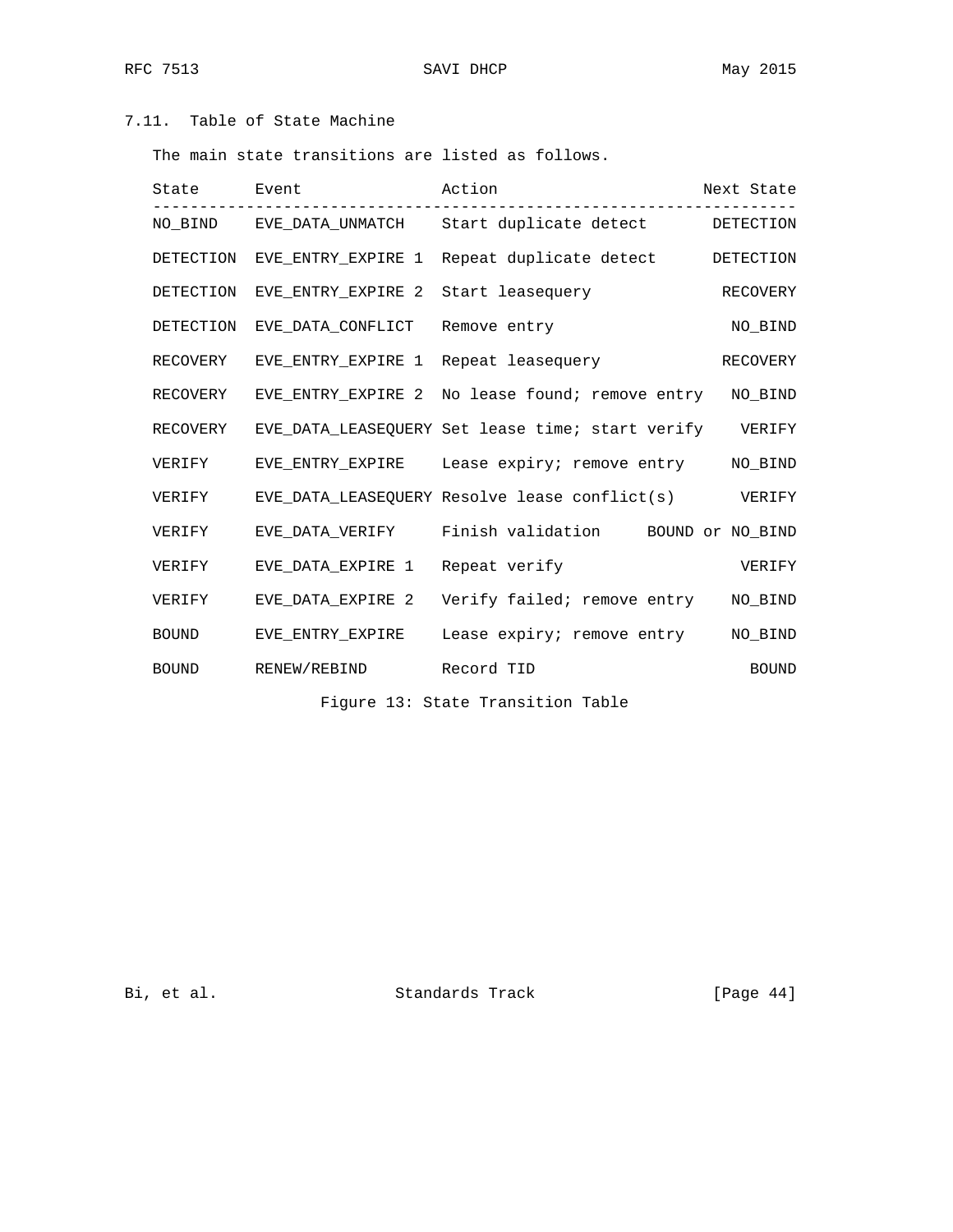



 LQ\_DELAY: MAX\_LEASEQUERY\_DELAY VRF DELAY: DETECTION TIMEOUT

8. Filtering Specification

 This section specifies how to use bindings to filter out packets with spoofed source addresses.

 Filtering policies are different for data packets and control packets. DHCP, ARP, and Neighbor Discovery Protocol (NDP) [RFC4861] messages are classified as control packets. All other packets are classified as data packets.

Bi, et al. Standards Track [Page 45]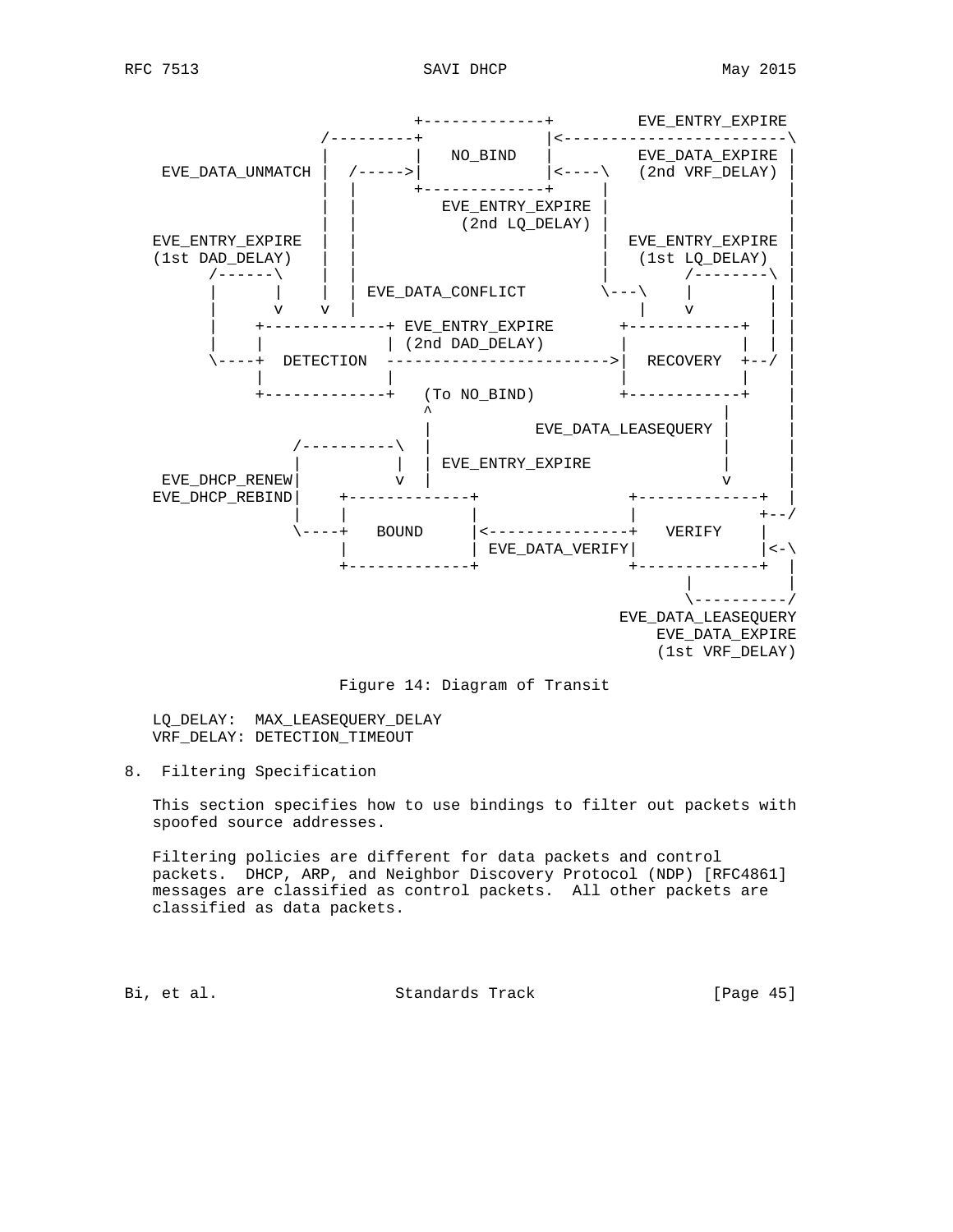### 8.1. Data Packet Filtering

 Data packets from attachments with the Validating attribute TRUE MUST have their source addresses validated. There is one exception to this rule.

 A packet whose source IP address is a link-local address cannot be checked against DHCP assignments, as it is not assigned using DHCP. Note: as explained in Section 1, a SAVI solution for link-local addresses, e.g., FCFS SAVI [RFC6620], can be enabled to check packets with a link-local source address.

 If the source IP address of a packet is not a link-local address, but there is not a matching entry in the BST with BOUND state, this packet MUST be discarded. However, the packet may trigger the Data Snooping Process (Section 7) if the Data-Snooping attribute is set on the attachment.

 Data packets from an attachment with the Validating attribute set FALSE will be forwarded without having their source addresses validated.

The SAVI device MAY log packets that fail source address validation.

8.2. Control Packet Filtering

For attachments with the Validating attribute:

 DHCPv4 Client-to-Server messages in which the source IP address is neither all zeros nor bound with the corresponding binding anchor in the BST MUST be discarded.

 DHCPv6 Client-to-Server messages in which the source IP address is neither a link-local address nor bound with the corresponding binding anchor in the BST MUST be discarded.

 NDP messages in which the source IP address is neither a link-local address nor bound with the corresponding binding anchor MUST be discarded.

 NA messages in which the target address is neither a link-local address nor bound with the corresponding binding anchor MUST be discarded.

 ARP messages in which the protocol is IP and the sender protocol address is neither all zeros nor bound with the corresponding binding anchor MUST be discarded.

Bi, et al. Standards Track [Page 46]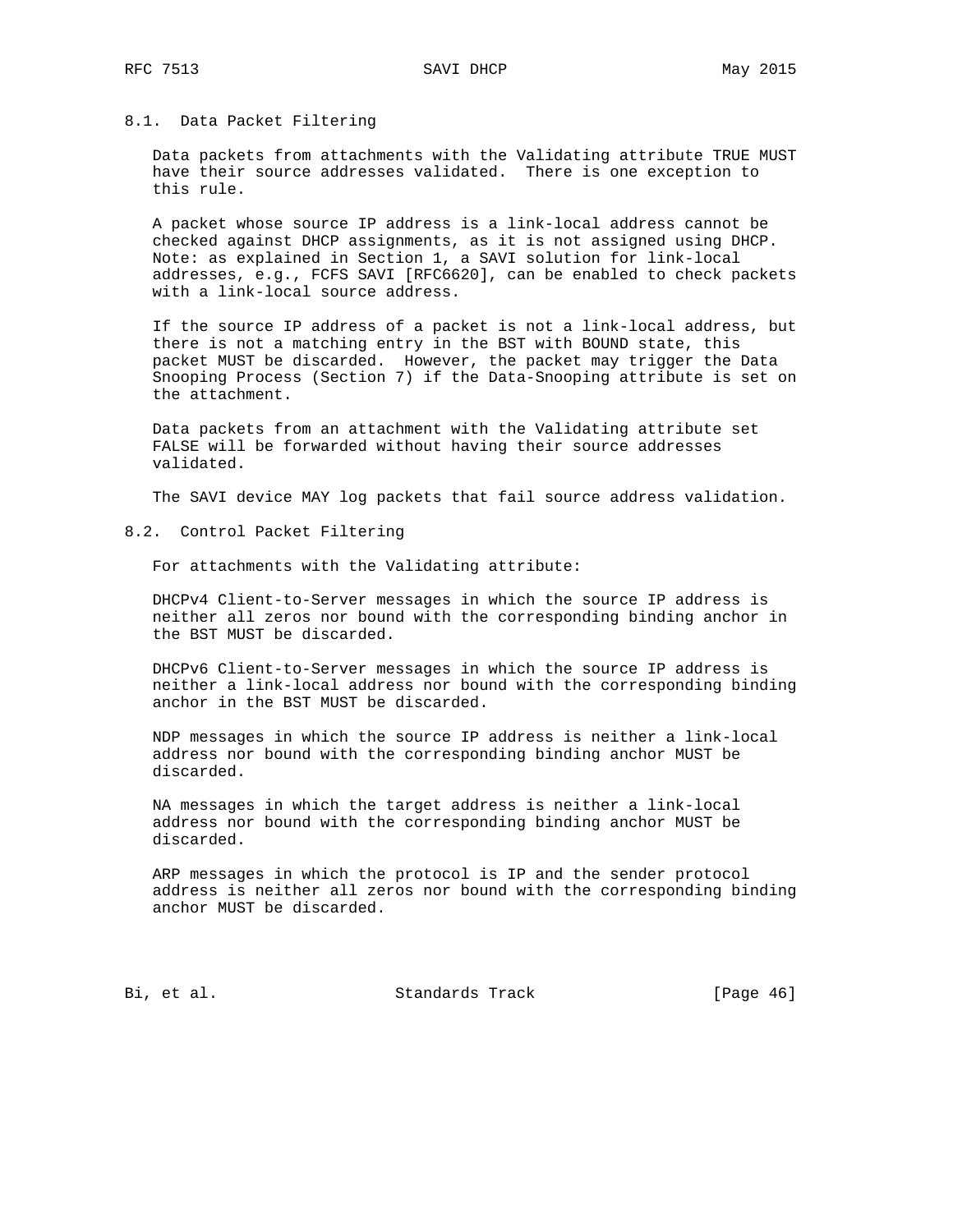ARP Reply messages in which the target protocol address is not bound with the corresponding binding anchor MUST be discarded.

For attachments with other attributes:

 DHCP Server-to-Client messages not from attachments with the DHCP- Trust attribute or Trust attribute MUST be discarded.

For attachments with no attribute:

 DHCP Server-to-Client messages from such attachments MUST be discarded.

The SAVI device MAY record any messages that are discarded.

9. State Restoration

 If a SAVI device reboots, the information kept in volatile memory will be lost. This section specifies the restoration of attribute configuration and the BST.

9.1. Attribute Configuration Restoration

 The loss of attribute configuration will not break the network: no action will be performed on traffic from attachments with no attribute. However, the loss of attribute configuration makes this SAVI function unable to work.

 To avoid the loss of binding anchor attribute configuration, the configuration MUST be able to be stored in non-volatile storage. After the reboot of the SAVI device, if the configuration of binding anchor attributes is found in non-volatile storage, the configuration MUST be used.

#### 9.2. Binding State Restoration

 The loss of binding state will cause the SAVI devices to discard legitimate traffic. Simply using the Data Snooping Process to recover a large number of bindings is a heavy overhead and may cause considerable delay. Thus, recovering bindings from non-volatile storage, as specified below, is RECOMMENDED.

 Binding entries MAY be saved into non-volatile storage whenever a new binding entry changes to BOUND state. If a binding with BOUND state is removed, the saved entry MUST be removed correspondingly. The time when each binding entry is established is also saved.

Bi, et al. Standards Track [Page 47]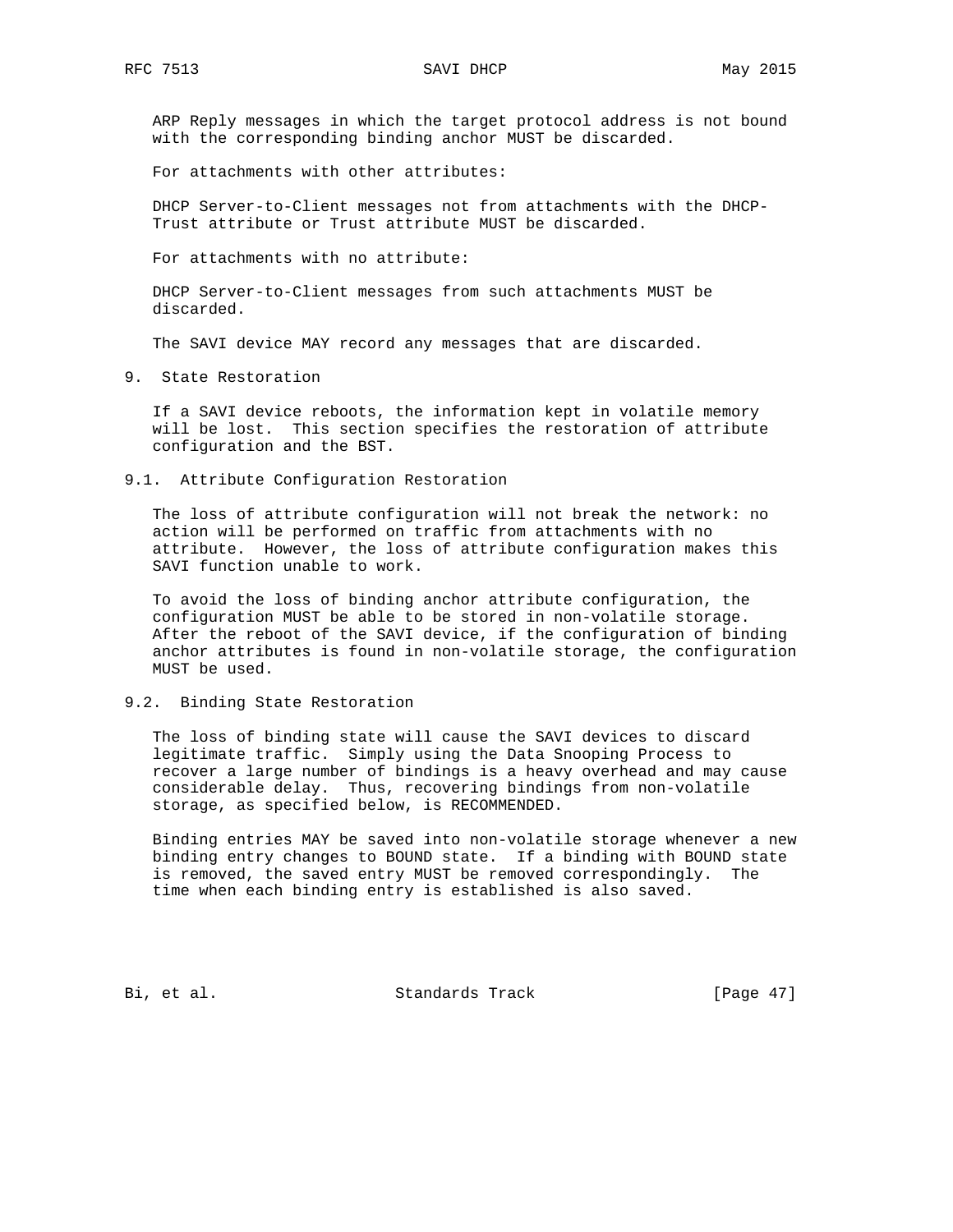If the BST is stored in non-volatile storage, the SAVI device SHOULD restore binding state from the non-volatile storage immediately after reboot. Using the time when each binding entry was saved, the SAVI device should check whether the entry has become obsolete by comparing the saved lifetime and the difference between the current time and time when the binding entry was established. Obsolete entries that would have expired before the reboot MUST be removed.

10. Constants

The following constants are recommended for use in this context:

- o MAX\_DHCP\_RESPONSE\_TIME (120s): Maximum Solicit timeout value (SOL\_MAX\_RT from [RFC3315])
- o MAX\_LEASEQUERY\_DELAY (10s): Maximum LEASEQUERY timeout value (LQ\_MAX\_RT from [RFC5007])
- o DETECTION\_TIMEOUT (0.5s): Maximum duration of a hardware address verification step in the VERIFY state (TENT\_LT from [RFC6620])
- o DATA\_SNOOPING\_INTERVAL: Minimum interval between two successive EVE\_DATA\_UNMATCH events triggered by an attachment. Recommended interval: 60s and configurable
- o OFFLINK\_DELAY: Period after a client is last detected before the binding anchor is being removed. Recommended delay: 30s
- 11. Security Considerations
- 11.1. Security Problems with the Data Snooping Process

 There are two security problems with the Data Snooping Process (Section 7):

- (1) The Data Snooping Process is costly, but an attacker can trigger it simply through sending a number of data packets. To avoid Denial-of-Service attacks against the SAVI device itself, the Data Snooping Process MUST be rate limited. A constant DATA\_SNOOPING\_INTERVAL is used to control the frequency. Two Data Snooping Processes on one attachment MUST be separated by a minimum interval time of DATA\_SNOOPING\_INTERVAL. If this value is changed, the value needs to be large enough to minimize DoS attacks.
- (2) The Data Snooping Process may set up incorrect bindings if the clients do not reply to the detection probes (Section 7.6.1). An attack will pass the duplicate detection if the client

Bi, et al. Standards Track [Page 48]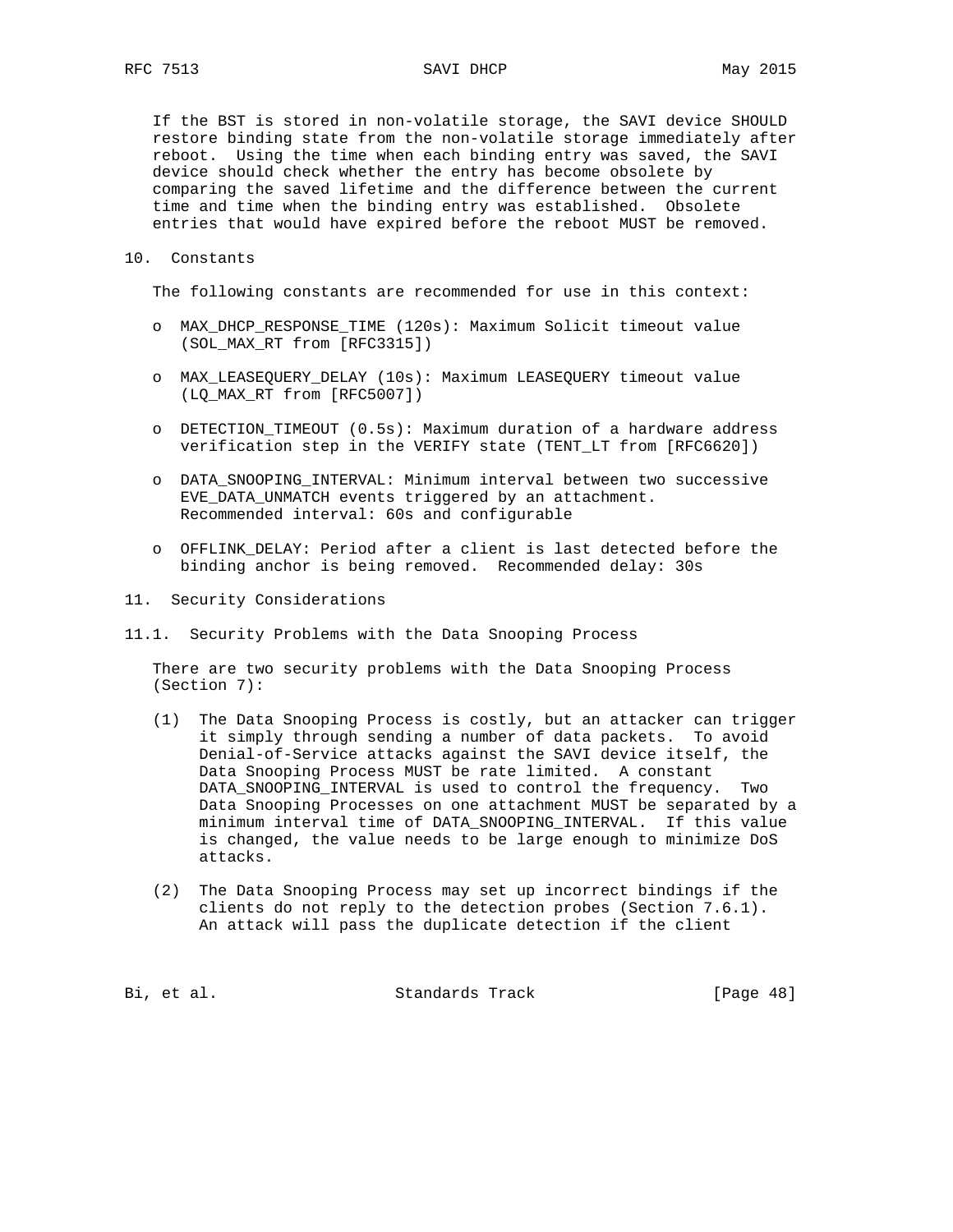assigned the target address does not reply to the detection probes. The DHCP Leasequery procedure performed by the SAVI device just tells whether or not the address is assigned in the network. However, the SAVI device cannot determine whether the address is just assigned to the triggering attachment from the DHCPLEASEQUERY Reply.

#### 11.2. Securing Leasequery Operations

 In [RFC4388] and [RFC5007], the specific case of DHCP Leasequeries originated by "access concentrators" is addressed extensively. SAVI devices are very similar to access concentrators in that they snoop on DHCP traffic and seek to validate source addresses based on the results. Accordingly, the recommendations for securing leasequery operations for access concentrators in Section 7 of [RFC4388] and Section 5 of [RFC5007] MUST be followed when leasequeries are made from SAVI devices. [RFC5007] RECOMMENDS that communications between the querier and the DHCP server are protected with IPsec. It is pointed out that there are relatively few devices involved in a given administrative domain (SAVI devices, DHCP relays, and DHCP servers) so that manual configuration of keying material would not be overly burdensome.

11.3. Client Departure Issues

 After a binding is set up, the corresponding client may leave its attachment point. It may depart temporarily due to signal fade or permanently by moving to a new attachment point or leaving the network. In the signal fade case, since the client may return shortly, the binding should be kept momentarily, lest legitimate traffic from the client be blocked. However, if the client leaves permanently, keeping the binding can be a security issue. If the binding anchor is a property of the attachment point rather than the client, e.g., the switch port but not incorporating the MAC address, an attacker using the same binding anchor can send packets using IP addresses assigned to the client. Even if the binding anchor is a property of the client, retaining binding state for a departed client for a long time is a waste of resources.

 Whenever a direct client departs from the network, a link-down event associated with the binding anchor will be triggered. SAVI-DHCP monitors such events and performs the following mechanism.

 (1) Whenever a client with the Validating attribute leaves, a timer of duration OFFLINK\_DELAY is set on the corresponding binding entries.

Bi, et al. Standards Track [Page 49]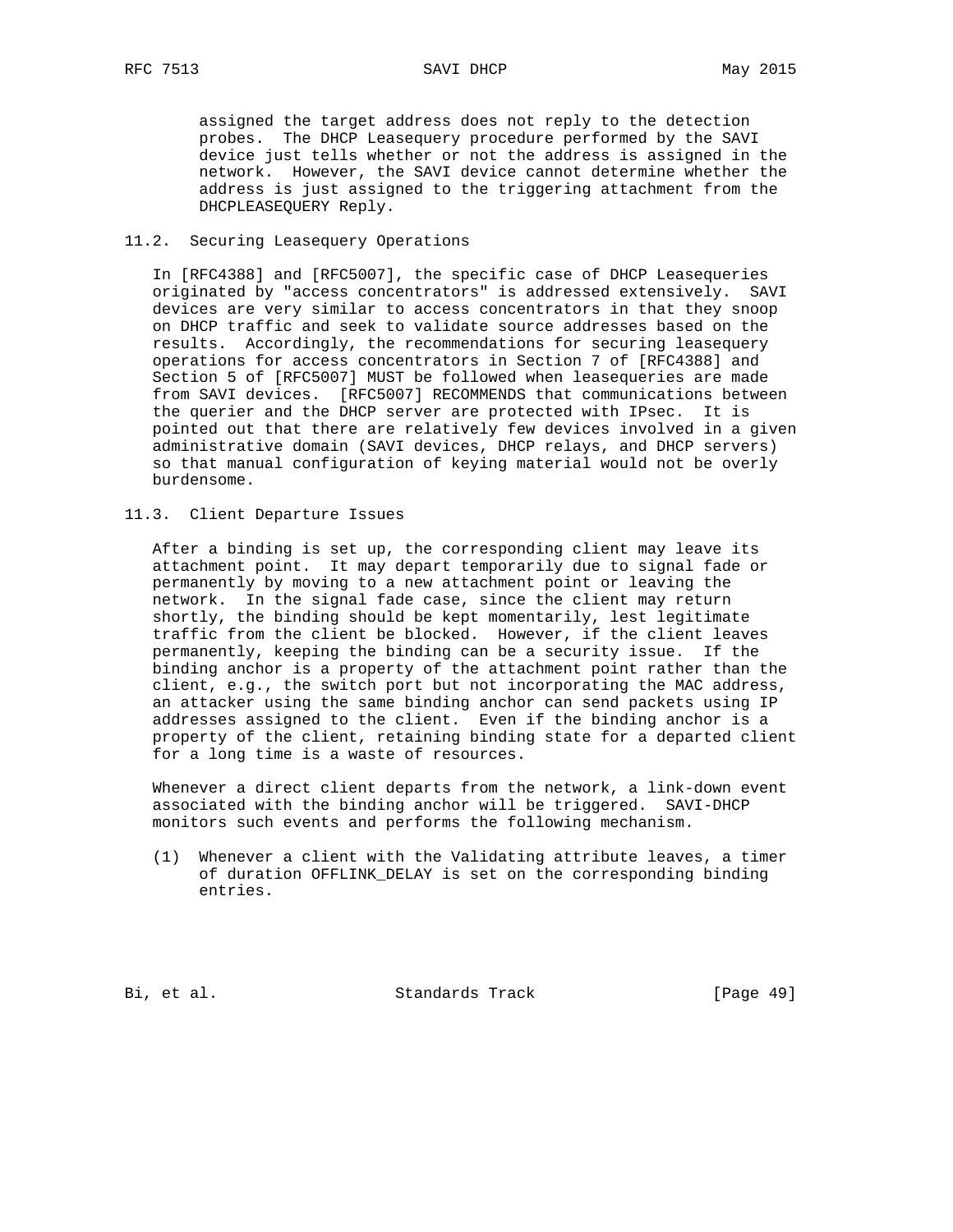- (2) If a DAD Neighbor Solicitation / Gratuitous ARP request is received that targets the address during OFFLINK\_DELAY, the entry MAY be removed.
- (3) If the client returns on-link during OFFLINK\_DELAY, cancel the timer.

 In this way, the bindings of a departing client are kept for OFFLINK\_DELAY. In cases of link flapping, the client will not be blocked. If the client leaves permanently, the bindings will be removed after OFFLINK\_DELAY.

 SAVI-DHCP does not handle the departure of indirect clients because it will not be notified of such events. Switches supporting indirect attachment (e.g., through a separate non-SAVI switch) SHOULD use information specific to the client such as its MAC address as part of the binding anchor.

11.4. Compatibility with Detecting Network Attachment (DNA)

 DNA [RFC4436] [RFC6059] is designed to decrease the handover latency after reattachment to the same network. DNA mainly relies on performing a reachability test by sending unicast Neighbor Solicitation / Router Solicitation / ARP Request messages to determine whether a previously configured address is still valid.

 Although DNA provides optimization for clients, there is insufficient information for this mechanism to migrate the previous binding or establish a new binding. If a binding is set up only by snooping the reachability test message, the binding may be invalid. For example, an attacker can perform the reachability test with an address bound to another client. If a binding is migrated to the attacker, the attacker can successfully obtain the binding from the victim. Because this mechanism wouldn't set up a binding based on snooping the DNA procedure, it cannot achieve perfect compatibility with DNA. However, it only means the reconfiguration of the interface is slowed but not prevented. Details are discussed as follows.

 In Simple DNAv6 [RFC6059], the probe is sent with the source address set to a link-local address, and such messages will not be discarded by the policy specified in Section 8.2. If a client is reattached to a previous network, the detection will be completed, and the address will be regarded as valid by the client. However, the candidate address is not contained in the probe. Thus, the binding cannot be recovered through snooping the probe. As the client will perform DHCP exchange at the same time, the binding will be recovered from the DHCP Snooping Process. The DHCP Request messages will not be filtered out in this case because they have link-local source

Bi, et al. Standards Track [Page 50]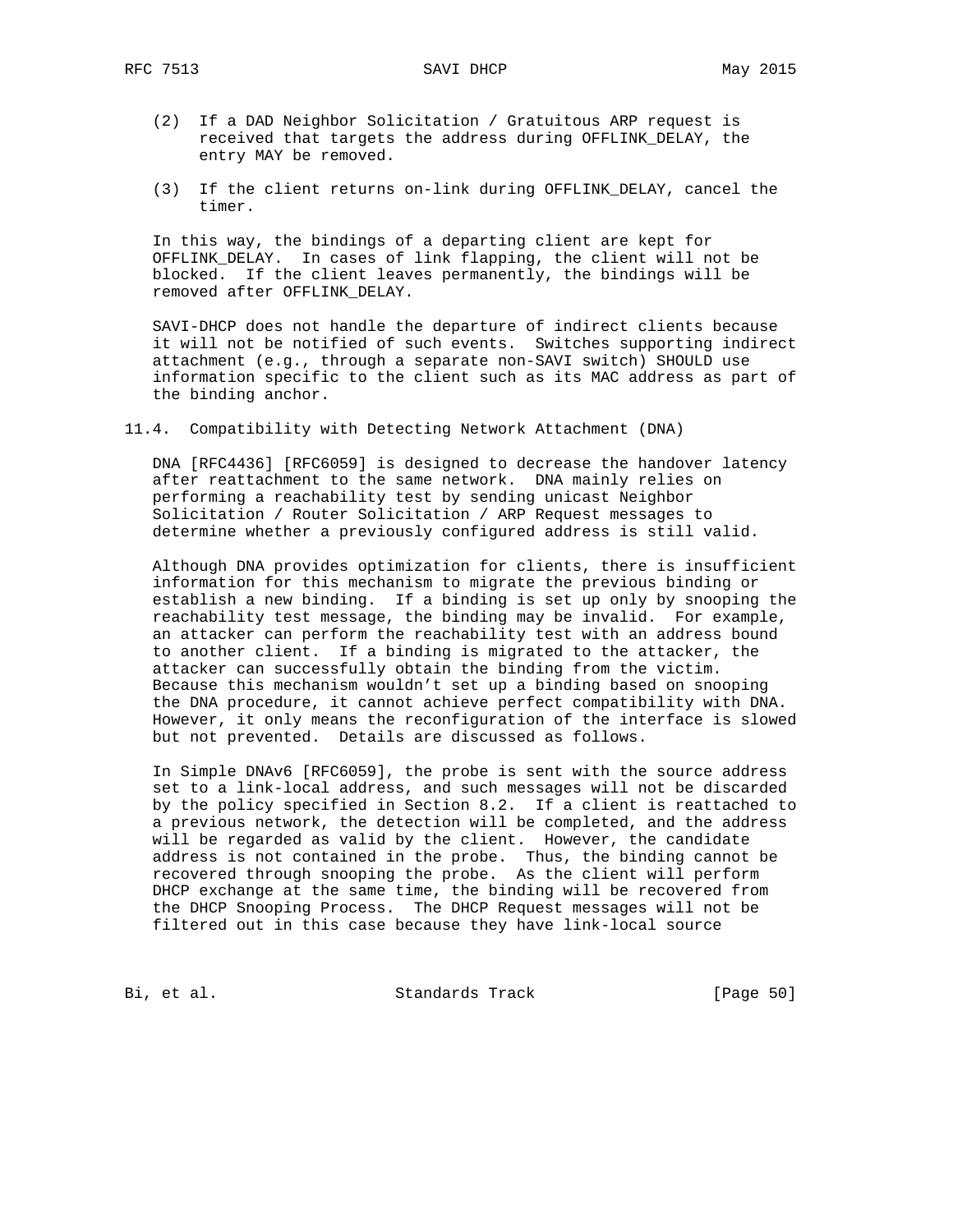addresses. Before the DHCP procedure is completed, packets will be filtered out by the SAVI device. In other words, if this SAVI function is enabled, Simple DNAv6 will not help reduce the handover latency. If the Data-Snooping attribute is configured on the new attachment of the client, the data-triggered procedure may reduce latency.

 In DNAv4 [RFC4436], the ARP Probe will be discarded because an unbound address is used as the sender protocol address. As a result, the client will regard the address under detection as valid. However, the data traffic will be filtered. The DHCP Request message sent by the client will not be discarded because the source IP address field should be all zeros as required by [RFC2131]. Thus, if the address is still valid, the binding will be recovered from the DHCP Snooping Process.

11.5. Binding Number Limitation

 A binding entry will consume certain high-speed memory resources. In general, a SAVI device can afford only a quite limited number of binding entries. In order to prevent an attacker from overloading the resources of the SAVI device, a binding entry limit is set on each attachment. The binding entry limit is the maximum number of bindings supported on each attachment with the Validating attribute. No new binding should be set up after the limit has been reached. If a DHCP Reply assigns more addresses than the remaining binding entry quota of each client, the message will be discarded and no binding will be set up.

11.6. Privacy Considerations

 A SAVI device MUST delete binding anchor information as soon as possible (i.e., as soon as the state for a given address is back to NO\_BIND), except where there is an identified reason why that information is likely to be involved in the detection, prevention, or tracing of actual source-address spoofing. Information about hosts that never spoof (probably the majority of hosts) SHOULD NOT be logged.

### 11.7. Fragmented DHCP Messages

 This specification does not preclude reassembly of fragmented DHCP messages, but it also does not require it. If DHCP fragmentation proves to be an issue, the issue will need to be specified and addressed. (This topic is beyond the scope of this document.)

Bi, et al. Standards Track [Page 51]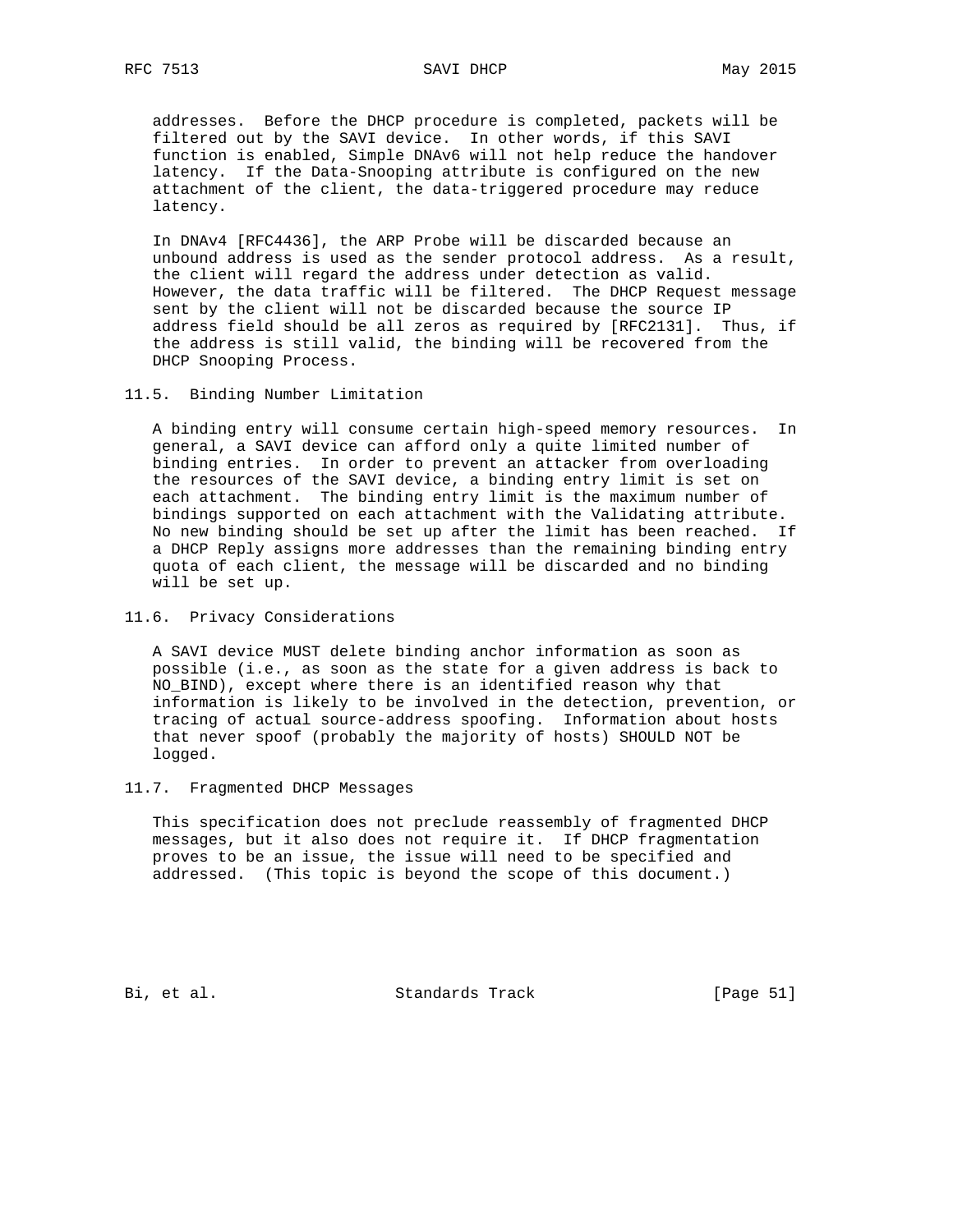## 12. References

- 12.1. Normative References
	- [RFC826] Plummer, D., "Ethernet Address Resolution Protocol: Or Converting Network Protocol Addresses to 48.bit Ethernet Address for Transmission on Ethernet Hardware", STD 37, RFC 826, DOI 10.17487/RFC0826, November 1982, <http://www.rfc-editor.org/info/rfc826>.
	- [RFC2119] Bradner, S., "Key words for use in RFCs to Indicate Requirement Levels", BCP 14, RFC 2119, DOI 10.17487/RFC2119, March 1997, <http://www.rfc-editor.org/info/rfc2119>.
	- [RFC2131] Droms, R., "Dynamic Host Configuration Protocol", RFC 2131, DOI 10.17487/RFC2131, March 1997, <http://www.rfc-editor.org/info/rfc2131>.
	- [RFC3315] Droms, R., Ed., Bound, J., Volz, B., Lemon, T., Perkins, C., and M. Carney, "Dynamic Host Configuration Protocol for IPv6 (DHCPv6)", RFC 3315, DOI 10.17487/RFC3315, July 2003, <http://www.rfc-editor.org/info/rfc3315>.
	- [RFC4388] Woundy, R. and K. Kinnear, "Dynamic Host Configuration Protocol (DHCP) Leasequery", RFC 4388, DOI 10.17487/RFC4388, February 2006, <http://www.rfc-editor.org/info/rfc4388>.
	- [RFC4436] Aboba, B., Carlson, J., and S. Cheshire, "Detecting Network Attachment in IPv4 (DNAv4)", RFC 4436, DOI 10.17487/RFC4436, March 2006, <http://www.rfc-editor.org/info/rfc4436>.
	- [RFC4861] Narten, T., Nordmark, E., Simpson, W., and H. Soliman, "Neighbor Discovery for IP version 6 (IPv6)", RFC 4861, DOI 10.17487/RFC4861, September 2007, <http://www.rfc-editor.org/info/rfc4861>.
	- [RFC5007] Brzozowski, J., Kinnear, K., Volz, B., and S. Zeng, "DHCPv6 Leasequery", RFC 5007, DOI 10.17487/RFC5007, September 2007, <http://www.rfc-editor.org/info/rfc5007>.
	- [RFC5227] Cheshire, S., "IPv4 Address Conflict Detection", RFC 5227, DOI 10.17487/RFC5227, July 2008, <http://www.rfc-editor.org/info/rfc5227>.

Bi, et al. Standards Track [Page 52]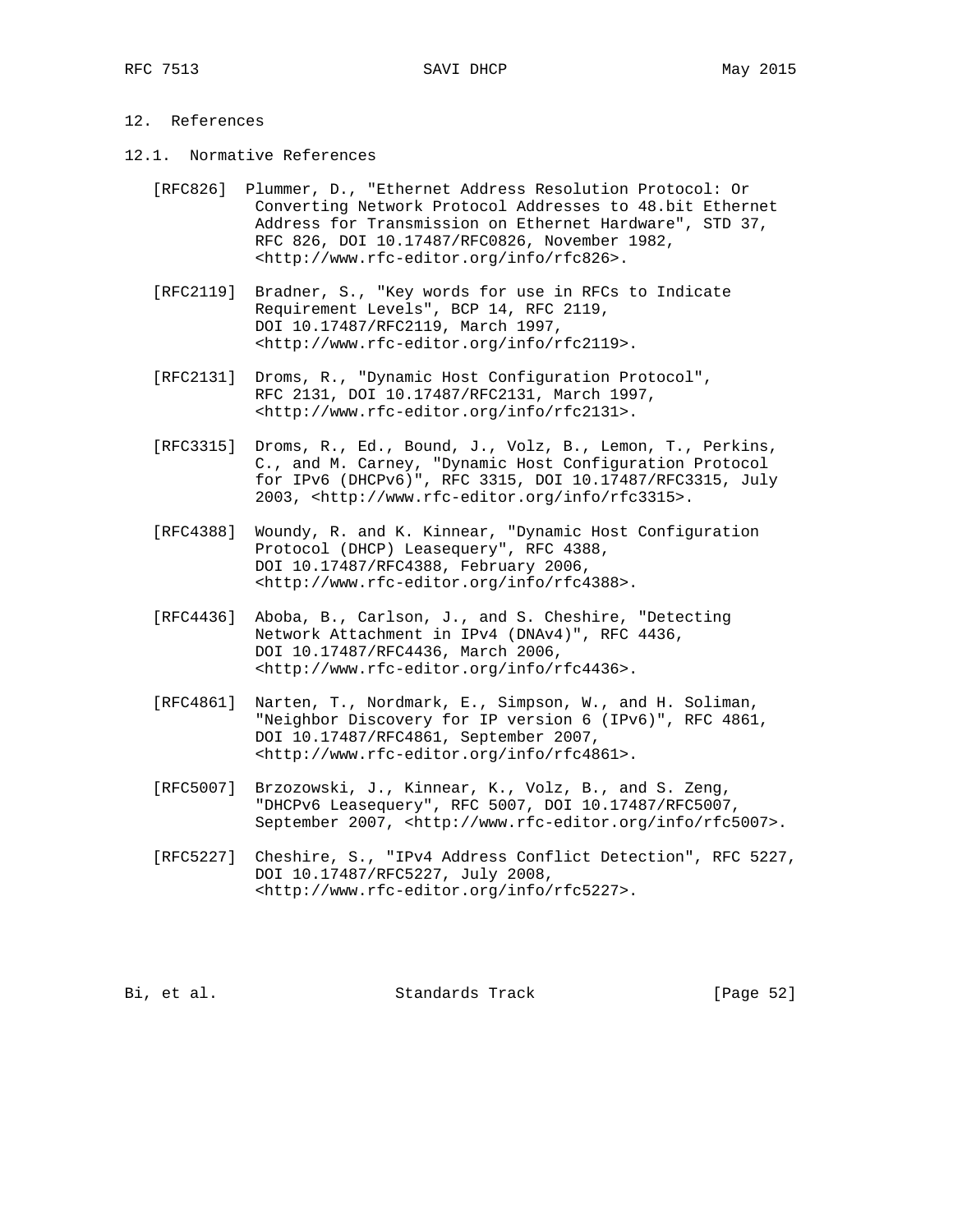- [RFC6059] Krishnan, S. and G. Daley, "Simple Procedures for Detecting Network Attachment in IPv6", RFC 6059, DOI 10.17487/RFC6059, November 2010, <http://www.rfc-editor.org/info/rfc6059>.
- [RFC6620] Nordmark, E., Bagnulo, M., and E. Levy-Abegnoli, "FCFS SAVI: First-Come, First-Served Source Address Validation Improvement for Locally Assigned IPv6 Addresses", RFC 6620, DOI 10.17487/RFC6620, May 2012, <http://www.rfc-editor.org/info/rfc6620>.
- 12.2. Informative References

[DHCPv6-SHIELD]

 Gont, F., Liu, W., and G. Van de Velde, "DHCPv6-Shield: Protecting Against Rogue DHCPv6 Servers", Work in Progress, draft-ietf-opsec-dhcpv6-shield-07, May 2015.

- [RFC2827] Ferguson, P. and D. Senie, "Network Ingress Filtering: Defeating Denial of Service Attacks which employ IP Source Address Spoofing", BCP 38, RFC 2827, DOI 10.17487/RFC2827, May 2000, <http://www.rfc-editor.org/info/rfc2827>.
- [RFC3736] Droms, R., "Stateless Dynamic Host Configuration Protocol (DHCP) Service for IPv6", RFC 3736, DOI 10.17487/RFC3736, April 2004, <http://www.rfc-editor.org/info/rfc3736>.
- [RFC7039] Wu, J., Bi, J., Bagnulo, M., Baker, F., and C. Vogt, Ed., "Source Address Validation Improvement (SAVI) Framework", RFC 7039, DOI 10.17487/RFC7039, October 2013, <http://www.rfc-editor.org/info/rfc7039>.
- [RFC7341] Sun, Q., Cui, Y., Siodelski, M., Krishnan, S., and I. Farrer, "DHCPv4-over-DHCPv6 (DHCP 4o6) Transport", RFC 7341, DOI 10.17487/RFC7341, August 2014, <http://www.rfc-editor.org/info/rfc7341>.

Bi, et al. Standards Track [Page 53]